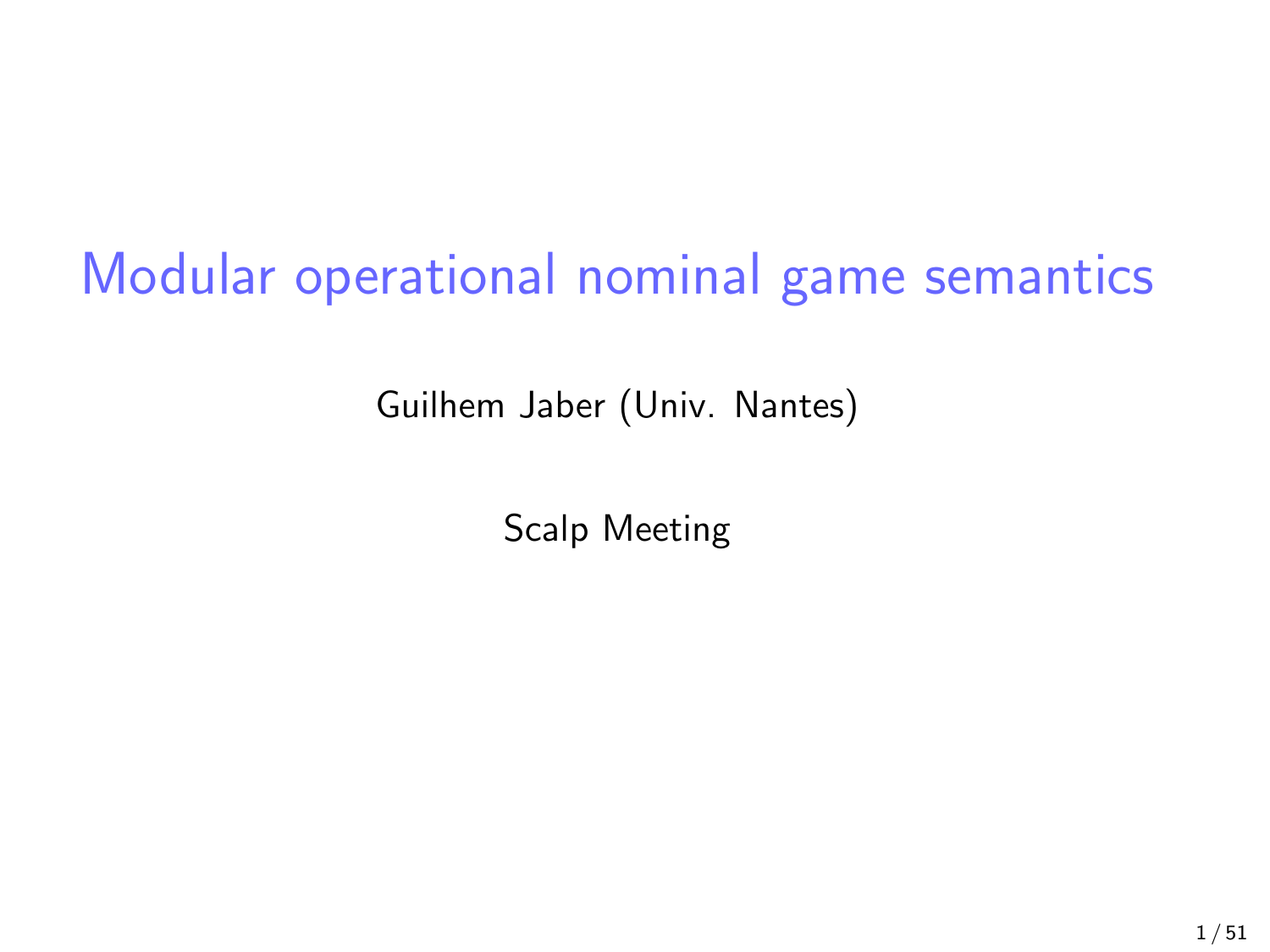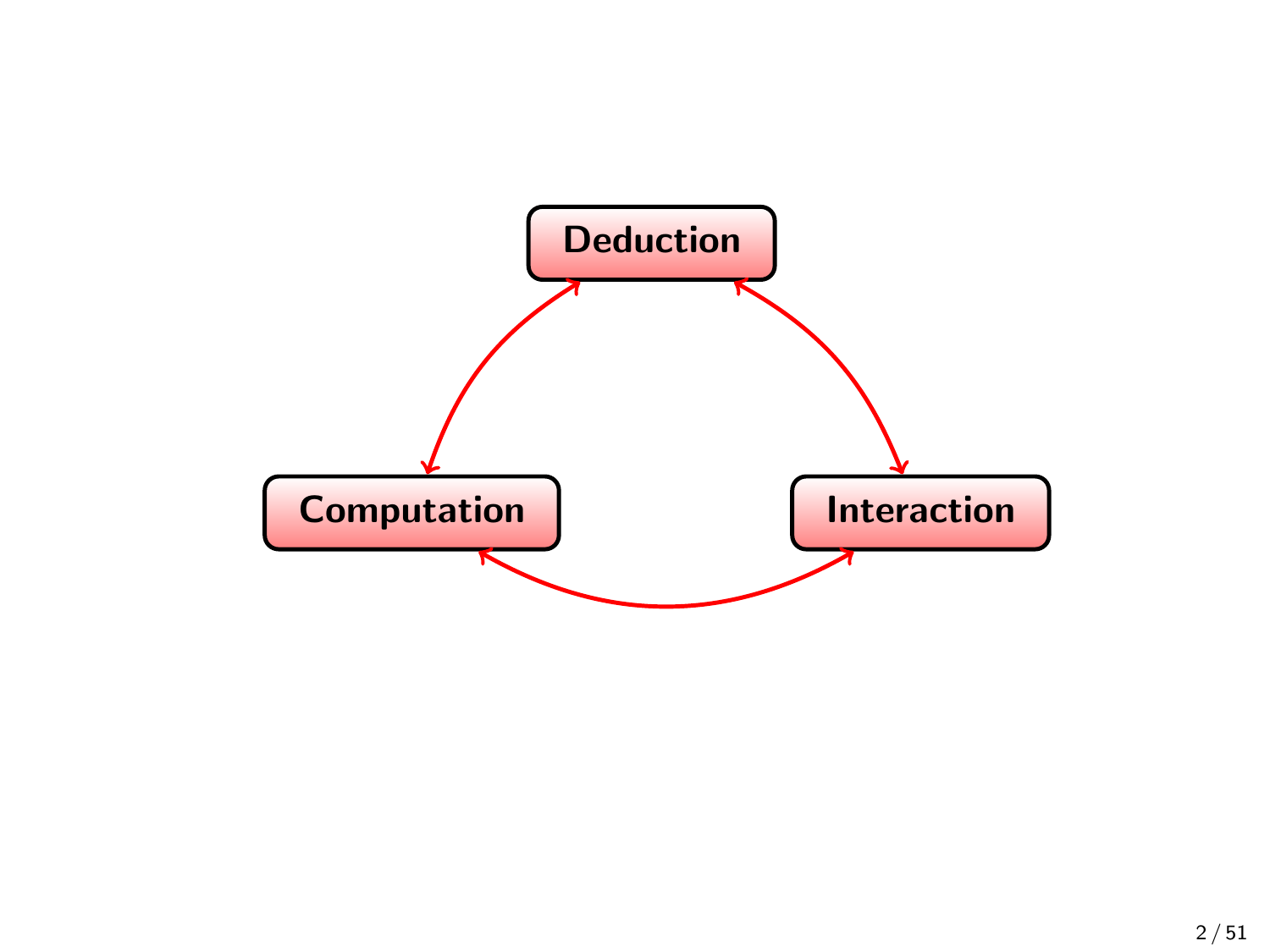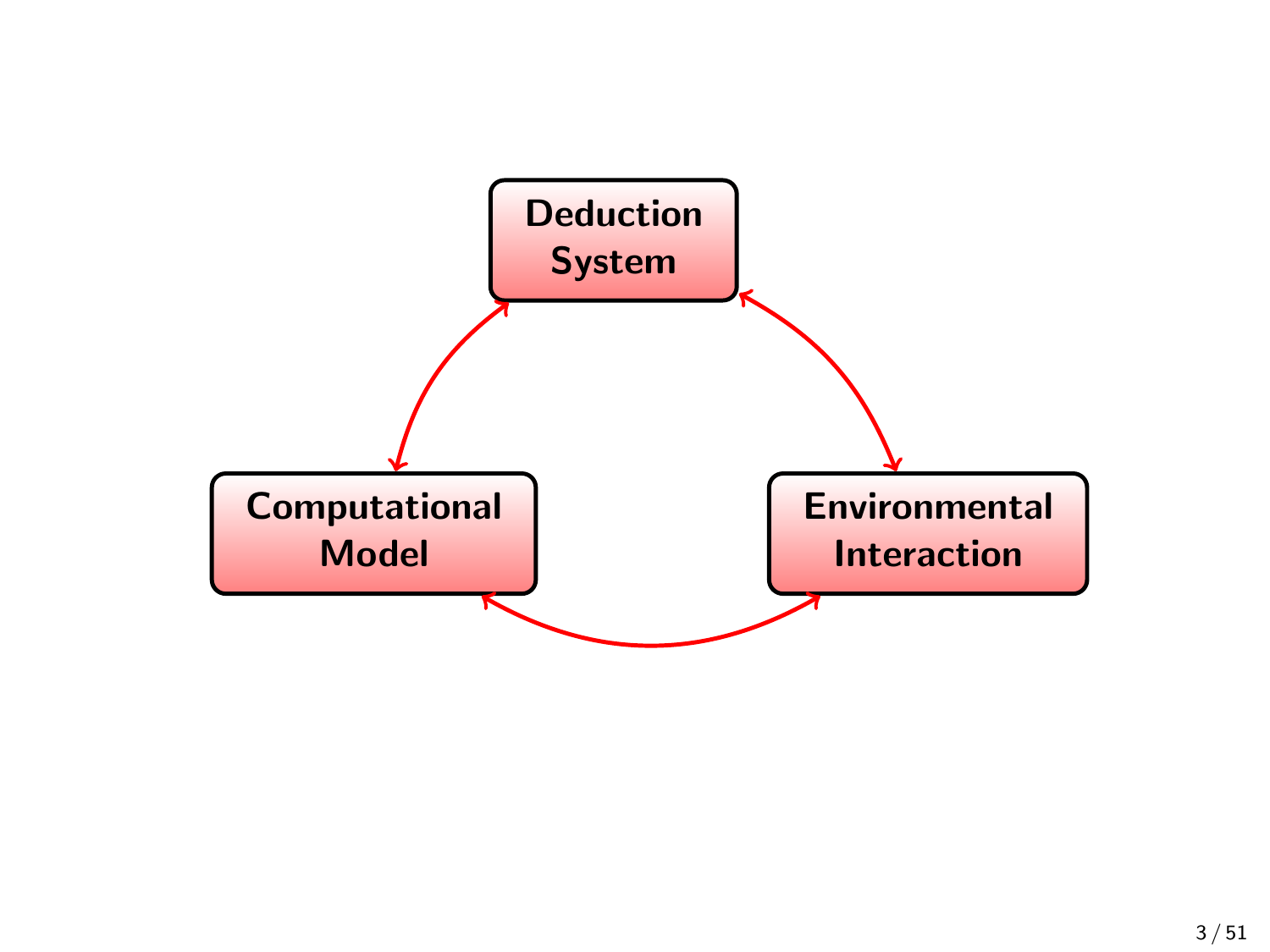### In this talk

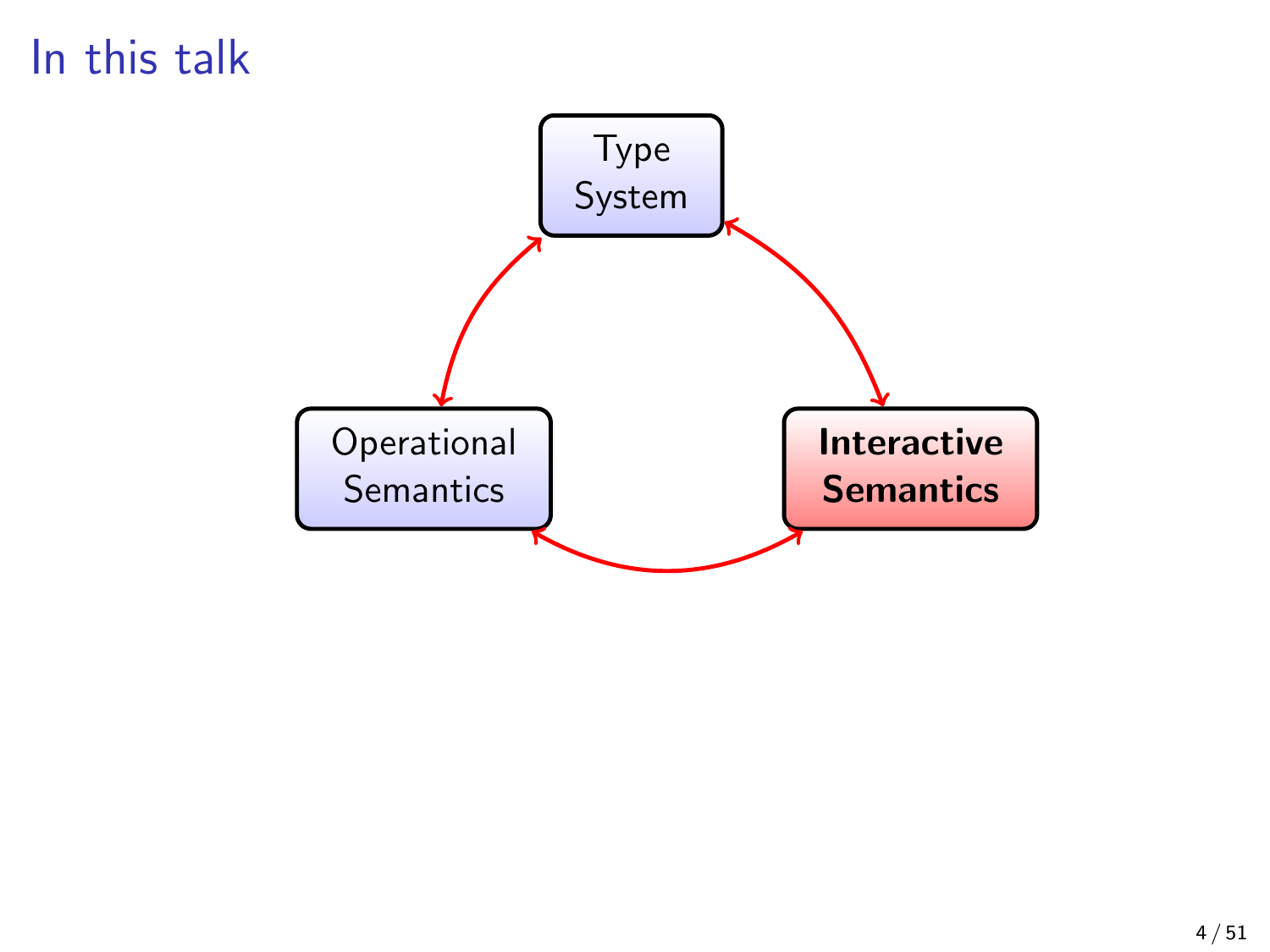## In this talk



How to define interactive models of programming languages that are:

- abstract with respect to computation
- weakly coupled with the type system

## **Modularity**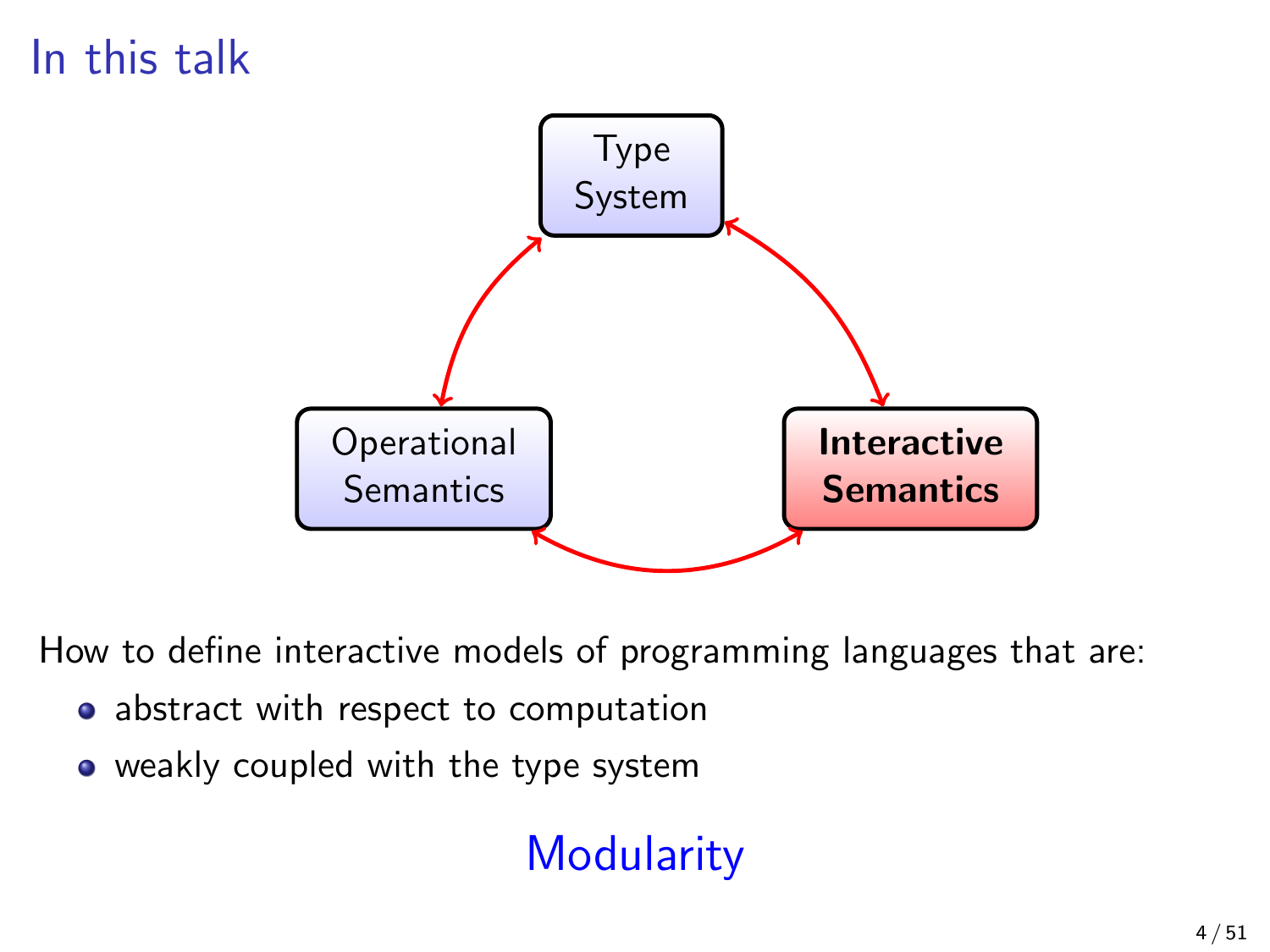### **Structuring**

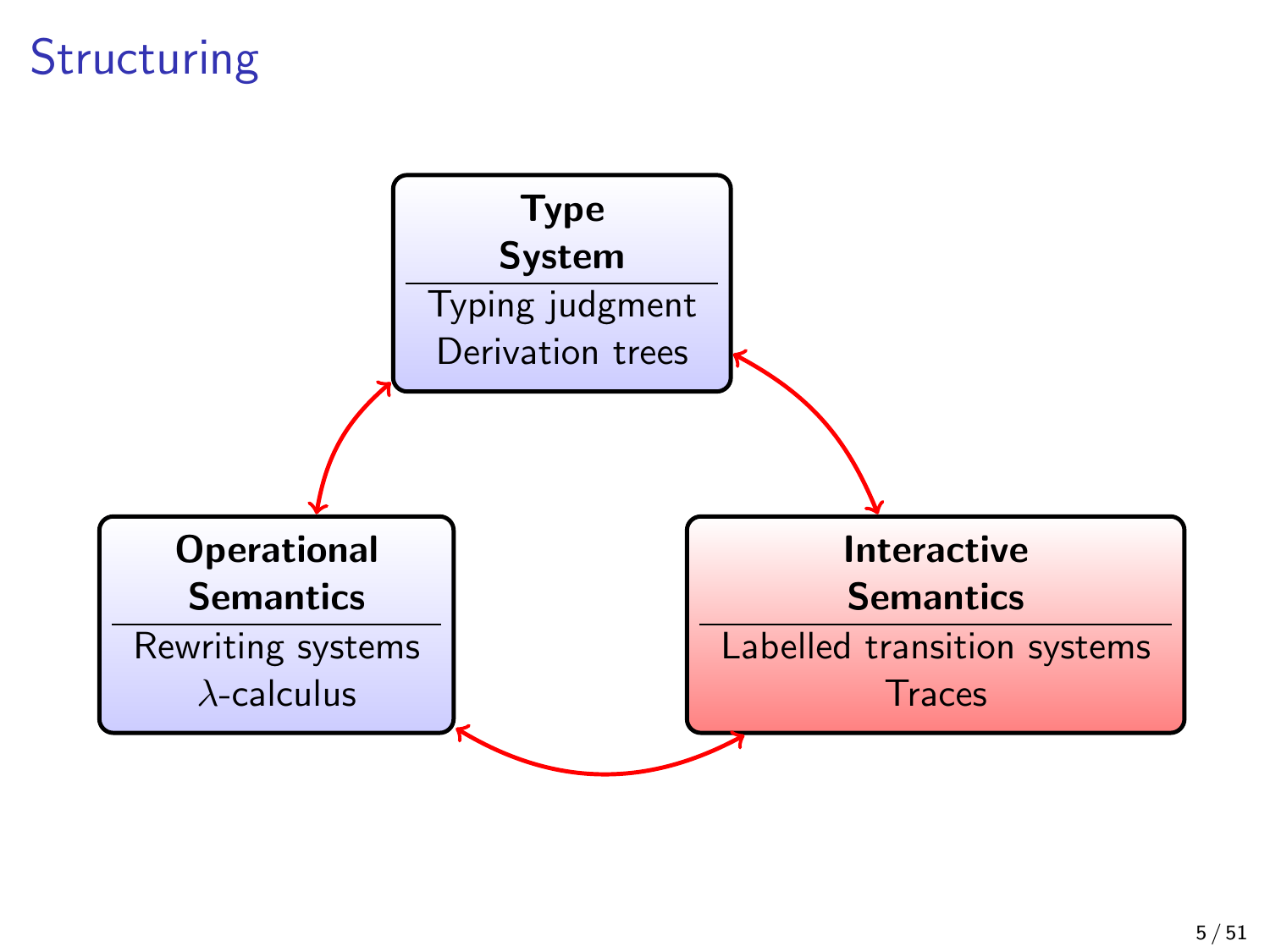### What is a *good* interactive model?

- A model that captures the observational power of the programming language.
- In a closed world:
	- $\rightarrow$  captured via contextual equivalence;
	- $\rightarrow$  Full abstraction.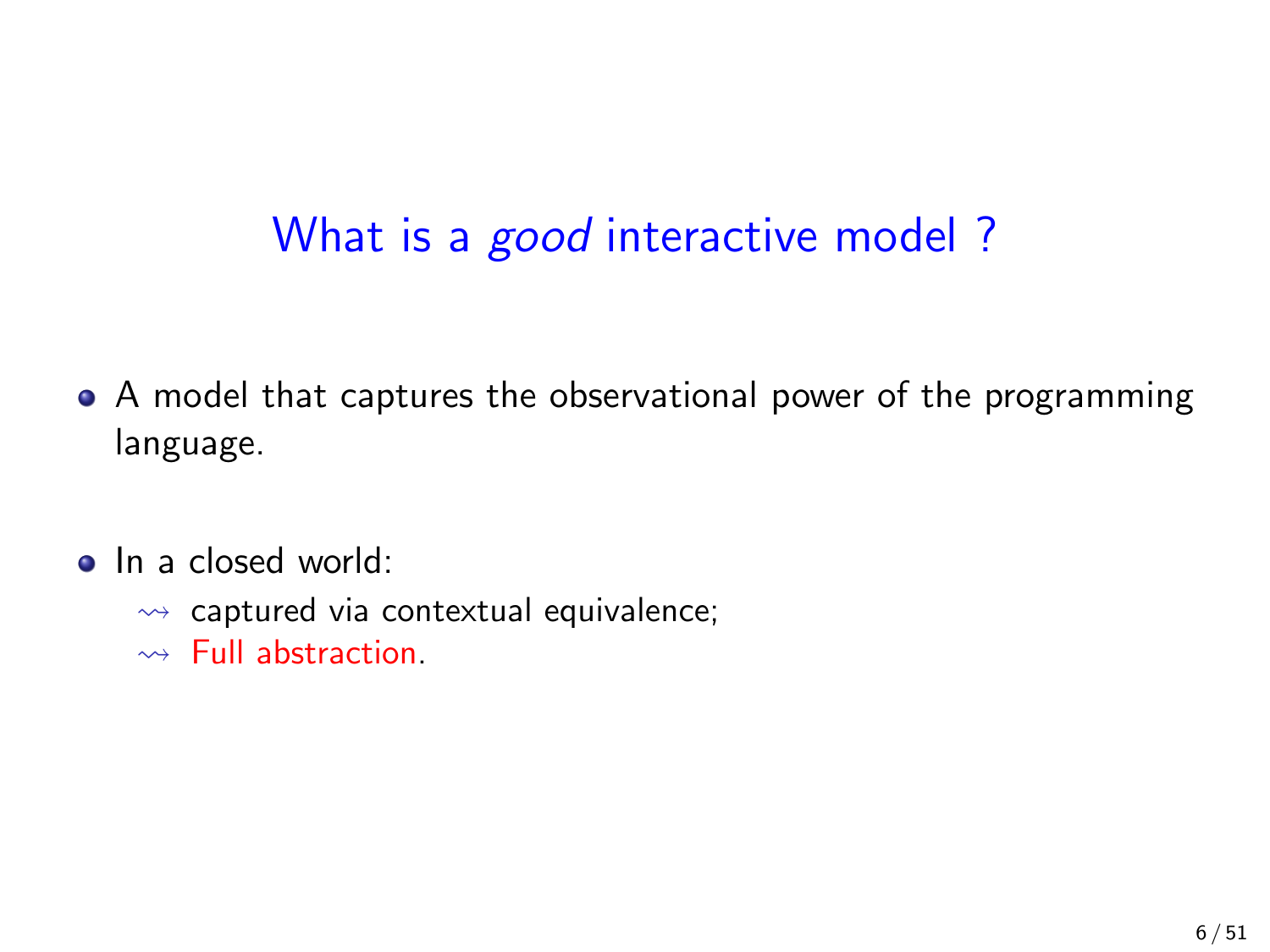# How to define the observational power of a programming language ?

Via polarization:

- *interact* with negative  $(\ominus)$  values;
- observe positive (⊕) values.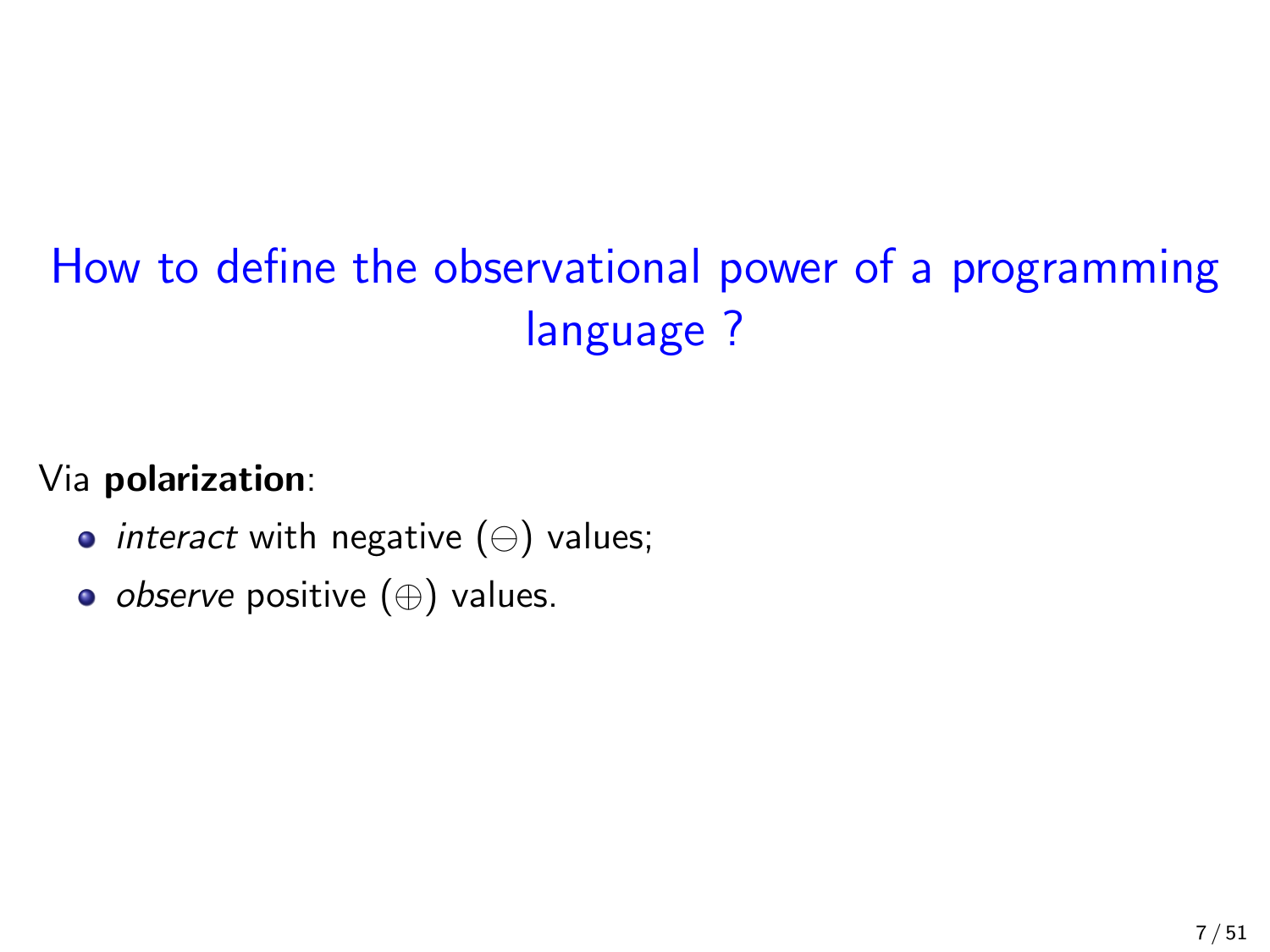### Operational Languages

 $L_{op} = (Terms, \mapsto_{op})$  with operational reduction relation:  $M \mapsto_{\text{on}} N$ 

Example for  $L_{\text{cbv}}$  the pure  $\lambda$ -calculus in call-by-value

|               |  | Values $V, W \triangleq x  n  \lambda x.N$ |  |
|---------------|--|--------------------------------------------|--|
|               |  | Terms $M, N \triangleq V \mid MN$          |  |
| ECxts $E, E'$ |  | $\triangleq$ •   EM   VE                   |  |

$$
E[(\lambda x.M)V] \mapsto_{\text{op}} E[M\{x := V\}]
$$

Names  $n$  are atoms used to represent the interaction with the outside world.

#### Lemma

A closed term of  $L_{\text{cbv}}$  in normal form is either a value V or a head normal form  $E[nV]$ .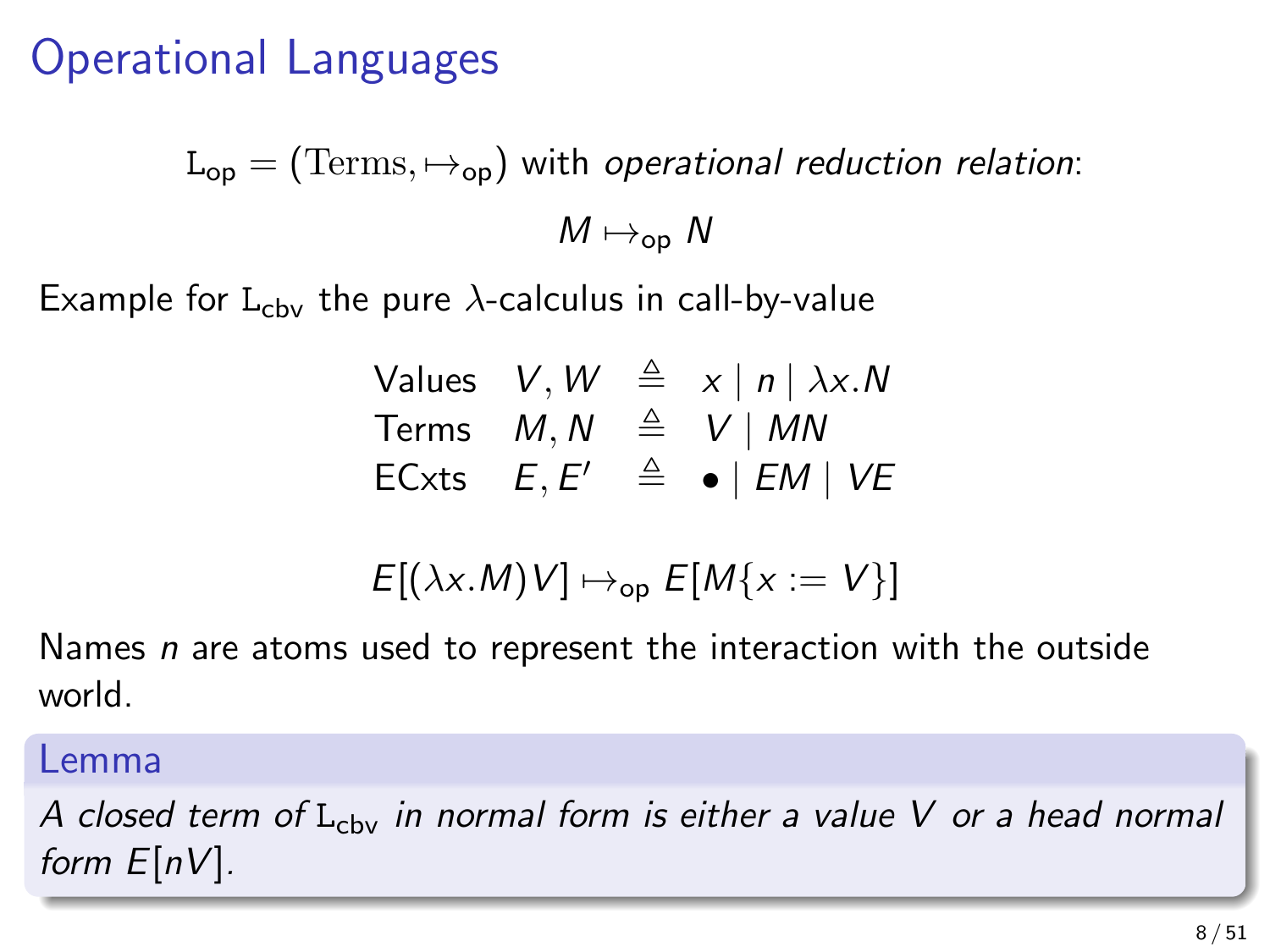## Contextual Equivalence

### Definition

Two closed terms M, N are said to be contextually equivalent written  $\Gamma \vdash M \simeq_{\mathsf{ctx}} N : \theta$ , when for all closed typed evaluation context  $\varnothing \vdash E : \theta \leadsto$  Unit and substitution  $\varnothing \vdash \gamma : \Gamma \to$  Values, we have  $E[M\{\gamma\}]\Downarrow$  if and only if  $E[N\{\gamma\}]\Downarrow$ .

- **•** Termination as observation
- restricted to non-binding contexts as with ciu-equivalence (Mason & Talcott);
- Contextual equivalence is the greatest adequate congruence (for evaluation contexts here).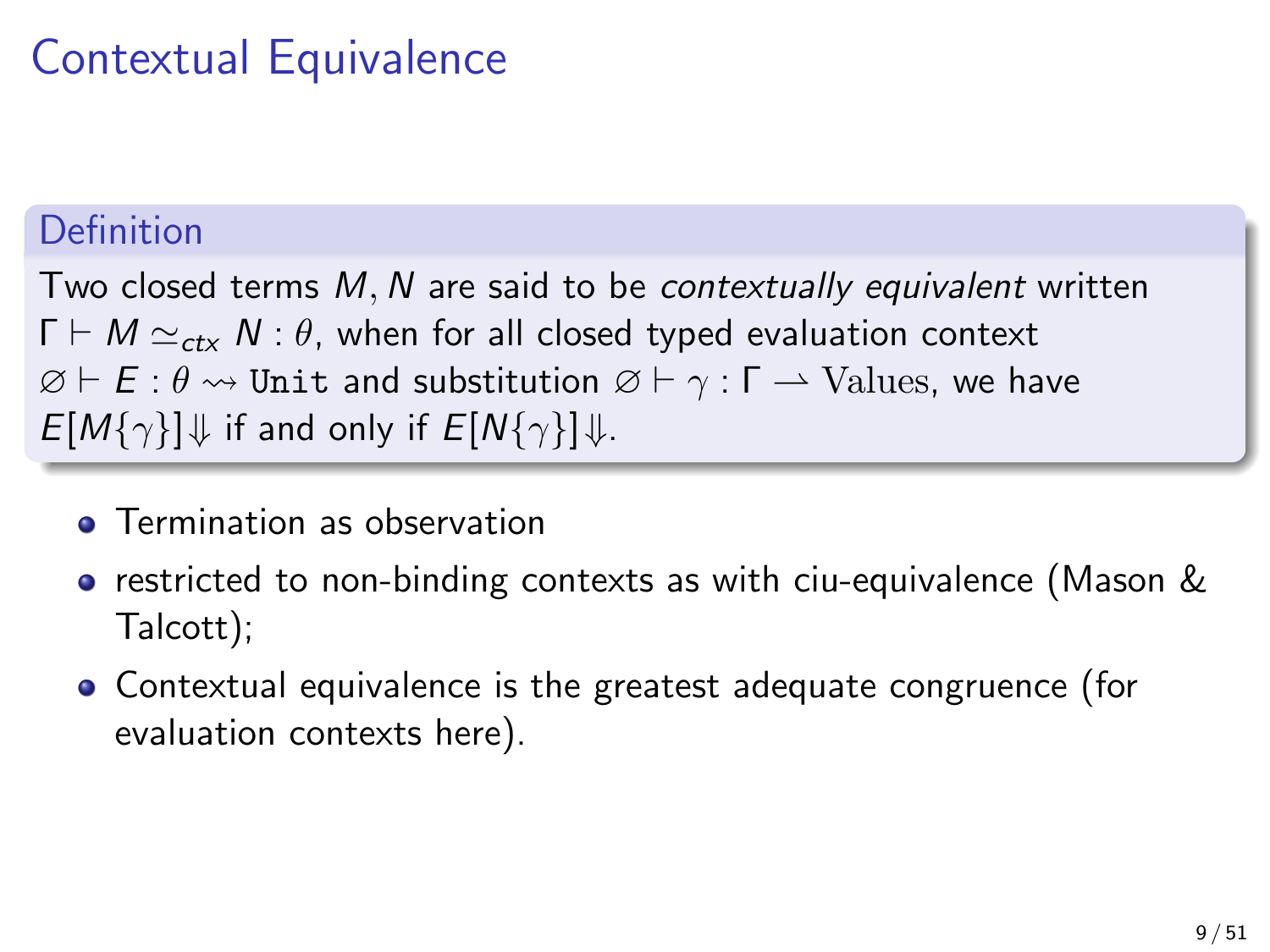## Positive Types

We consider  $\mathtt{L}_{\text{cbv}}^{ty}$  that extends  $\mathtt{L}_{\text{cbv}}$  with:

- unit () for the type Unit;
- pairs  $\langle M, N \rangle$  for positive products type  $\theta \times \theta'$ ;
- injections  $\mathtt{inj}_1(\mathcal{M}),\mathtt{inj}_2(\mathcal{M})$  for positive sum type  $\theta+\theta'.$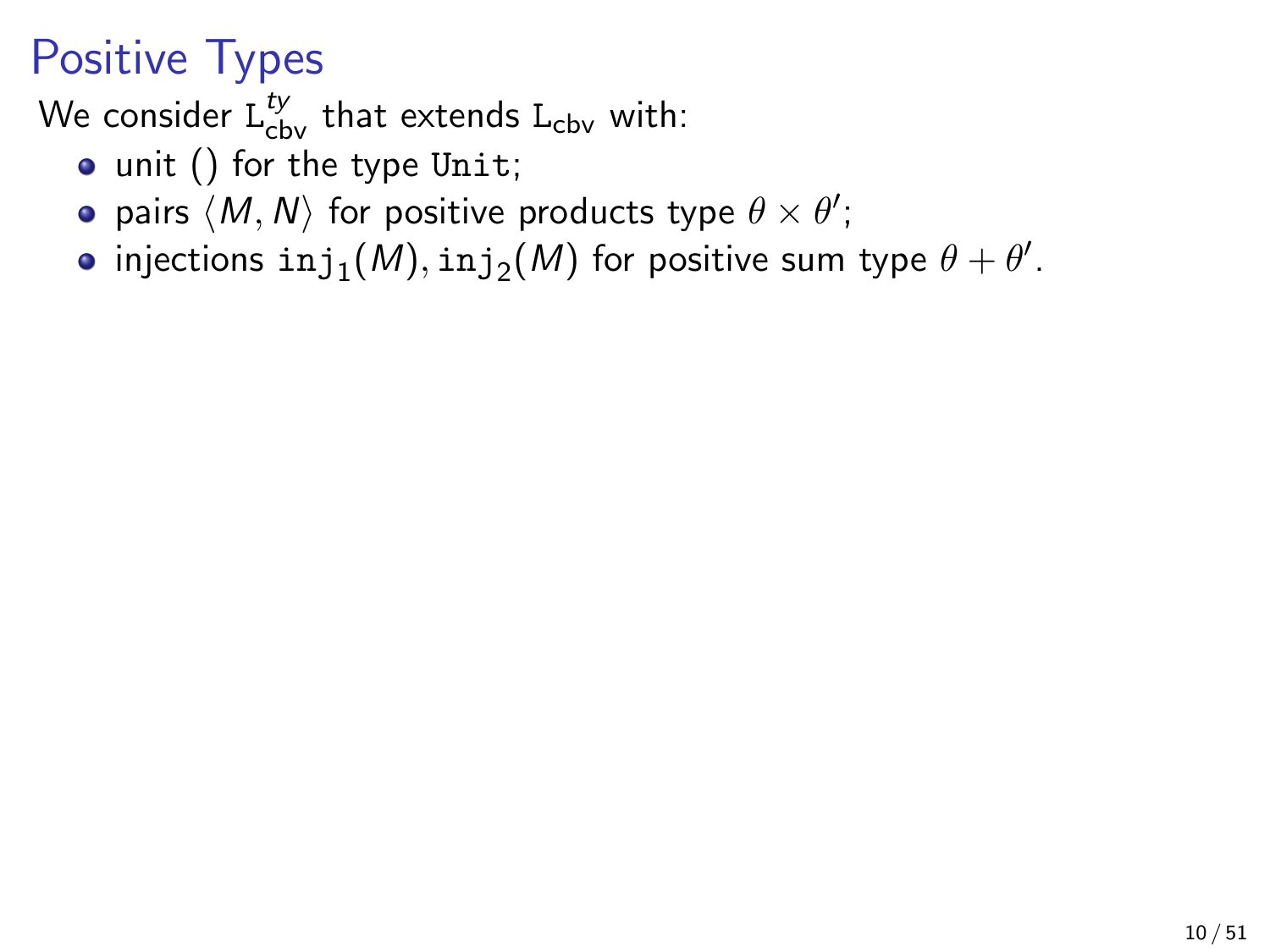## Positive Types

We consider  $\mathtt{L}_{\text{cbv}}^{ty}$  that extends  $\mathtt{L}_{\text{cbv}}$  with:

- unit () for the type Unit;
- pairs  $\langle M, N \rangle$  for positive products type  $\theta \times \theta'$ ;
- injections  $\mathtt{inj}_1(\mathcal{M}),\mathtt{inj}_2(\mathcal{M})$  for positive sum type  $\theta+\theta'.$

Positive values  $A, B \triangleq n | \langle A, B \rangle | \operatorname{inj}_1(A) | \operatorname{inj}_2(A)$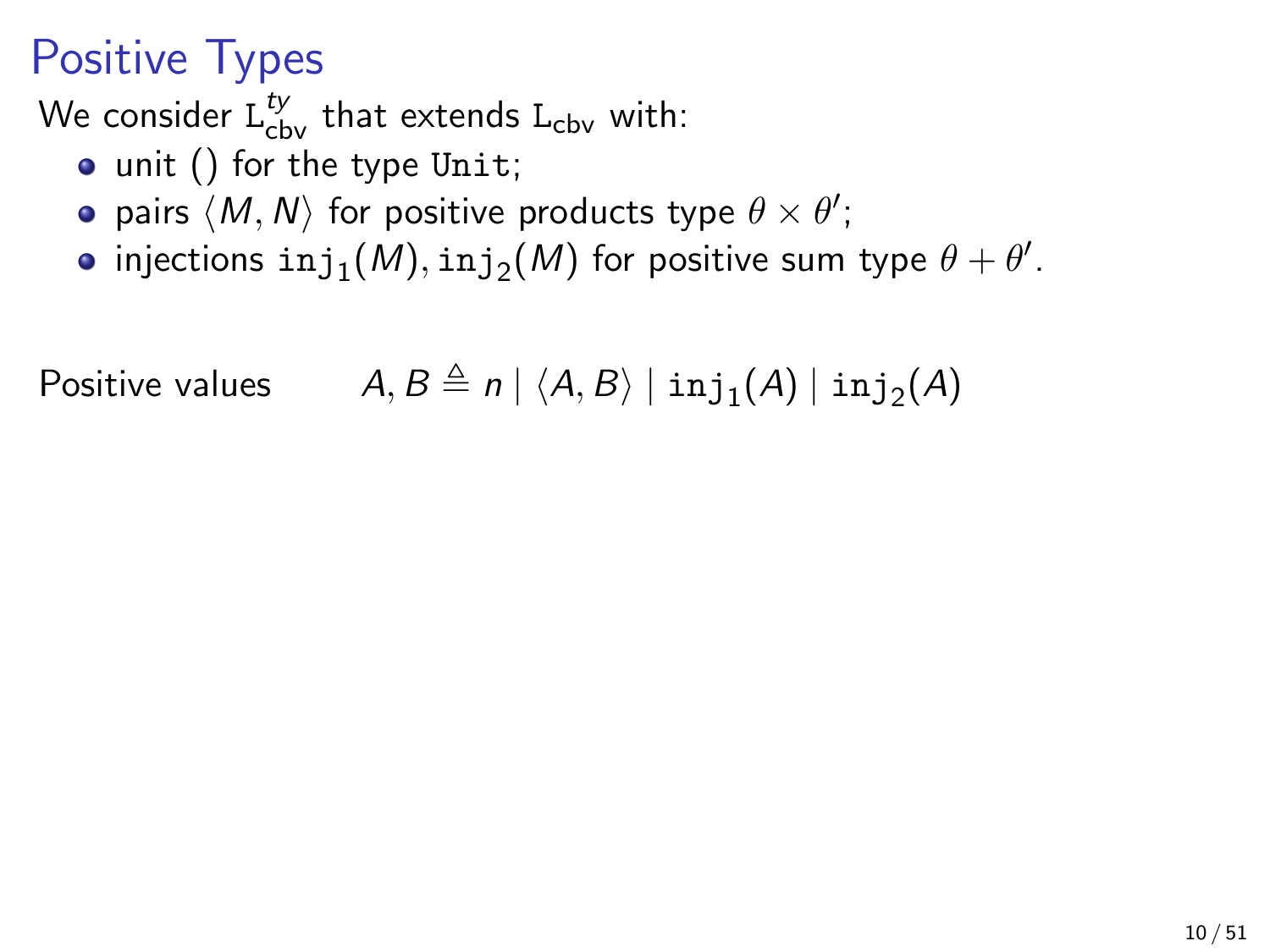## Positive Types

We consider  $\mathtt{L}_{\text{cbv}}^{ty}$  that extends  $\mathtt{L}_{\text{cbv}}$  with:

- unit () for the type Unit;
- pairs  $\langle M, N \rangle$  for positive products type  $\theta \times \theta'$ ;
- injections  $\mathtt{inj}_1(\mathcal{M}),\mathtt{inj}_2(\mathcal{M})$  for positive sum type  $\theta+\theta'.$

Positive values 
$$
A, B \triangleq n | \langle A, B \rangle | inj_1(A) | inj_2(A)
$$

Polarization process  $V \mapsto_{\oplus} (A, \gamma)$ :

$$
\begin{array}{ccc}\n\overline{f \mapsto_{\oplus} (g, [f \mapsto g])} & \overline{\lambda x.M \mapsto_{\oplus} (f, [f \mapsto \lambda x.M])} & \overline{() \mapsto_{\oplus} ((), \varepsilon)} \\
& \underline{V \mapsto_{\oplus} (A, \gamma)} & W \mapsto_{\oplus} (B, \gamma') & V \mapsto_{\oplus} (A, \gamma) \\
& \overline{\phantom{a}} & \overline{\phantom{a}} & \overline{\phantom{a}} & \overline{\phantom{a}} & \overline{\phantom{a}} & \overline{\phantom{a}} \\
& \overline{\phantom{a}} & \overline{\phantom{a}} & \overline{\phantom{a}} & \overline{\phantom{a}} & \overline{\phantom{a}} \\
& \overline{\phantom{a}} & \overline{\phantom{a}} & \overline{\phantom{a}} & \overline{\phantom{a}} & \overline{\phantom{a}} \\
& \overline{\phantom{a}} & \overline{\phantom{a}} & \overline{\phantom{a}} & \overline{\phantom{a}} \\
& \overline{\phantom{a}} & \overline{\phantom{a}} & \overline{\phantom{a}} & \overline{\phantom{a}} \\
\overline{\phantom{a}} & \overline{\phantom{a}} & \overline{\phantom{a}} & \overline{\phantom{a}} \\
\overline{\phantom{a}} & \overline{\phantom{a}} & \overline{\phantom{a}} & \overline{\phantom{a}} & \overline{\phantom{a}} \\
\overline{\phantom{a}} & \overline{\phantom{a}} & \overline{\phantom{a}} & \overline{\phantom{a}} & \overline{\phantom{a}} \\
\overline{\phantom{a}} & \overline{\phantom{a}} & \overline{\phantom{a}} & \overline{\phantom{a}} & \overline{\phantom{a}} \\
\overline{\phantom{a}} & \overline{\phantom{a}} & \overline{\phantom{a}} & \overline{\phantom{a}} & \overline{\phantom{a}} & \overline{\phantom{a}} \\
\overline{\phantom{a}} & \overline{\phantom{a}} & \overline{\phantom{a}} & \
$$

$$
\langle V,W\rangle \mapsto_\oplus (\langle A,B\rangle,\gamma\cdot\gamma') \qquad \quad {\tt inj}_j(V) \mapsto_\oplus ({\tt inj}_j(A),\gamma)
$$

#### Lemma

If 
$$
V \mapsto_{\oplus} (A, \gamma)
$$
 then  $A\{\gamma\} = V$ .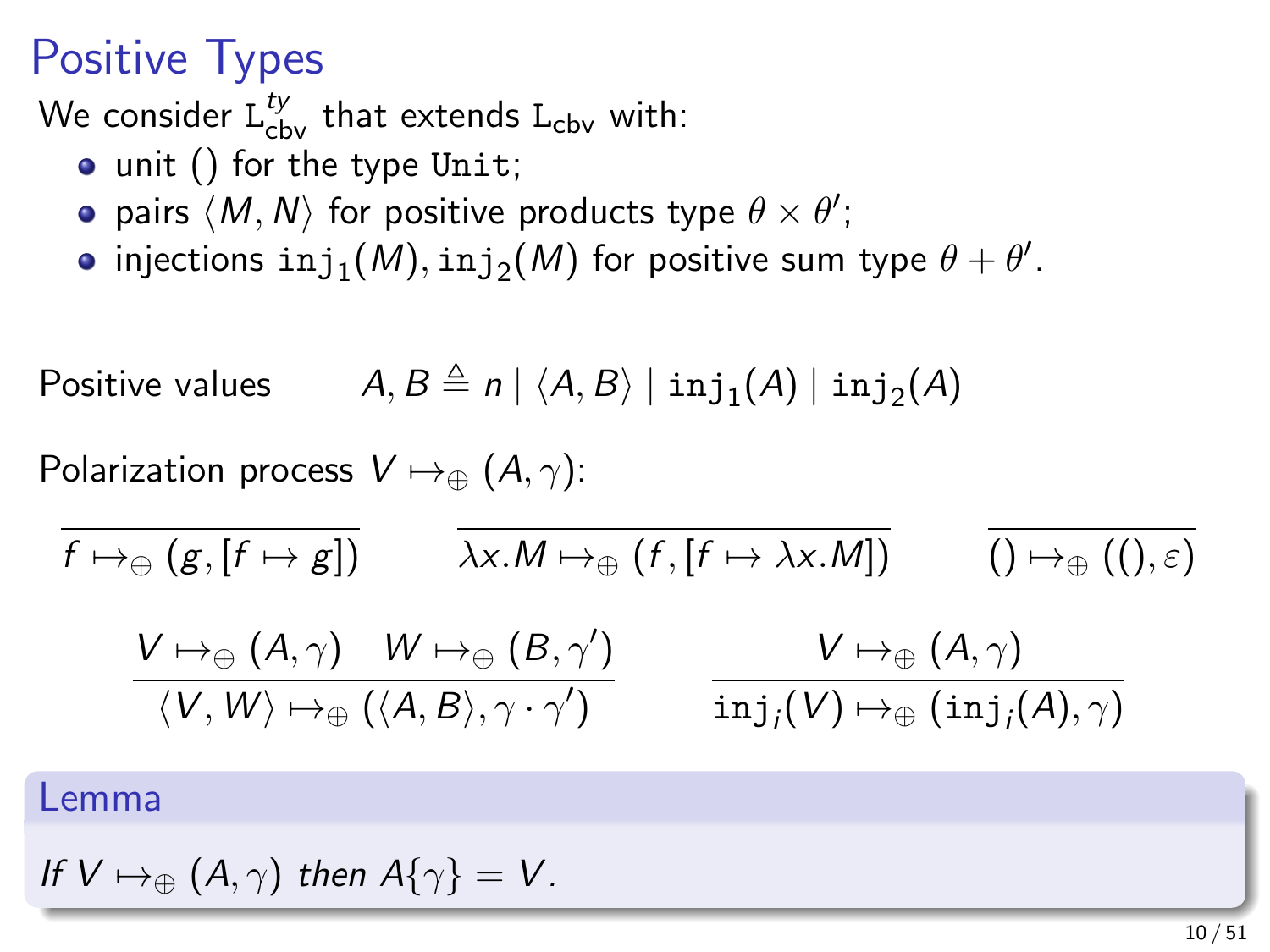## Operational Nominal Game Semantics

- provides trace-based abstractions to represent the interaction with the environment;
- introduces general reasoning principles to prove connections with the operational semantics and the type system;
- uses Labelled Transition Systems (LTS) as the basic blocs;
- **•** inherits a sequential structure and a composition from game semantics;
- **•** provides nominal resource usage control.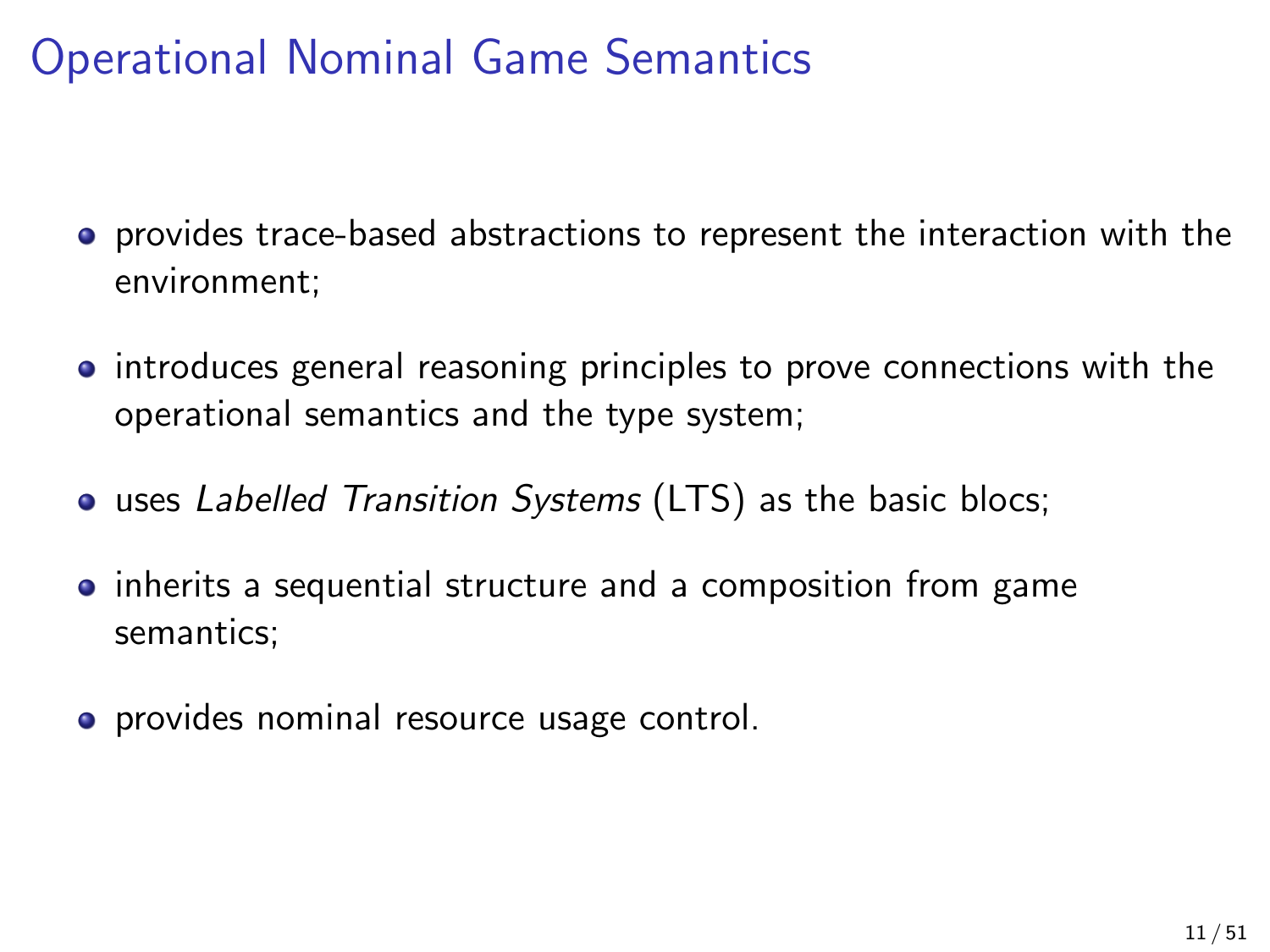

• The two players exchange *moves*, which are in one of four forms:

| Move kind    P-question   P-answer   O-question   O-answer |                              |      |               |
|------------------------------------------------------------|------------------------------|------|---------------|
| Move form $\parallel \overline{f}(A) \parallel$            | $\overline{\mathsf{ret}}(A)$ | f(A) | $ $ ret $(A)$ |

- Traces t are sequences of moves.
- positive values A are the observable terms.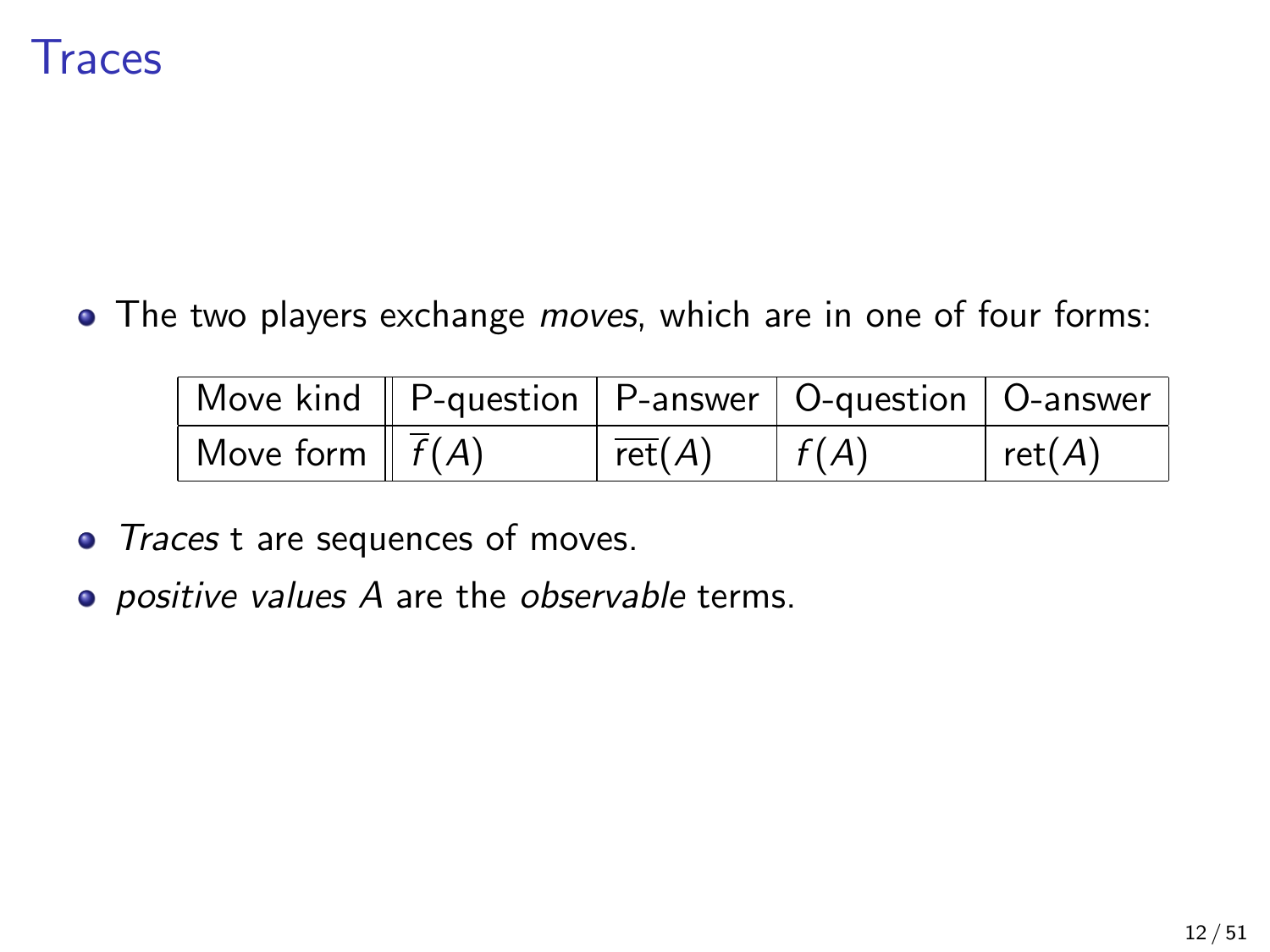## The Operational Game Semantics Recipe

Start with a Program (Proponent)

- **1** Compute its normal form via  $\mapsto$ <sub>op</sub>;
- 2 Polarize the normal form via  $\mapsto_{\oplus}$ ;
- **3** Check the correctness of the polarization via the type system  $(\vdash_{\oplus})$ ;
- <sup>4</sup> Perform the action p from the polarized normal form;
- **•** Let the Environment (Opponent) performs back an action o;
- **6** Check the correctness of the polarization of o via  $\vdash_{\oplus}$ ;
- **T** Trigger the computation associated by this action;
- 8 Repeat to point 1.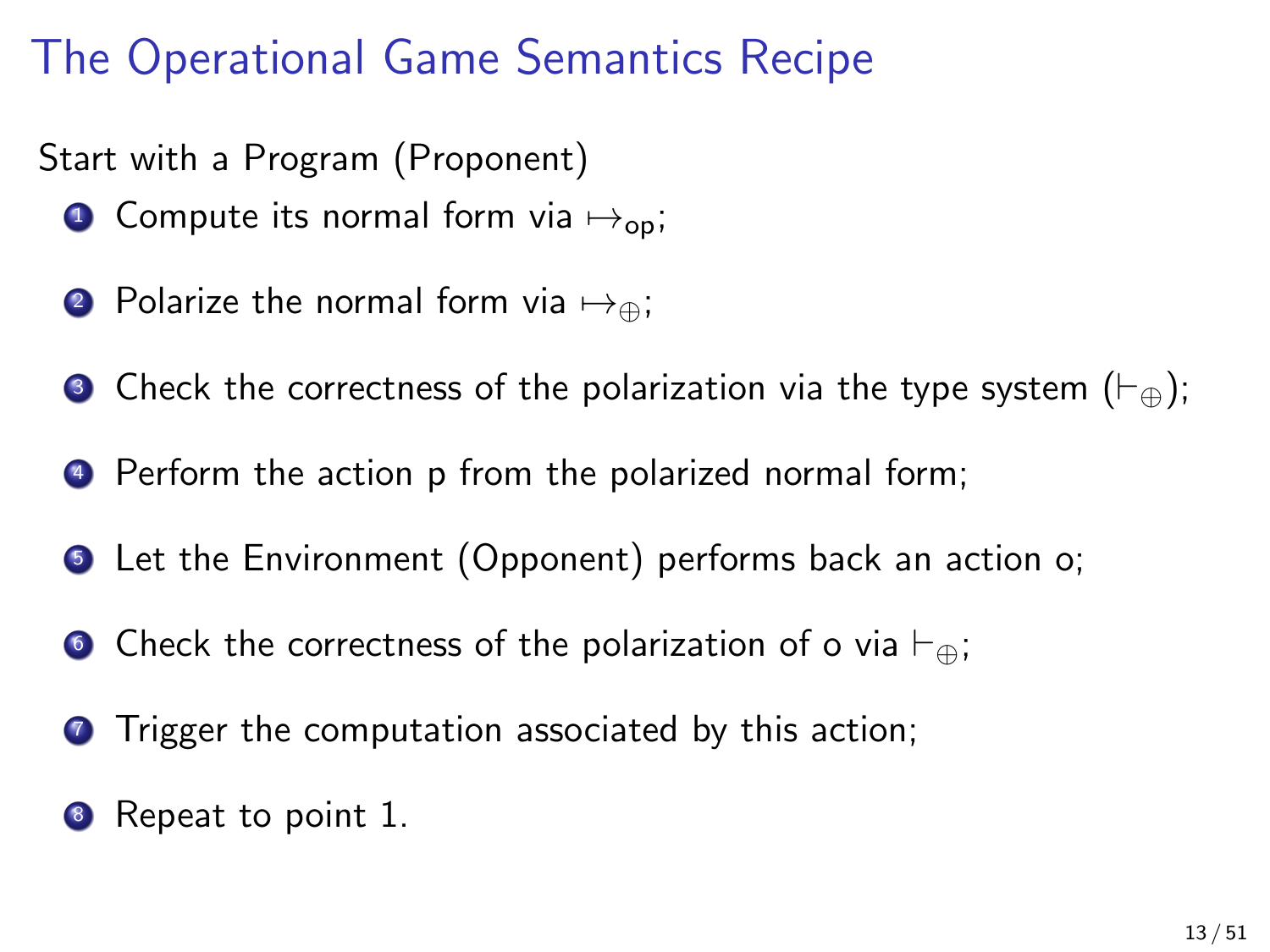## Introducing the OGS LTS

$$
\mathcal{L}_{\text{ogs}} = (\mathrm{Confs}_{\text{ogs}}, \overset{a}{\mapsto}_{\text{ogs}}, a \in \mathrm{Moves} \cup \{\text{op}\})
$$

is the product  $\mathcal{L}_1 \ltimes \mathcal{L}_{\text{Ty}}$  of:

- Interactive LTS  $\mathcal{L}_1$  (with  $\mathbb{I} \in \text{Conf}_{S_1}$ );
- Type LTS  $\mathcal{L}_{\text{Tv}}$  (with  $\mathbb{S} \in \text{Confs}_{\text{Tv}}$ ).
- They share the same actions a;
- Typing relation  $\mathbb{I} \triangleright \mathbb{S}$
- Configurations  $\mathbb{G} \in \text{Confs}_{\text{oes}}$  such that  $\mathbb{G} = (\mathbb{I}; \mathbb{S})$  with  $\mathbb{I} \triangleright \mathbb{S}$ .

$$
\begin{array}{c}\n\mathbb{I} \triangleright \mathbb{S} \qquad \mathbb{I} \xrightarrow{a} \mathbb{J} \qquad \mathbb{S} \xrightarrow{a} \mathsf{T}_{\mathsf{y}} \mathbb{T} \qquad \mathbb{J} \triangleright \mathbb{T} \\
\hline\n\qquad \qquad (\mathbb{I}; \mathbb{S}) \xrightarrow{a} \mathsf{ogs} (\mathbb{J}; \mathbb{T})\n\end{array}
$$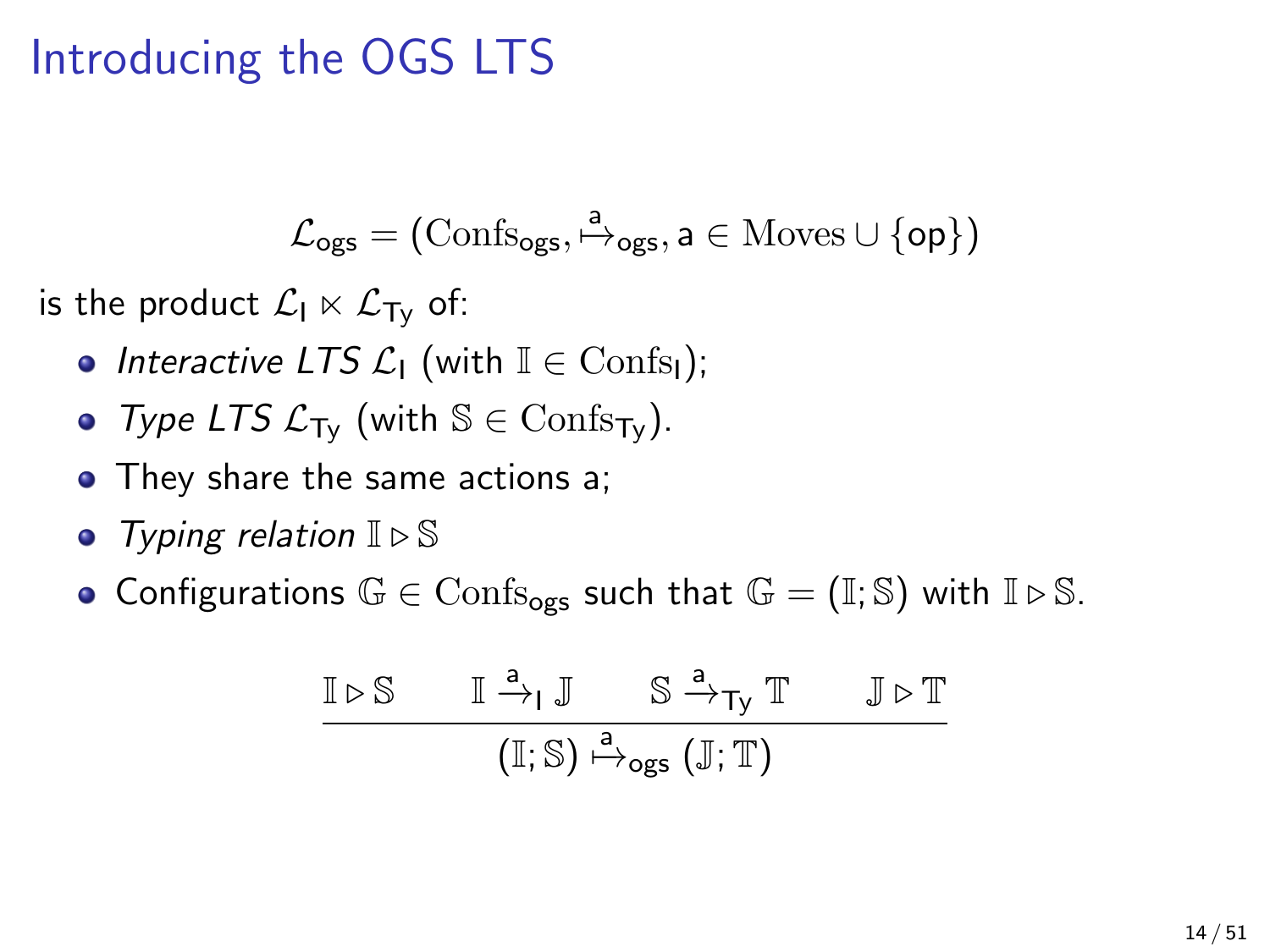### Interactive LTS for  $L_{\text{cbv}}$

"Abstract machines for Interaction"

$$
\mathcal{L}_I = (\mathrm{Confs}_I, \xrightarrow{a} _I, a \in \mathrm{Moves} \cup \{ \texttt{op} \})
$$

- $\mapsto_\mathsf{op}$  is embedded into  $\overset{\mathsf{op}}{\longrightarrow}_\mathsf{I}$
- visible actions are moves;
- configurations I are either active  $\langle M; \sigma; \gamma \rangle$  or passive  $\langle \sigma; \gamma \rangle$ ;
- $\gamma$  is a list of substitutions from names to values;
- $\bullet$   $\sigma$  is a stack of evaluation contexts: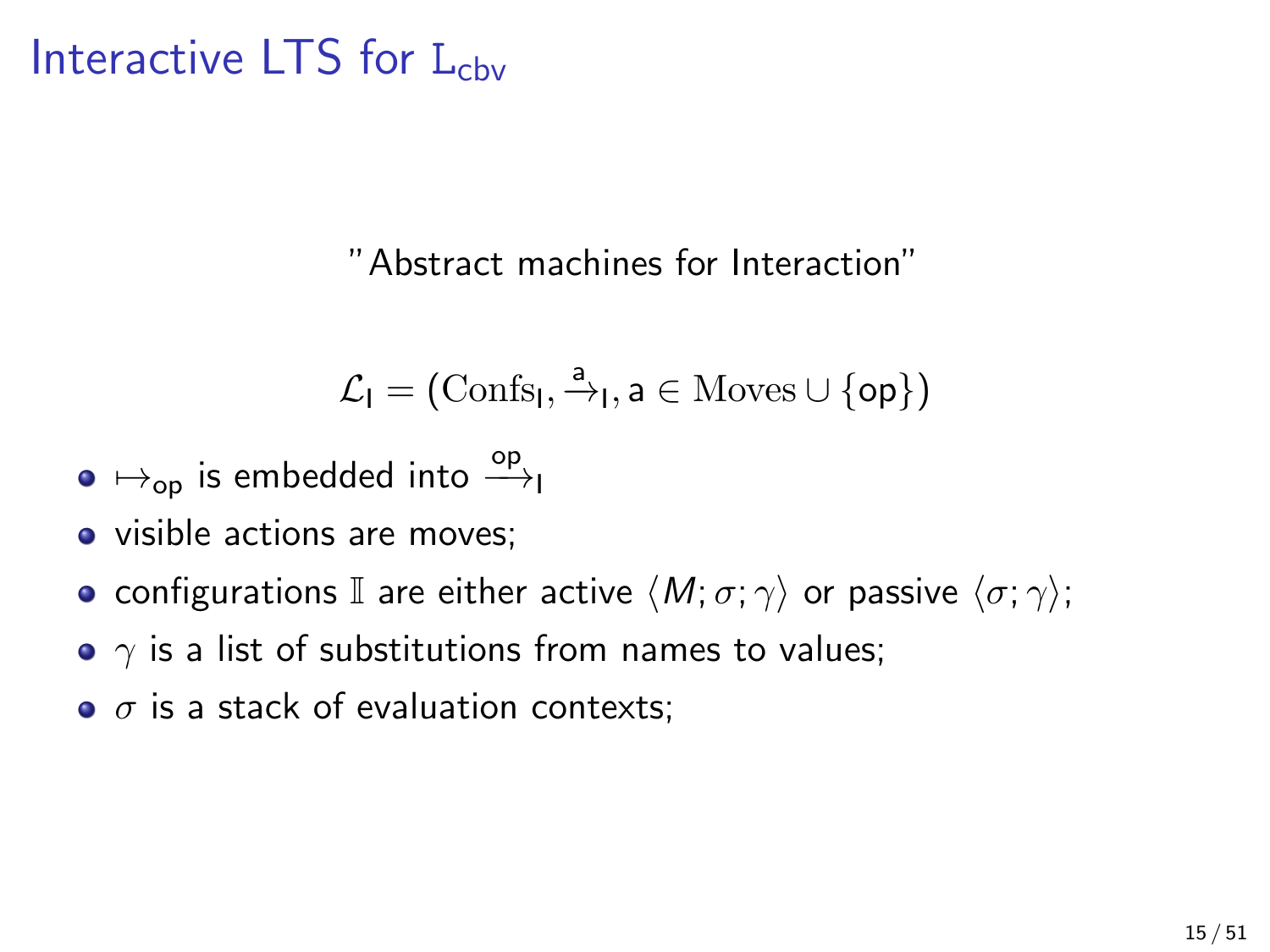## The Interactive LTS for  $L_{cbv}$

\n
$$
\text{op} \quad \langle M; \sigma; \gamma \rangle \quad \xrightarrow{\text{op}} \quad \langle N; \sigma; \gamma \rangle \text{ when } M \mapsto_{\text{op}} N
$$
\n

\n\n $\text{PQ} \quad \langle E[N]; \sigma; \gamma \rangle \quad \xrightarrow{\overline{f(g)}} \langle E: \sigma; \gamma \cdot [g \mapsto V] \rangle$ \n

\n\n $\text{PA} \quad \langle V; \sigma; \gamma \rangle \quad \xrightarrow{\overline{\text{ref}}(f)} \langle \sigma; \gamma \cdot [f \mapsto V] \rangle$ \n

\n\n $\text{OQ} \quad \langle \sigma; \gamma \rangle \quad \xrightarrow{f(g)} \langle \gamma \cdot [f \mapsto V] \rangle$ \n

\n\n $\text{OA} \quad \langle E: \sigma; \gamma \rangle \quad \xrightarrow{\text{ref}} \langle f \rangle$ \n

\n\n $\langle E[f]; \sigma; \gamma \rangle$ \n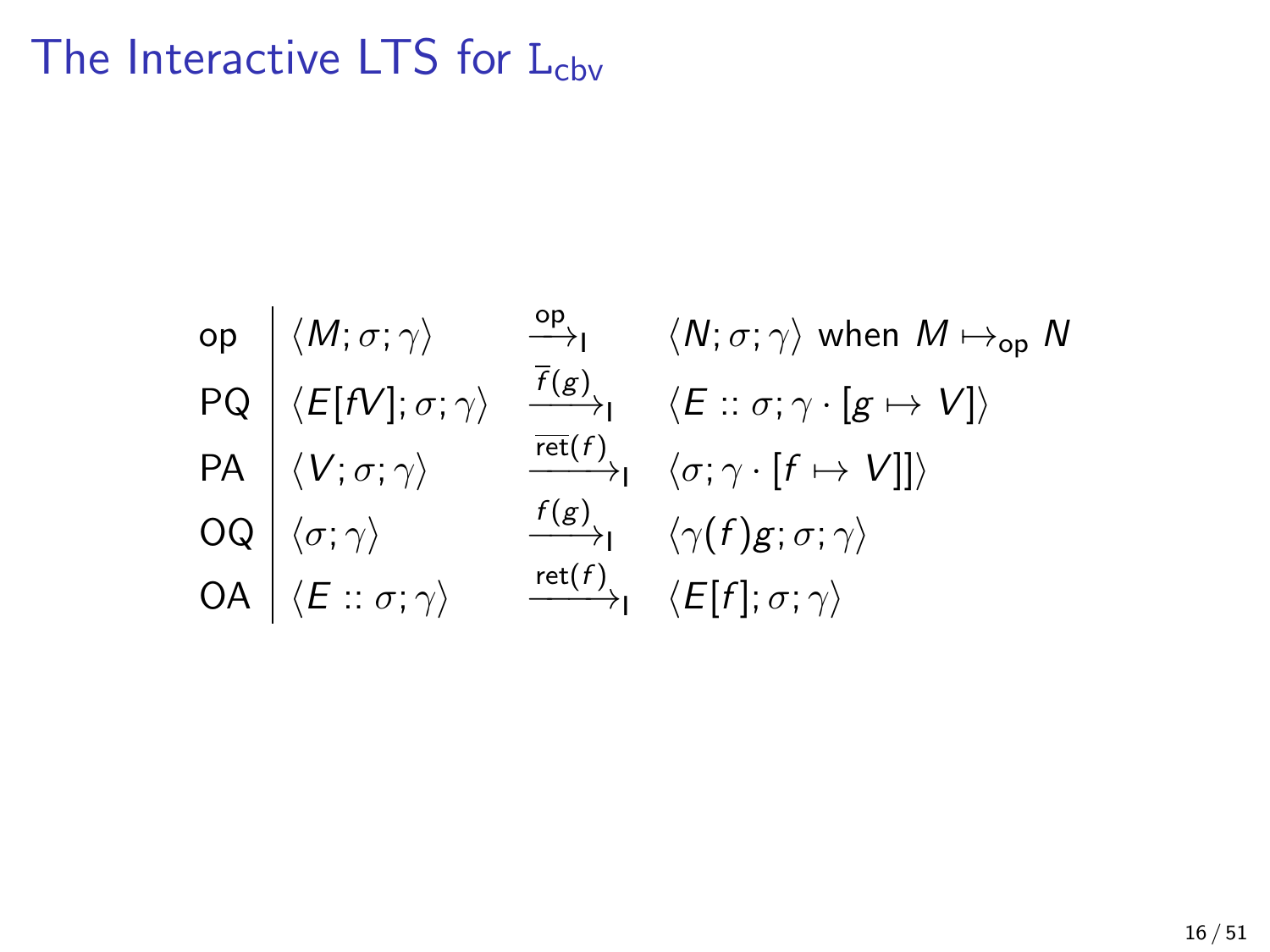#### The Interactive LTS for  $L_{\text{ct}}^{t y}$ cbv

\n
$$
\text{op} \quad \langle M; \sigma; \gamma \rangle \quad\n \begin{array}{c}\n \text{op} \quad \langle N; \sigma; \gamma \rangle \quad \text{when} \; M \mapsto_{\text{op}} N \\
 \text{PQ} \quad \langle E[N]; \sigma; \gamma \rangle \quad \frac{\overline{f}(A)}{\overline{f}(A)} \quad \langle E:: \sigma; \gamma \cdot \gamma' \rangle \; \text{when} \; V \mapsto_{\oplus} (A, \gamma') \\
 \langle V; \sigma; \gamma \rangle \quad \frac{\overline{f}(A)}{\overline{\text{ret}}(A)} \quad \langle \sigma; \gamma \cdot \gamma' \rangle \rangle \; \text{when} \; V \mapsto_{\oplus} (A, \gamma') \\
 \text{OQ} \quad \langle \sigma; \gamma \rangle \quad \frac{\overline{f}(A)}{\overline{f}(A)} \quad \langle \gamma(f)A; \sigma; \gamma \rangle \\
 \text{OA} \quad \langle E:: \sigma; \gamma \rangle \quad \frac{\overline{\text{ret}}(A)}{\overline{f}(A)} \quad \langle E[A]; \sigma; \gamma \rangle\n \end{array}
$$
\n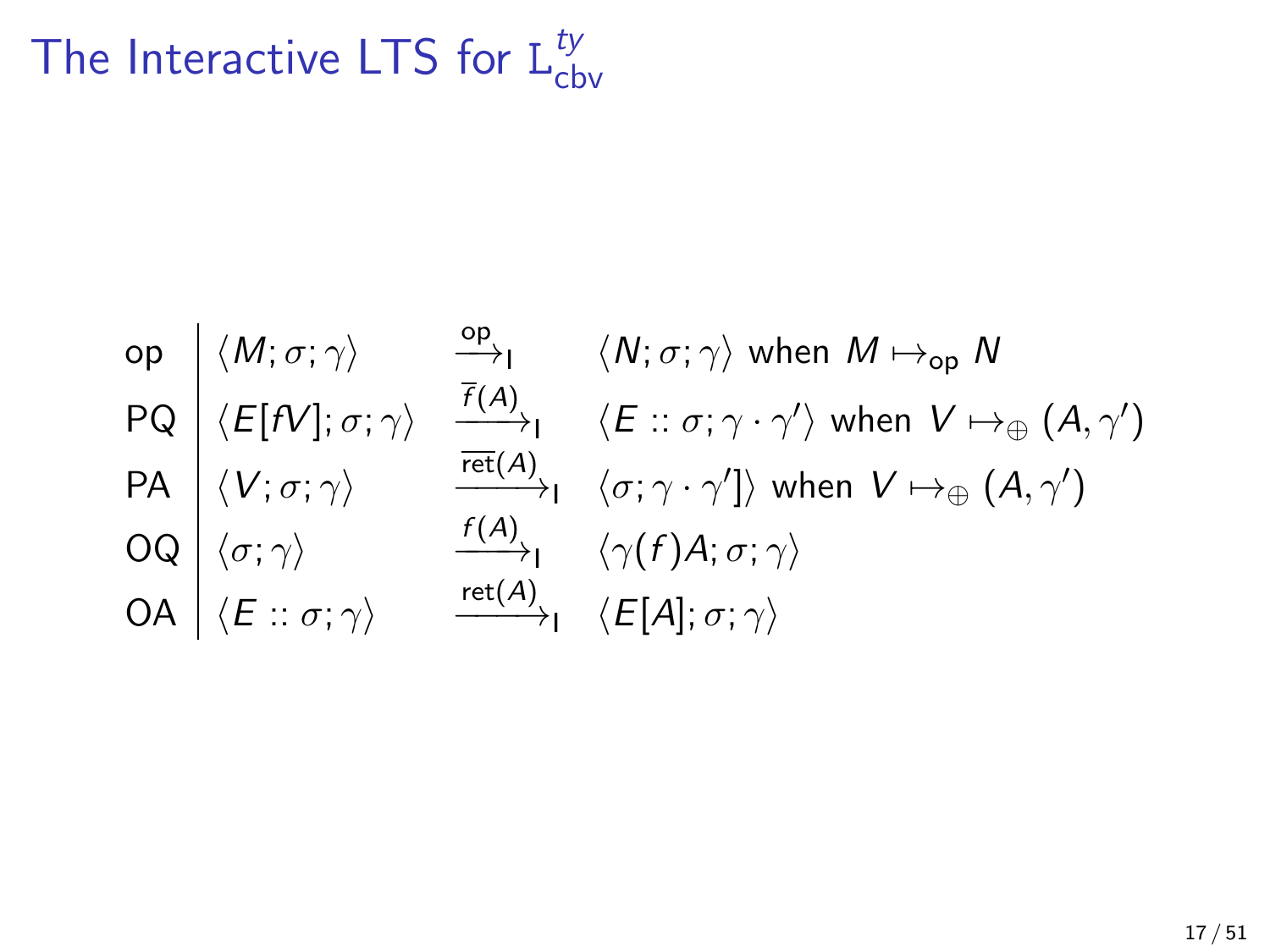## Typing LTS

$$
\mathcal{L}_{Ty} = (\mathrm{Confs}_{Ty}, \xrightarrow{a}_{Ty}, a \in \mathrm{Moves} \cup \{op\})
$$

- configurations  $S$  keep tracks of typing of names;
- **•** transition checks typing constraints on positive values exchanged using  $\vdash_{\oplus}$ ;
- mainly to control Opponent behavior;
- but also to guide Proponent polarization  $\mapsto_{\oplus}$  in presence of polymorphism.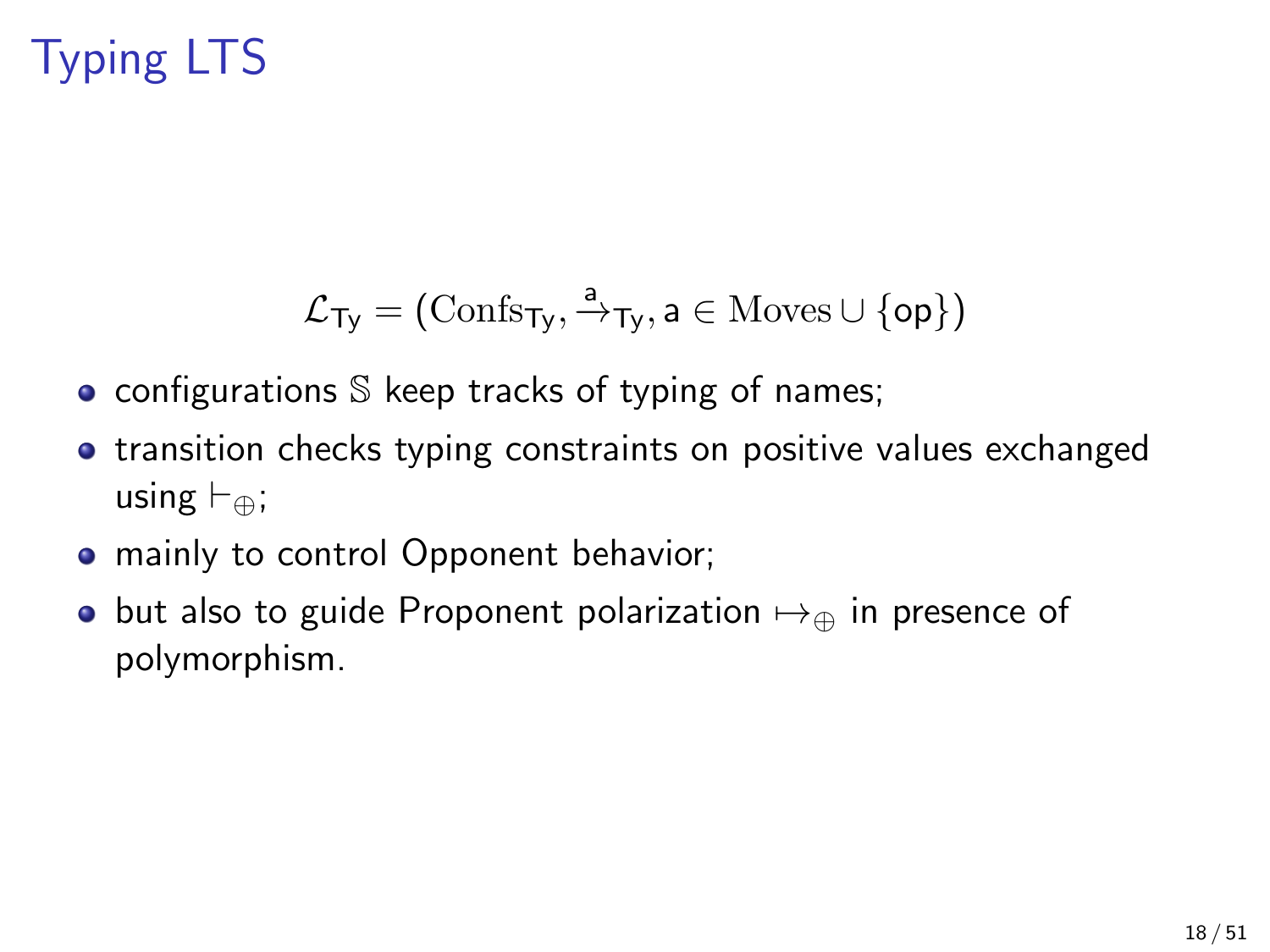#### The Typing LTS for  $L_{\text{ct}}^{t}$ cbv

op 
$$
\langle \Delta_O \vdash \theta; \Sigma; \Delta_P \rangle
$$
  $\xrightarrow{\text{op}} \langle \Delta_O \vdash \theta; \Sigma; \Delta_P \rangle$   
\nPQ  $\langle \Delta_O \vdash \theta; \Sigma; \Delta_P \rangle$   $\xrightarrow{\overline{f(A)}} \langle \Delta_O \vdash \theta; \Sigma; \Delta_P \rangle$   
\nwhen  $\Delta'_P \vdash_{\oplus} A : \theta_1$  with  $\Delta_O(f) = \theta_1 \rightarrow \theta_2$  and  $\Sigma' = (\theta_2 \leadsto \theta) :: \Sigma$   
\nPA  $\langle \Delta_O \vdash \theta; \Sigma; \Delta_P \rangle$   $\xrightarrow{\overline{ref(A)}} \langle \Delta_O \vdash \Sigma; \Delta_P \cdot \Delta'_P \rangle$ ,  
\nwhen  $\Delta'_P \vdash_{\oplus} A : \theta$   
\nOQ  $\langle \Delta_O \vdash \Sigma; \Delta_P \rangle$   $\xrightarrow{f(A)} \langle \Delta_O \vdash \Delta; \Delta_P \cdot \Delta'_P \rangle$ ,  
\nwhen  $\Delta'_O \vdash_{\oplus} A : \theta$  with  $\Delta_P(f) = \theta \rightarrow \theta'$   
\nOA  $\langle \Delta_O \vdash \Sigma; \Delta_P \rangle$   $\xrightarrow{ref(A)} \langle \Delta_O \cdot \Delta'_O \vdash \theta'; \Sigma; \Delta_P \rangle$   
\nwhen  $\Delta'_O \vdash_{\oplus} A : \theta$  and  $\Sigma' = (\theta \leadsto \theta') :: \Sigma$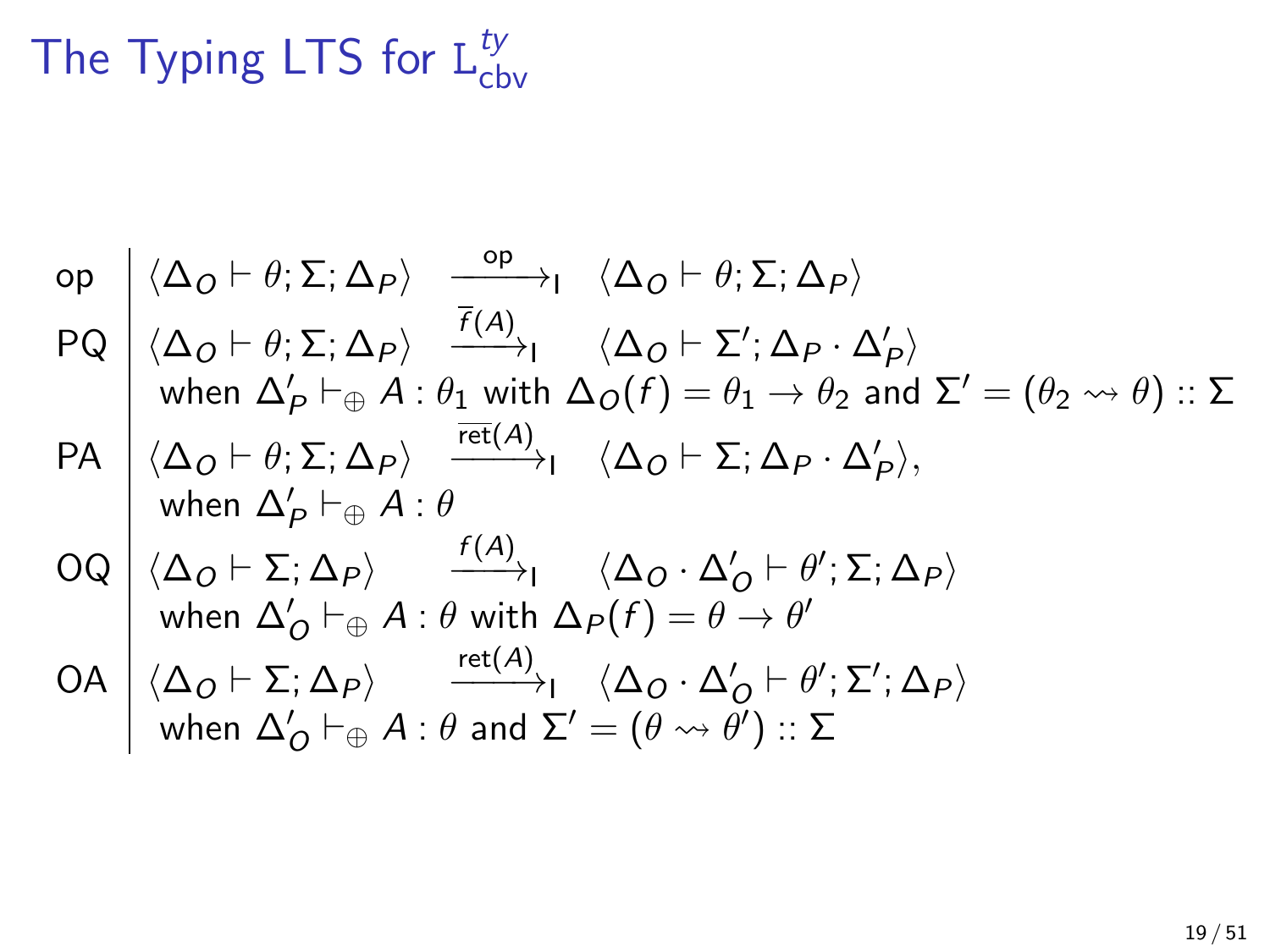## Scaling to rich languages

- Higher-order references;
- Control operators;
- Parametric polymorphism;
- Private/disclosed nominal resources;
- Dynamic sealing.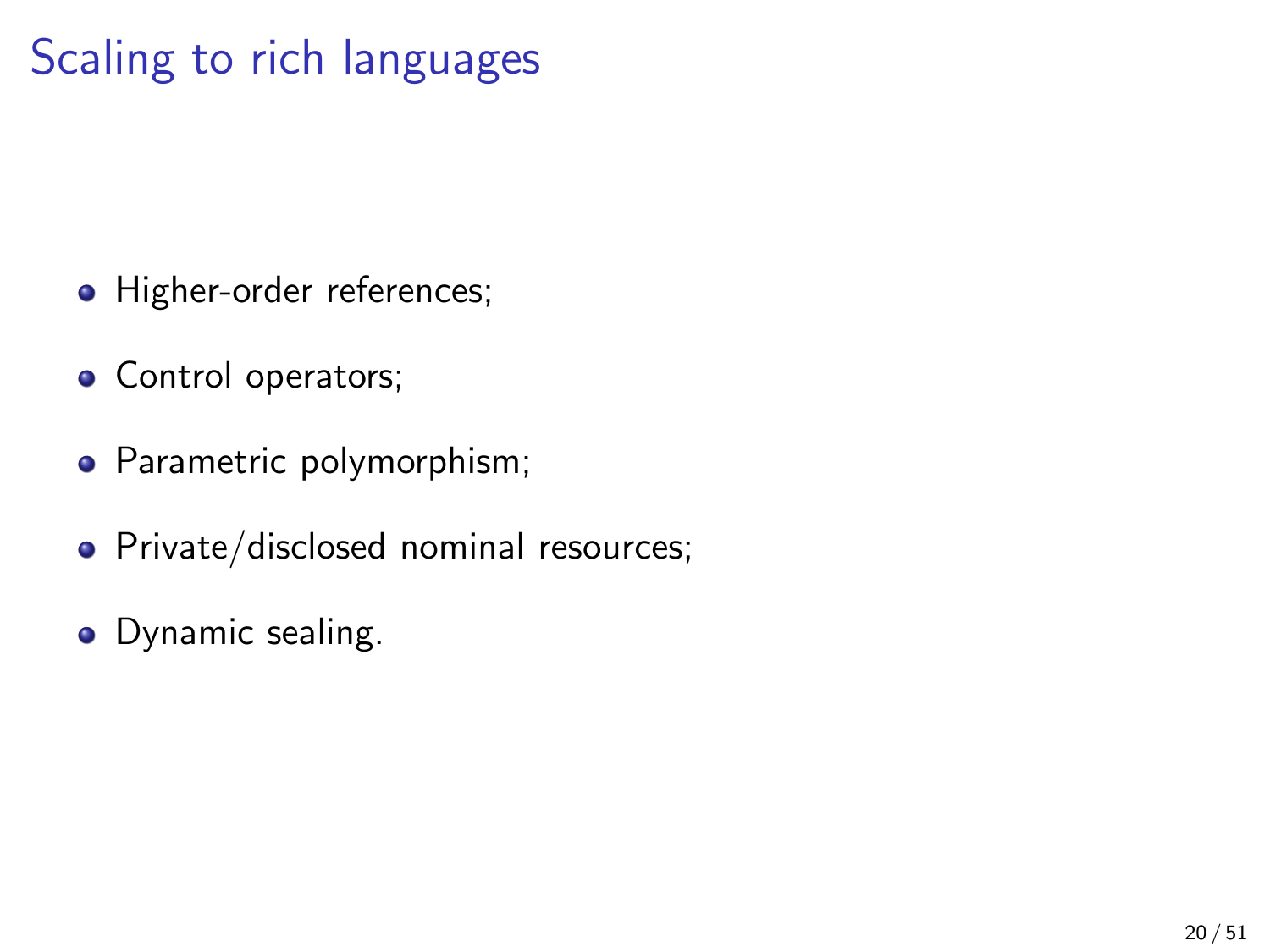

## Fully-abstract compilation from System F to the untyped cryptographic λ-calculus

(j.w.w. N. Tzevelekos)

- Correcting the compiler proposed by Sumii & Pierce (2000)
- **a** via a freshness check
- **o** designed from a double polarization interpretation of System F
- avoiding the counter-example provided by Devriese, Patrignani & Piessens (2018)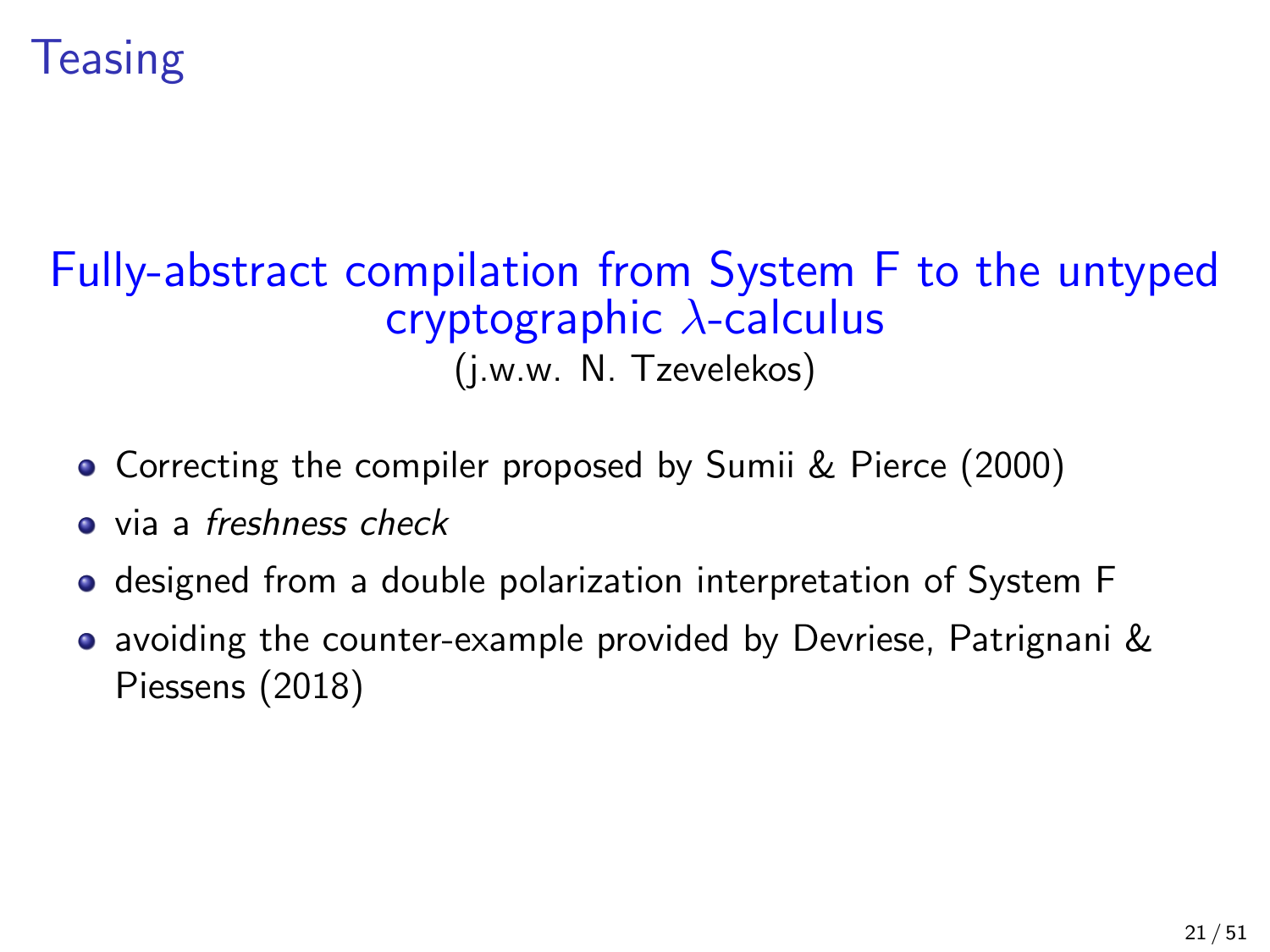I need help finding my way through polarization...

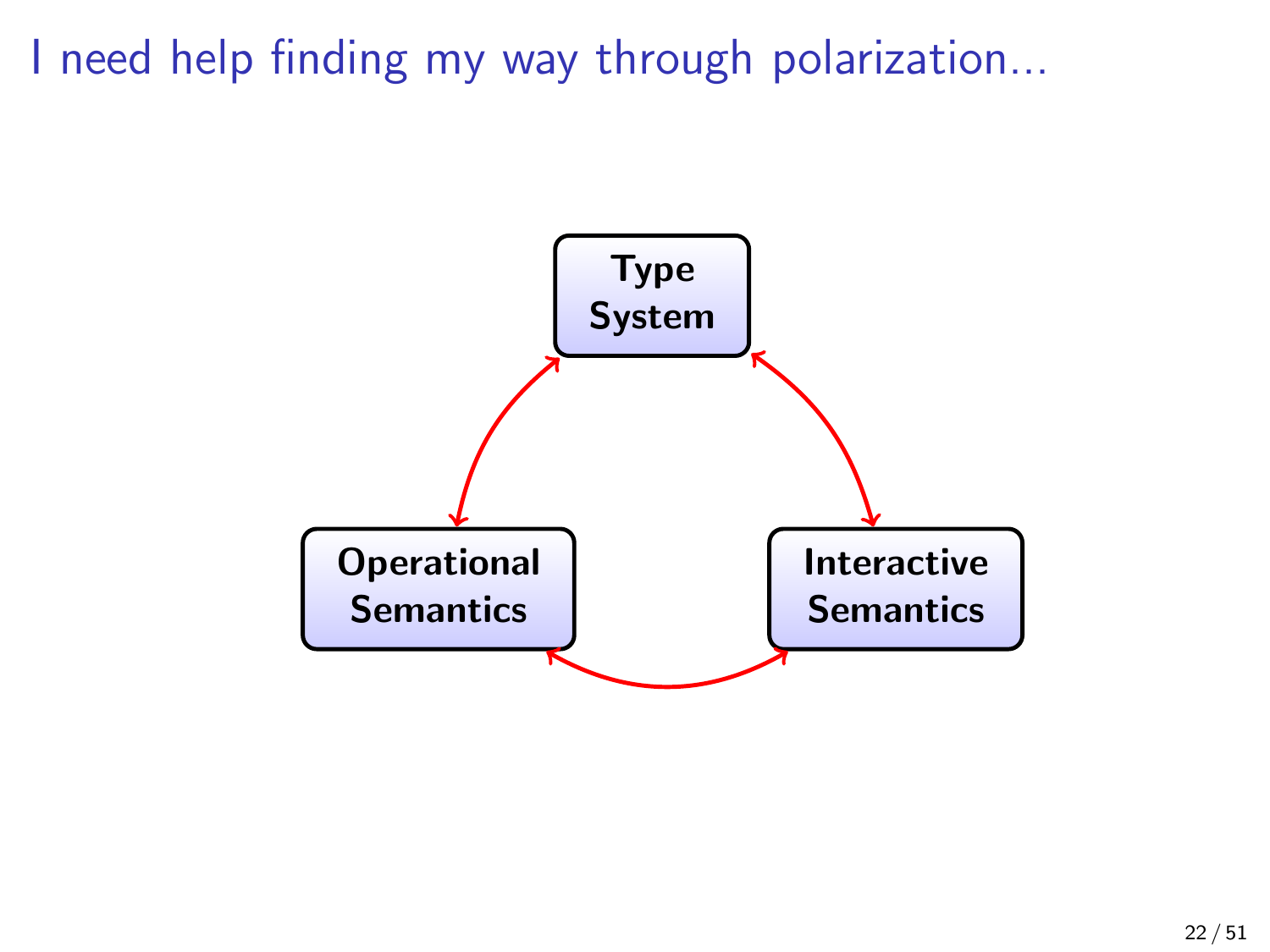## Parametric polymorphism

Logical Relations:

- On denotational models (Reynolds; Plotkin);
- Logical systems (Plotkin-Abadi; Abadi, Curien & Cardelli)
- Dependent types (Berardi; Keller & Lasson)
- Operational logical relations (Pitts)
- Type system (Harper & Sterling).

Operational equivalence

- **•** Strachey-Equivalence: type-erased terms are  $\beta\eta$ -equivalent
- Contextual equivalence

Interactive equivalence

- **Fully-abstract compilation** (Sumii & Pierce)
- Bisimulation (Lassen & Levy)
- **Game models** (Laird; J. & Tzevelekos)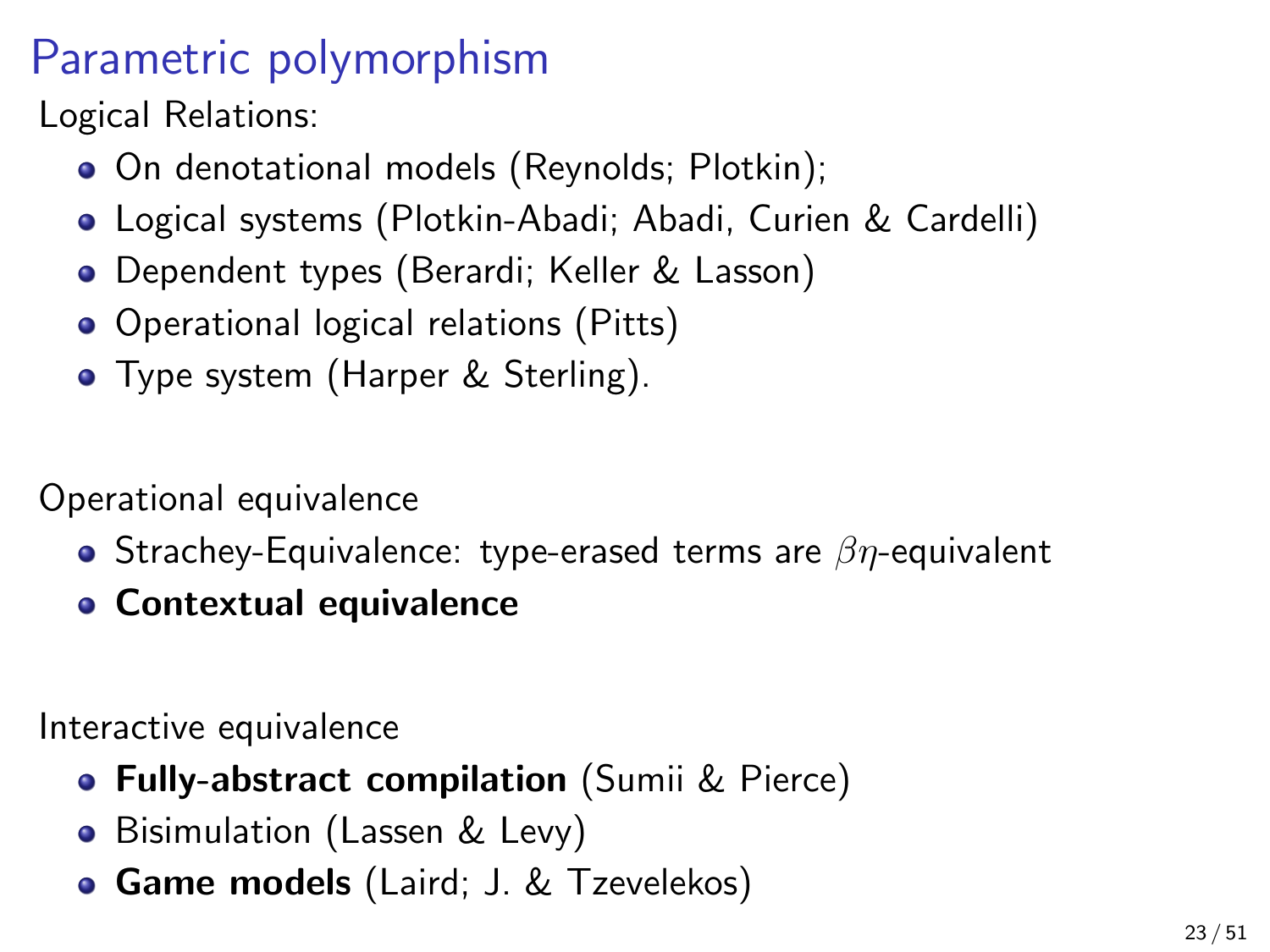### Second-order typing

$$
\frac{\Gamma, X: \text{Type} \vdash M: \theta}{\Gamma \vdash \Lambda X.M: \forall X.\theta} \qquad \frac{\Gamma \vdash M: \forall X.\theta}{\Gamma \vdash M\theta: \theta'\{X := \theta\}}
$$

$$
\frac{\Gamma \vdash M : \theta\{X := \theta'\}}{\Gamma \vdash \langle \theta', M \rangle : \exists X. \theta}
$$

 $\Gamma \vdash M : \exists X . \theta$  Γ, X : Type, x :  $\theta \vdash N : \theta'$  $\Gamma \vdash \texttt{match}~ M \text{ with } (X, x) \Rightarrow N : \theta'$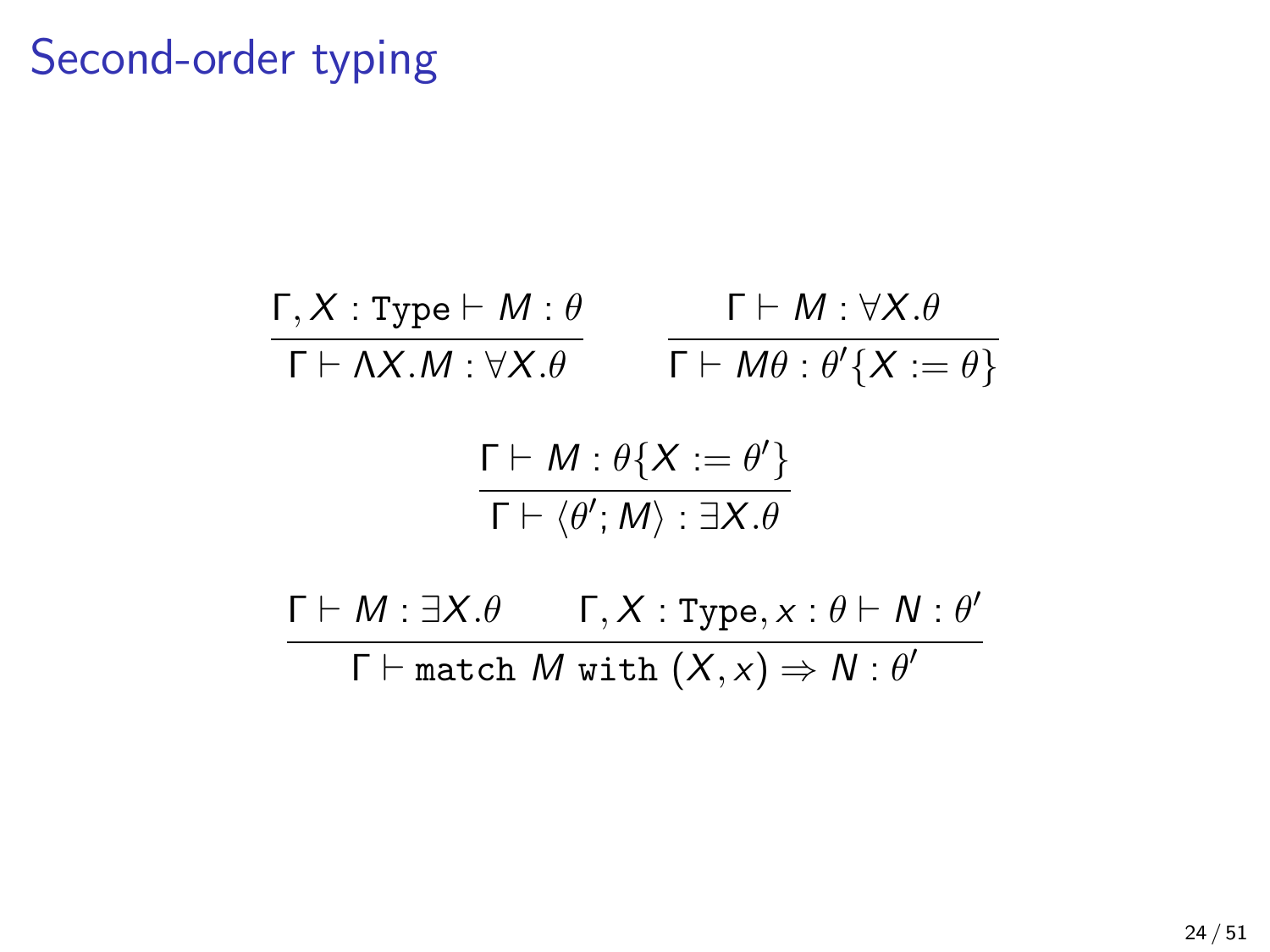### Polarization of type variables

- $X^\oplus$  when Proponent choose the type associated to  $X;$
- $X^\ominus$  when Opponent choose the type associated to  $X.$

Formally, a type translation  $\mathsf{pol}_\eta(\cdot)^\kappa:\mathrm{Types}\to \mathrm{Types},$  for  $\kappa\in\{\oplus,\ominus\},$ defined as

$$
\begin{array}{rcl}\mathsf{pol}_\eta(\theta\to\theta')^\kappa&\triangleq&\mathsf{pol}_\eta(\theta)^{\kappa^\perp}\to\mathsf{pol}_\eta(\theta')^\kappa\\\mathsf{pol}_\eta(\theta\times\theta')^\kappa&\triangleq&\mathsf{pol}_\eta(\theta)^\kappa\times\mathsf{pol}_\eta(\theta')^\kappa\\\mathsf{pol}_\eta(\theta+\theta')^\kappa&\triangleq&\mathsf{pol}_\eta(\theta)^\kappa+\mathsf{pol}_\eta(\theta')^\kappa\\\mathsf{pol}_\eta(\forall X.\theta)^\kappa&\triangleq&\forall X.\mathsf{pol}_{\eta\cdot[X\mapsto\kappa^\perp]}(\theta)^\kappa\\\mathsf{pol}_\eta(\exists X.\theta)^\kappa&\triangleq&\exists X.\mathsf{pol}_{\eta\cdot[X\mapsto\kappa]}(\theta)^\kappa\\\mathsf{pol}_\eta(X)^\kappa&\triangleq&\eta(X)\end{array}
$$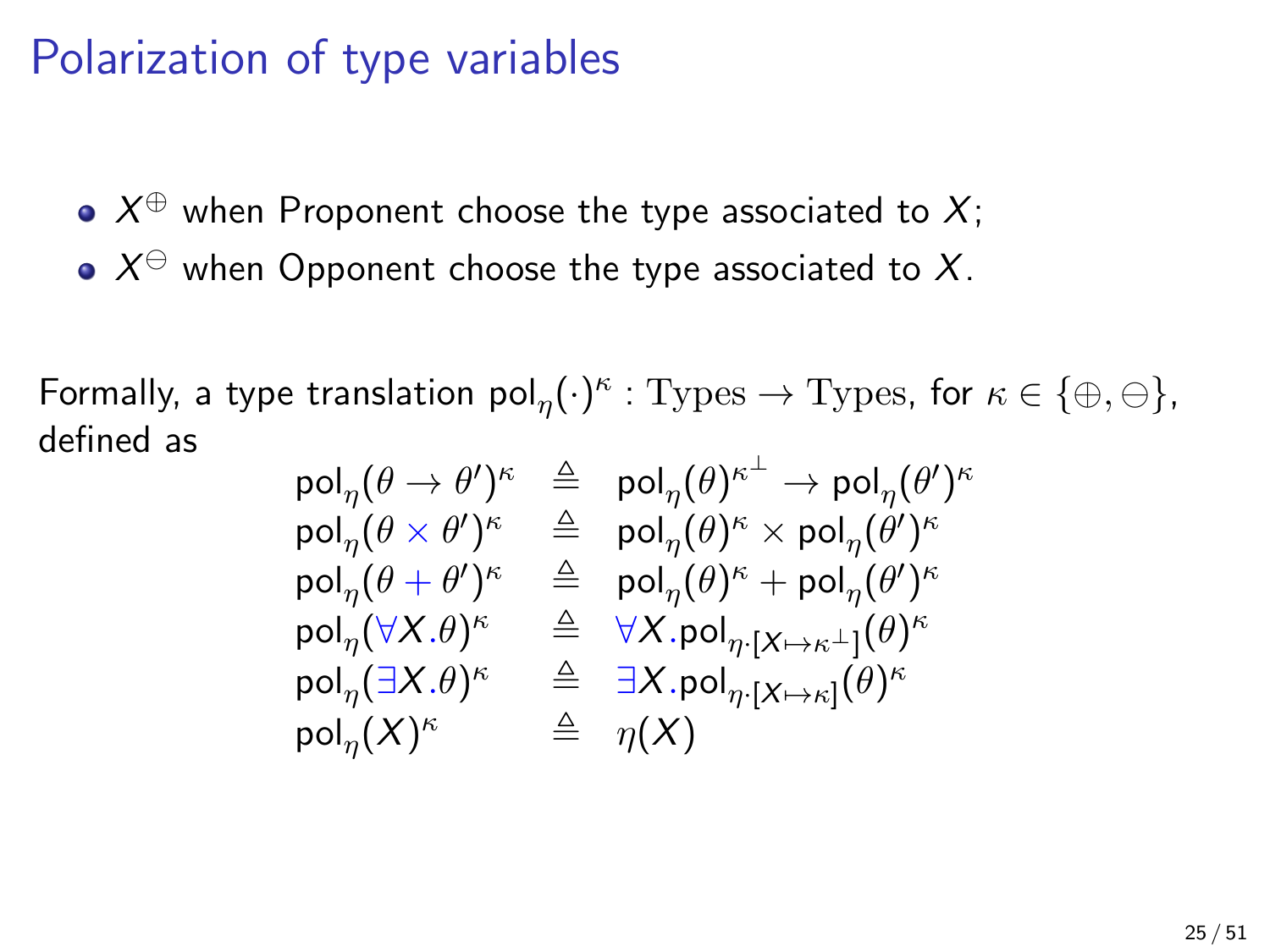## Positive Typing for Polymorphism

- Typing judgment  $\vdash_{\oplus}^{\mathsf{X}}$  indexed by player  $\mathsf{X} \in \{\mathsf{P},\mathsf{O}\}$ .
- Splitted typing contexts  $\Delta_{\Omega}|\Delta_{\text{P}}$ .

$$
\frac{\Delta_{\mathsf{O}}(p) = \alpha}{\Delta_{\mathsf{O}}|\Delta_{\mathsf{P}} \vdash_{\oplus}^{\mathsf{P}} p : \alpha^{\ominus}} \qquad \frac{\Delta_{\mathsf{P}}(p) = \alpha}{\Delta_{\mathsf{O}}|\Delta_{\mathsf{P}} \vdash_{\oplus}^{\mathsf{O}} p : \alpha^{\oplus}}
$$
\n
$$
\frac{p \in \text{PMames}\backslash \text{dom}(\Delta_{\mathsf{O}} \cdot \Delta_{\mathsf{P}})}{\Delta_{\mathsf{O}}|\Delta_{\mathsf{P}} \vdash_{\oplus}^{\mathsf{P}} \nu p : \alpha^{\oplus}} \qquad \frac{p \in \text{PMames}\backslash \text{dom}(\Delta_{\mathsf{O}} \cdot \Delta_{\mathsf{P}})}{\Delta_{\mathsf{O}}|\Delta_{\mathsf{P}} \vdash_{\oplus}^{\mathsf{O}} \nu p : \alpha^{\ominus}}
$$
\n
$$
\frac{\Delta_{\mathsf{O}}|\Delta_{\mathsf{P}}, \alpha : \text{Type} \vdash_{\oplus}^{\mathsf{P}} A : \theta' \{X := \alpha\}}{\Delta_{\mathsf{O}}|\Delta_{\mathsf{P}} \vdash_{\oplus}^{\mathsf{P}} \langle \nu \alpha; A \rangle : \exists X. \theta'}
$$
\n
$$
\frac{\Delta_{\mathsf{O}}, \alpha : \text{Type} |\Delta_{\mathsf{P}} \vdash_{\oplus}^{\mathsf{O}} A : \theta' \{X := \alpha\}}{\Delta_{\mathsf{O}}|\Delta_{\mathsf{P}} \vdash_{\oplus}^{\mathsf{O}} \langle \nu \alpha; A \rangle : \exists X. \theta'}
$$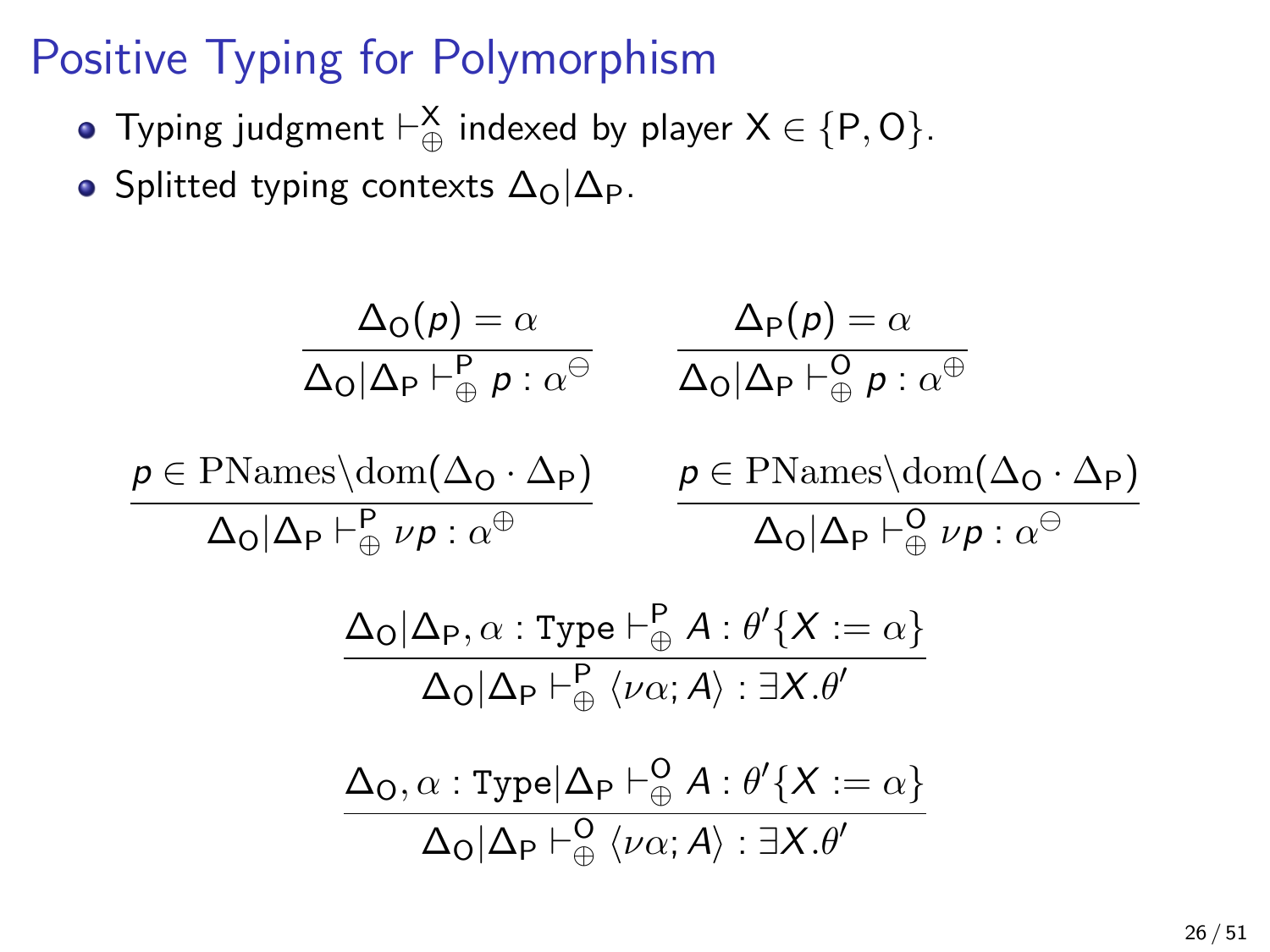## Memoryful programs

 $L_{op} = (Terms, Stores, \mapsto_{op})$  with operational reduction relation:

$$
(M,\xi)\mapsto_{\textsf{op}}(N,\zeta)
$$

Example for the  $\nu$ -calculus, with dynamic creation of *atoms an* stored in the set S:

$$
\begin{array}{llll} & (E[(\lambda x.M)V], S) & \mapsto_{\sf op} & (E[M\{x := V\}], S) \\ & (E[\text{if true then } N_1 \text{ else } N_2], S) & \mapsto_{\sf op} & (N_1, , S) \\ & (E[\text{if false then } N_1 \text{ else } N_2], S) & \mapsto_{\sf op} & (N_2, S) \\ & (E[a = a], S) & \mapsto_{\sf op} & (E[\text{true}], S) \\ & (E[a = a'], S) & \mapsto_{\sf op} & (E[\text{false}], S) \\ & (E[\text{new } x \text{ in } M], S) & \mapsto_{\sf op} & (E[M\{x := a\}], S \uplus \{a\}) \end{array}
$$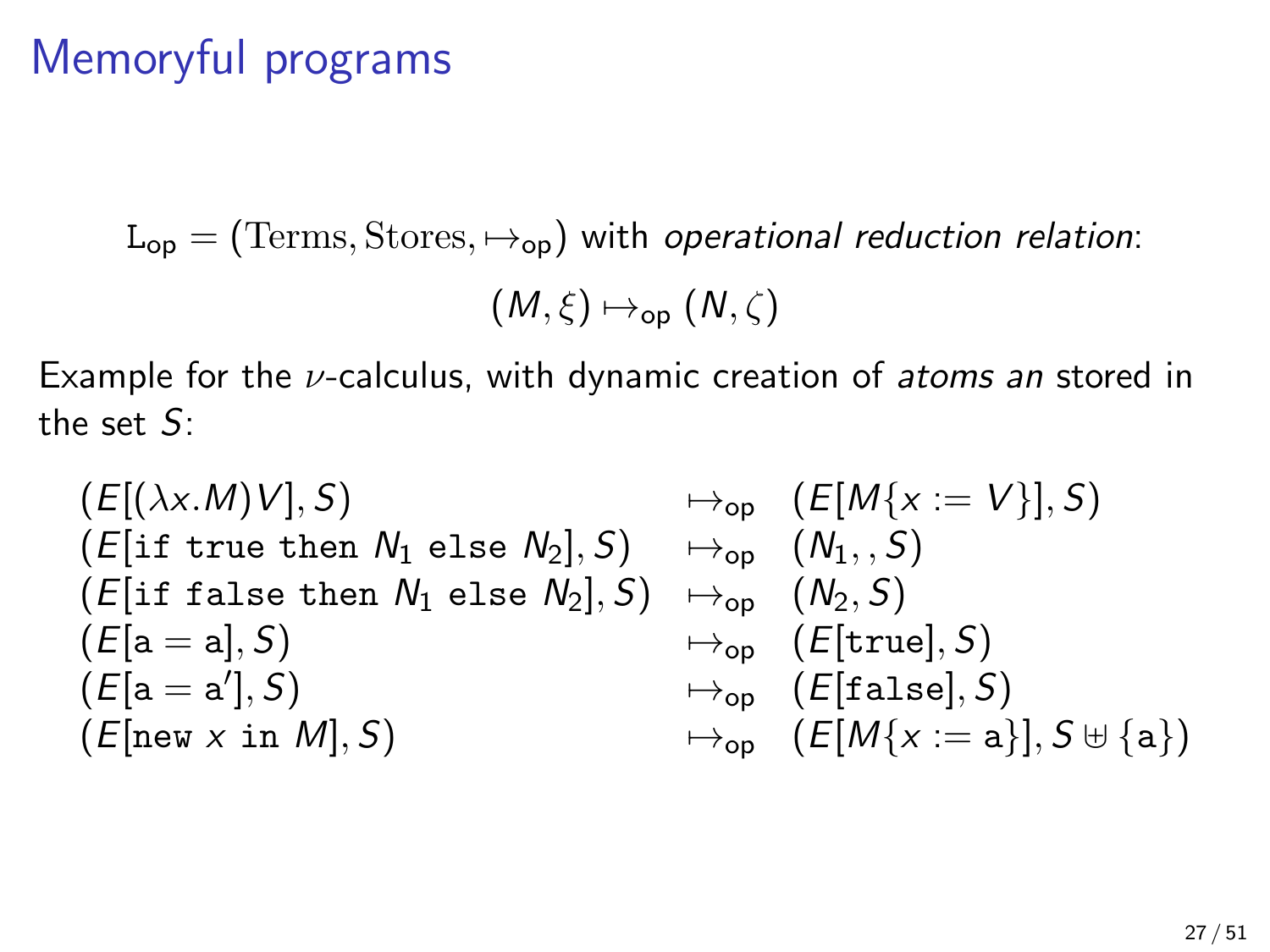## A taxonomy of resource usage

We consider the following properties on named resources:

- calleable (with/without well-bracketed discipline);
- disclosable / scoped (visible) / storeable;
- affine / duplicable / persistent;
- readable / sealed / writeable;
- **o** internally bindable;
- internally allocatable/disallocable
- **o** distinguishable;
- o typed.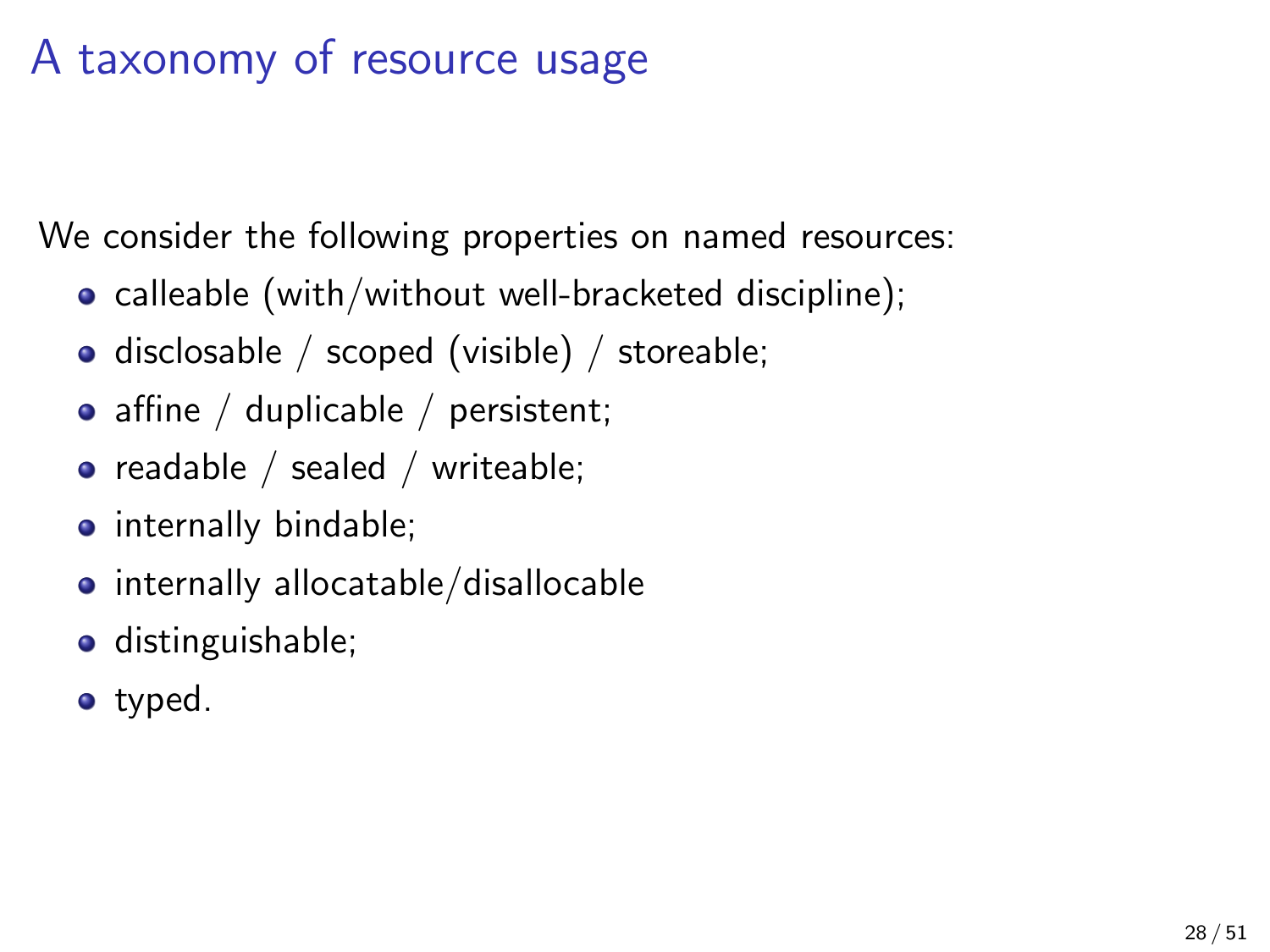## History LTS

$$
\mathcal{L}_H = (\mathrm{Confs}_H, \stackrel{a}{\mapsto}_H, a \in \mathrm{Moves} \cup \{op\})
$$

- **o** configurations keep track of the usage of names: disclosed(set),well-bracketed(stack) or scoped(tree) discipline;
- **•** transitions check that they are respected by Opponent.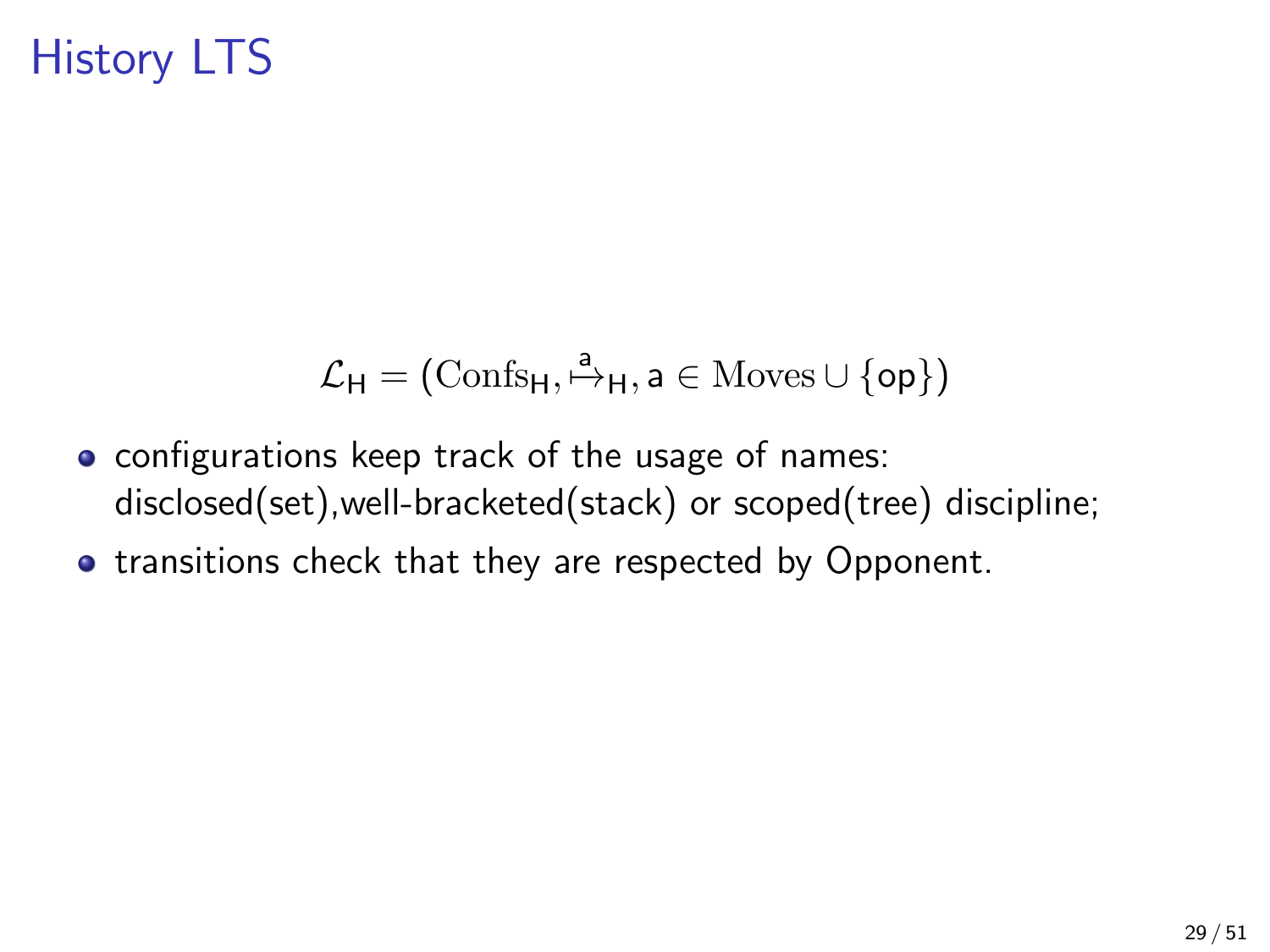### Ressource LTS for atom generation

- $\bullet$  S is the set of atoms known by P;
- $\bullet$  D is the set of atoms known by both P and O.

\n
$$
\text{op} \quad \langle M; S; \sigma; \gamma \rangle \quad \triangleright \langle D \rangle \xrightarrow{\text{op}} \langle N; S'; \sigma; \gamma \rangle \quad \triangleright \quad \langle D \rangle
$$
\n

\n\n $\text{op} \quad \langle M; S; \sigma; \gamma \rangle \quad \triangleright \langle D \rangle \xrightarrow{\text{op}} \langle N; S'; \sigma; \gamma \rangle \quad \triangleright \quad \langle D \rangle$ \n

\n\n $\text{PQ} \quad \langle E[xV]; S; \sigma; \gamma \rangle \triangleright \langle D \rangle \xrightarrow{\overline{f(A)}} \langle S; E :: \sigma; \gamma \cdot \gamma' \rangle \quad \triangleright \langle D \cup D' \rangle$ \n

\n\n $\text{PA} \quad \langle V; S; \sigma; \gamma \rangle \quad \triangleright \langle D \rangle \xrightarrow{\overline{\text{ret}(A)}} \langle S; \sigma; \gamma \cdot \gamma' \rangle \quad \triangleright \langle D \cup D' \rangle$ \n

\n\n $\text{VH} \quad \langle V; S; \sigma; \gamma \rangle \quad \triangleright \langle D \rangle \xrightarrow{\overline{\text{ret}(A)}} \langle S; \sigma; \gamma \cdot \gamma' \rangle \quad \triangleright \langle D \cup D' \rangle$ \n

\n\n $\text{VH} \quad \langle S; \sigma; \gamma \rangle \quad \triangleright \langle D \rangle \xrightarrow{\text{f(A)}} \langle VA; S \cup D'; \sigma; \gamma \rangle \quad \triangleright \langle D \cup D' \rangle$ \n

\n\n $\text{VH} \quad \langle S; E :: \sigma; \gamma \rangle \quad \triangleright \langle D \rangle \xrightarrow{\text{ret}(A)} \langle E[A]; S \cup D'; \sigma; \gamma \rangle \quad \triangleright \langle D \cup D' \rangle$ \n

With  $D'$  the set of atoms of  $A$  not in  $D$ . In the Opponent transitions, we suppose the following *Non-omniscient* condition:

$$
D'\cap S=\varnothing
$$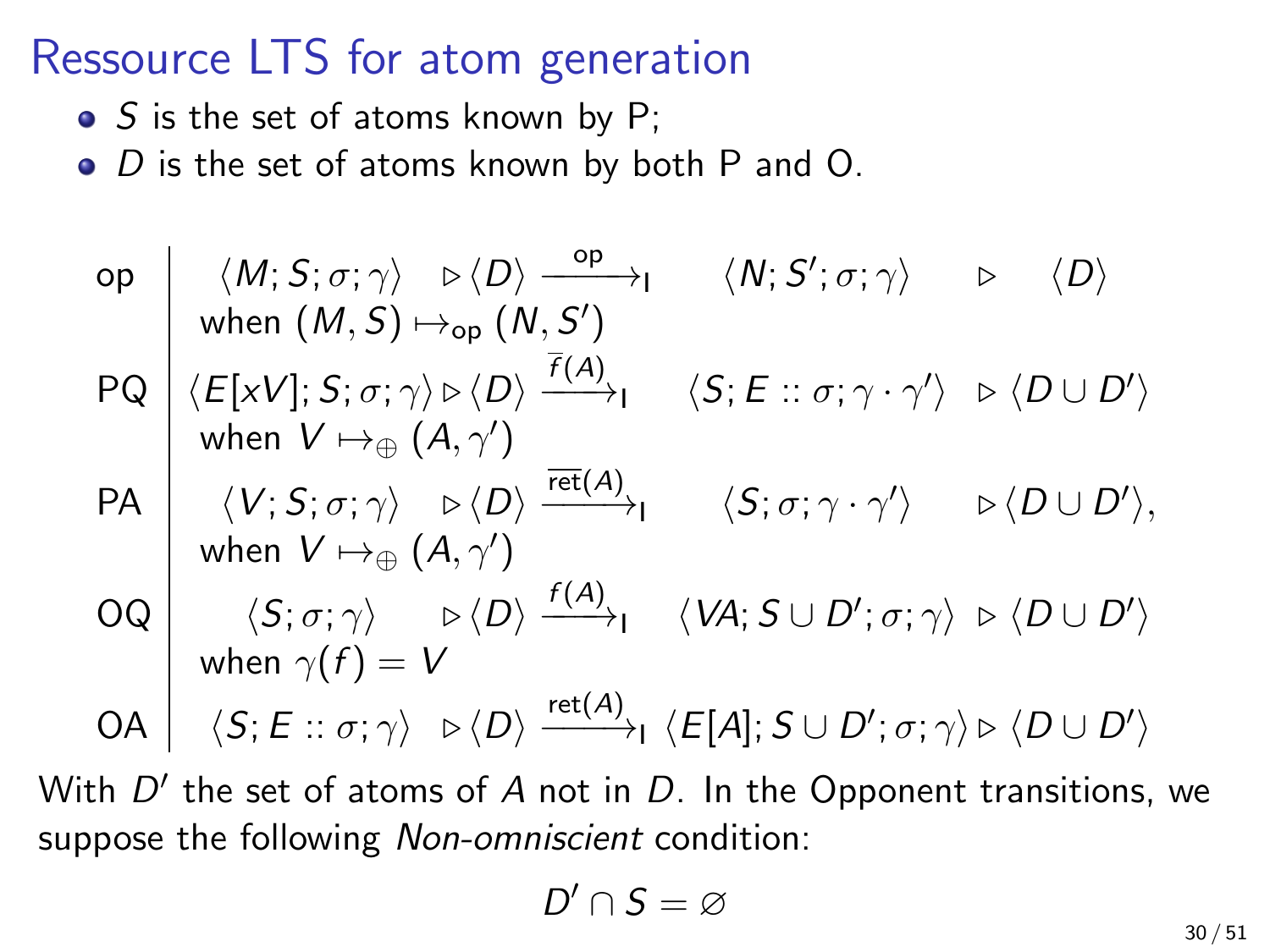<span id="page-33-0"></span>

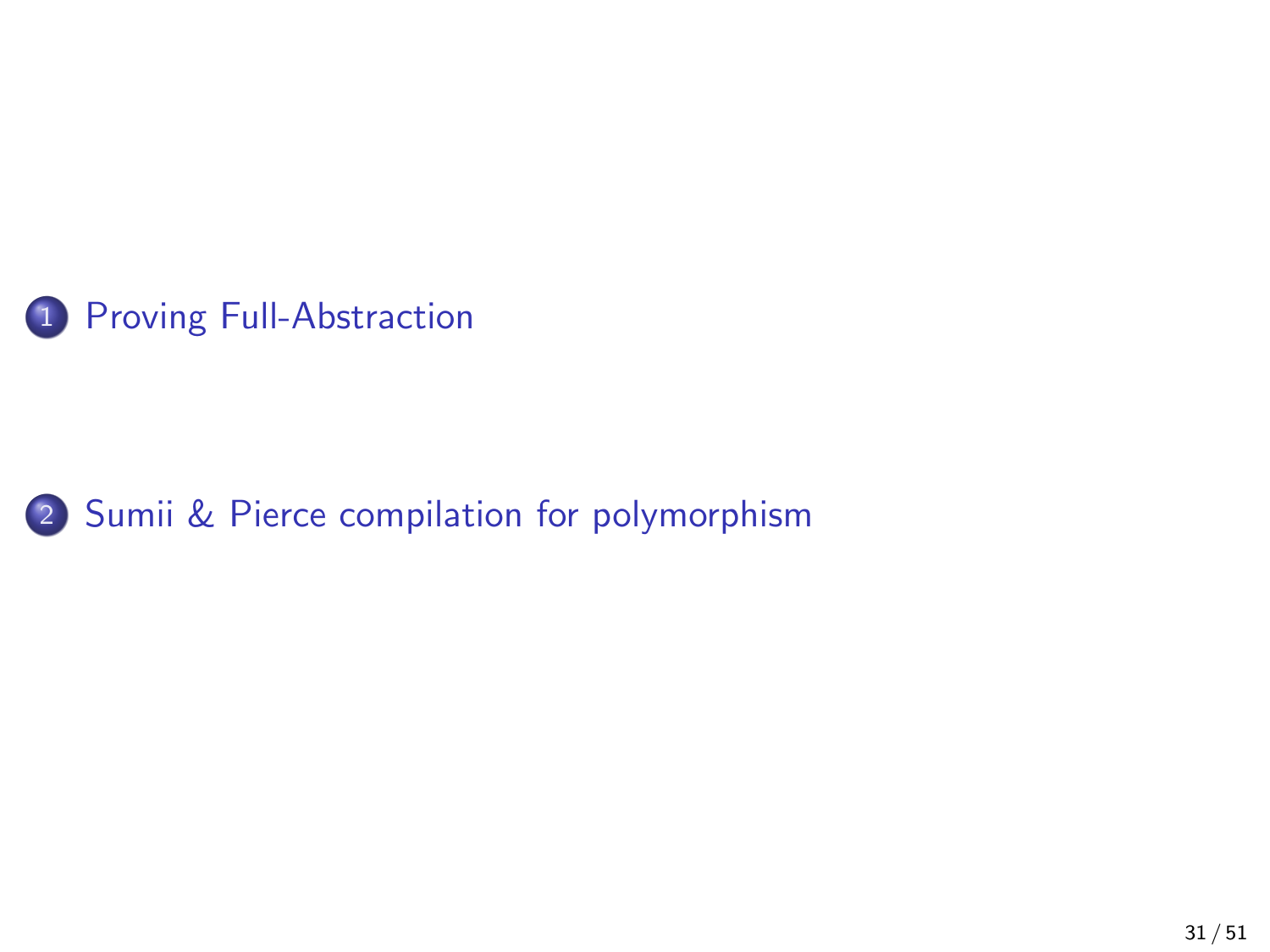Composition/Interaction operational reduction

- a *CIO reduction relation*  $\mapsto_{\mathsf{cio}}$  extend  $\rightarrow_{\mathsf{I}}$  into parallel composition plus hiding.
- $\textsf{configurations } \mathbb{D}, \mathbb{D'} \in \text{Confs}_{\textsf{cio}} \triangleq \{\nu\big(\mathbb{G}||\mathbb{H}\big) \mid \mathbb{G} \bot \mathbb{H}\}$
- $\bullet \leftrightarrow_{\rm cio}$  defined by the following rules:

$$
\frac{\mathbb{G} \xrightarrow{m} \mathbb{G}' \quad \mathbb{H} \xrightarrow{m^{\perp}} \mathbb{H}'}{\nu(\mathbb{G}||\mathbb{H}) \mapsto_{\text{cio}} \nu(\mathbb{G}'||\mathbb{H}')}
$$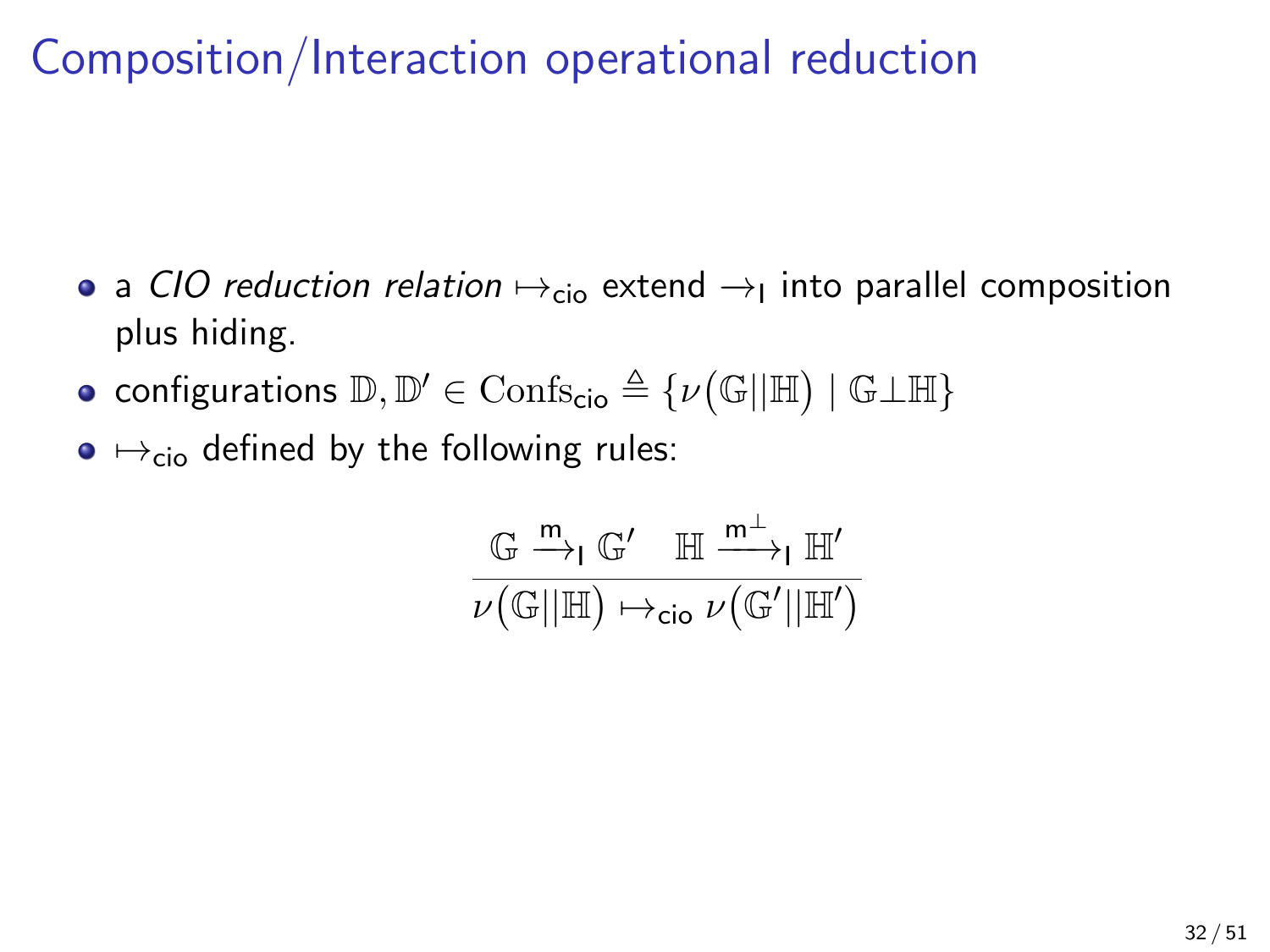### Adequacy via abstract machines

Introduce an operational reduction reduction

 $(\text{Confs}_{\text{bon}}, \mapsto_{\text{bon}})$ 

together with two functional bisimulation

 $\kappa_{\text{bon}}$ : Confs<sub>bop</sub>  $\rightarrow$  Terms  $\times$  Stores and  $\kappa_{\text{cio}}$ : Confs<sub>cio</sub>  $\rightarrow$  Confs<sub>bop</sub>.  $\ln L_{\text{cbv}}$ :

• configurations are of the shape  $(M; \sigma; \delta)$ 

 $\bullet \mapsto_{\text{bon}}$  defined by the following rules:

$$
\frac{V \mapsto_{\oplus} (A, \delta')}{(E[N]; \sigma; \delta) \mapsto_{\text{bop}} (\delta(f)A; E :: \sigma; \delta \cdot \delta')}
$$
  

$$
\frac{V \mapsto_{\oplus} (A, \delta')}{(V; E :: \sigma; \delta) \mapsto_{\text{bop}} (E[A]; \sigma; \delta \cdot \delta')} \qquad \frac{M \mapsto_{\text{op}} N}{(M; \sigma; \delta) \mapsto_{\text{bop}} (N; \sigma; \delta)}
$$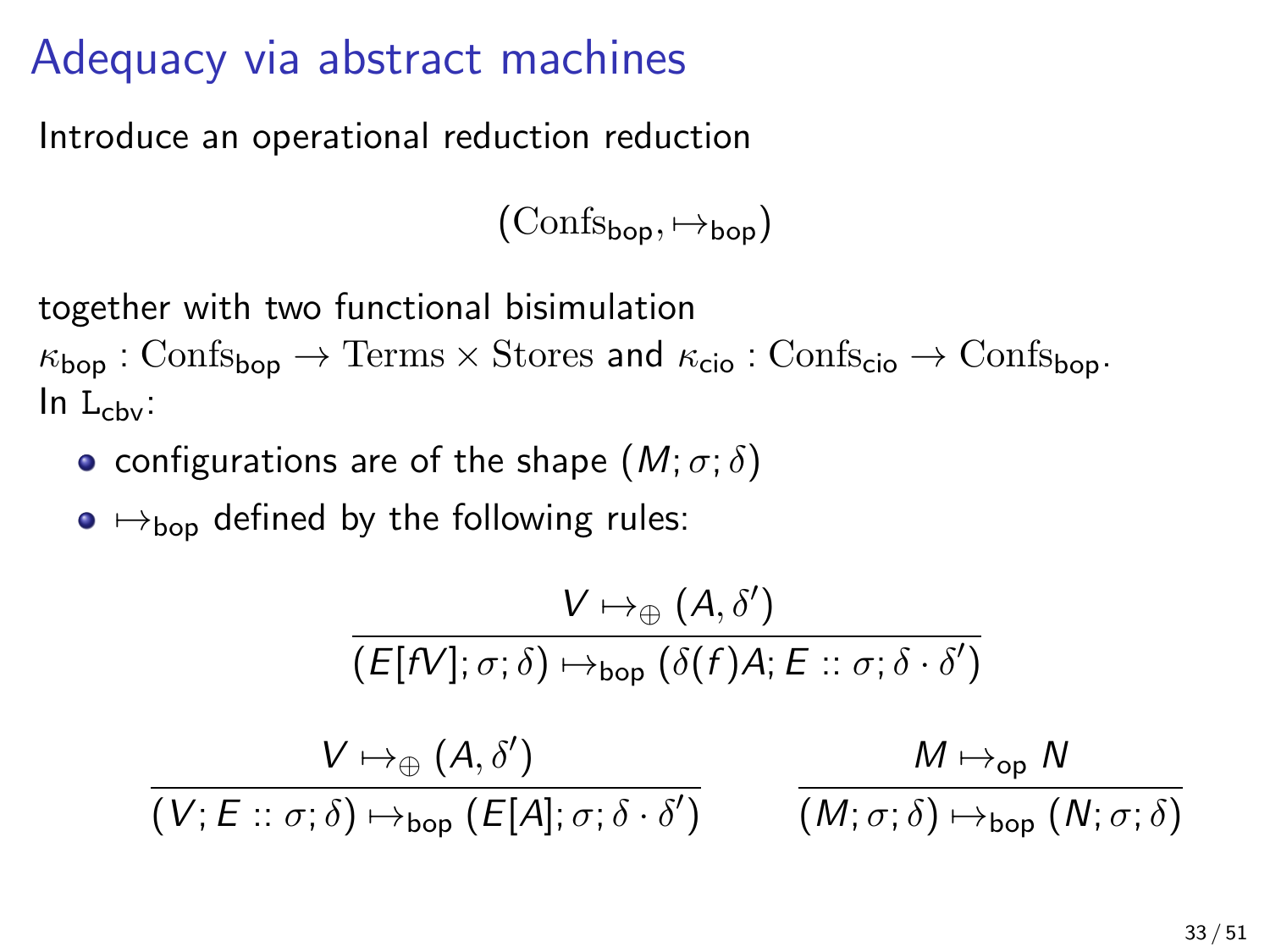### Soundness of trace equivalence

Suppose we observe only booleans.

#### Definition

We write  $(\mathbb{G}, \mathbb{H}) \in \mathbb{L}$  when there exists a complete traces t such that  $t \in \text{CTr}(\mathbb{G})$  and  $t^{\perp} \cdot \text{ret}(b) \in \text{CTr}(\mathbb{H})$  with  $b \in \{\text{true}, \text{false}\}.$ 

#### Lemma

$$
(\mathbb{G},\mathbb{H})\in \bot\!\!\!\bot \textit{ if and only if } \nu(\mathbb{G}||\mathbb{H})\!\Downarrow.
$$

#### Lemma

$$
\textit{If } (\mathbb{G}, \mathbb{H}) \in \bot \bot \textit{ and } \mathbb{G} \simeq_{\textit{tr}} \mathbb{G}' \textit{ then } (\mathbb{G}', \mathbb{H}) \in \bot \bot.
$$

#### Theorem

Taking two terms M, N such that  $\Gamma \vdash M, N : \theta$ , if  $\iota(\Gamma \vdash M : \theta) \simeq_{tr} \iota(\Gamma \vdash N : \theta)$  then  $\Gamma \vdash M \simeq_{ctx} N : \theta$ .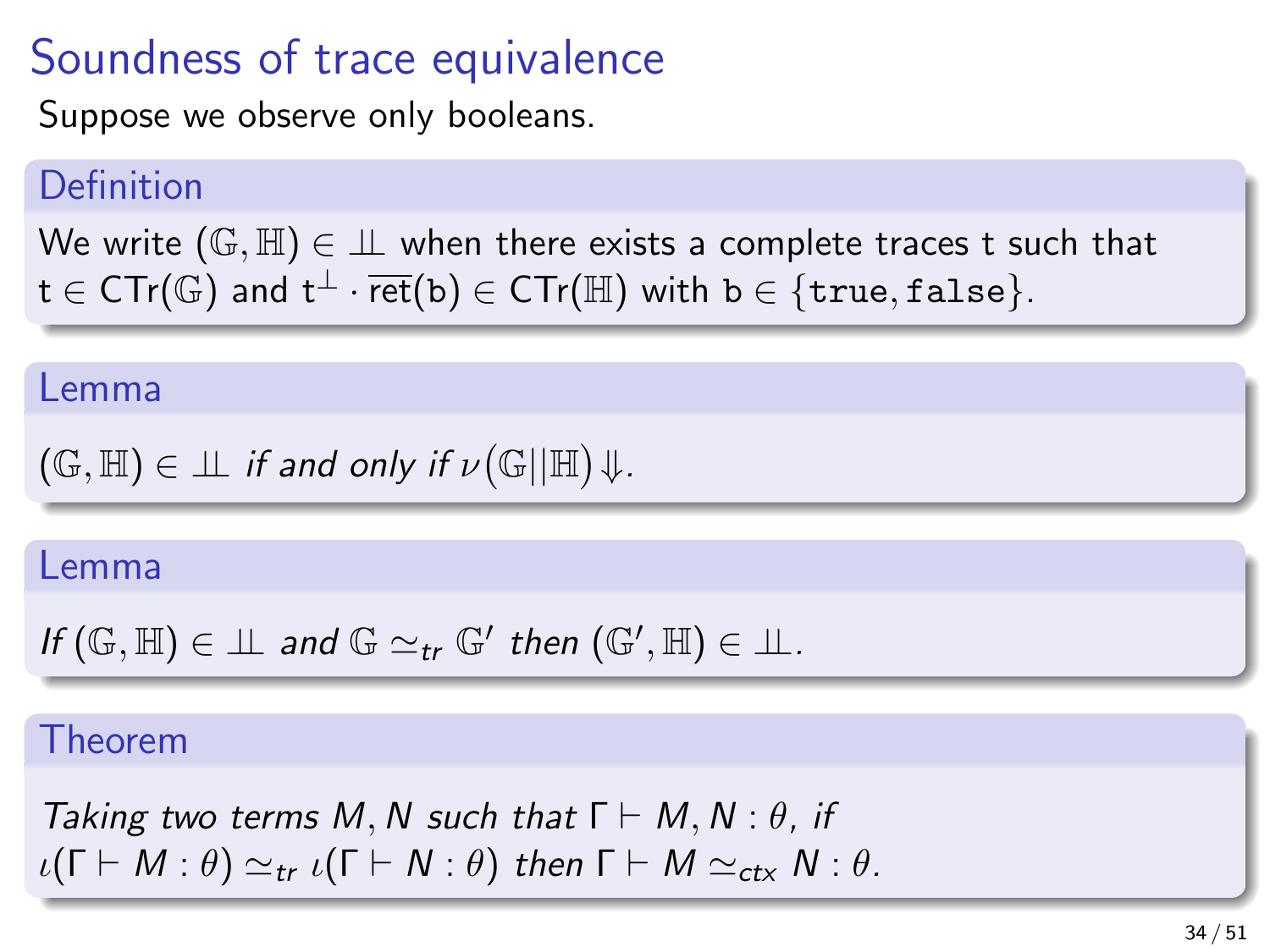## Full-abstraction of trace equivalence

#### Theorem

Taking two terms M, N such that  $\Gamma \vdash M$ , N :  $\theta$ , if  $\Gamma \vdash M \simeq_{\text{ctx}} N : \theta$  then  $\iota(\Gamma \vdash M : \theta) \simeq_{ctr} \iota(\Gamma \vdash N : \theta).$ 

- Need a definability result to transform a trace t into a term that generates this trace;
- Holds only in presence of some memory (one integer mutable memory cell).
- Need to relax the notion of trace equivalence to *complete trace* equivalence  $\simeq_{ctr}$  when contexts are control operators free.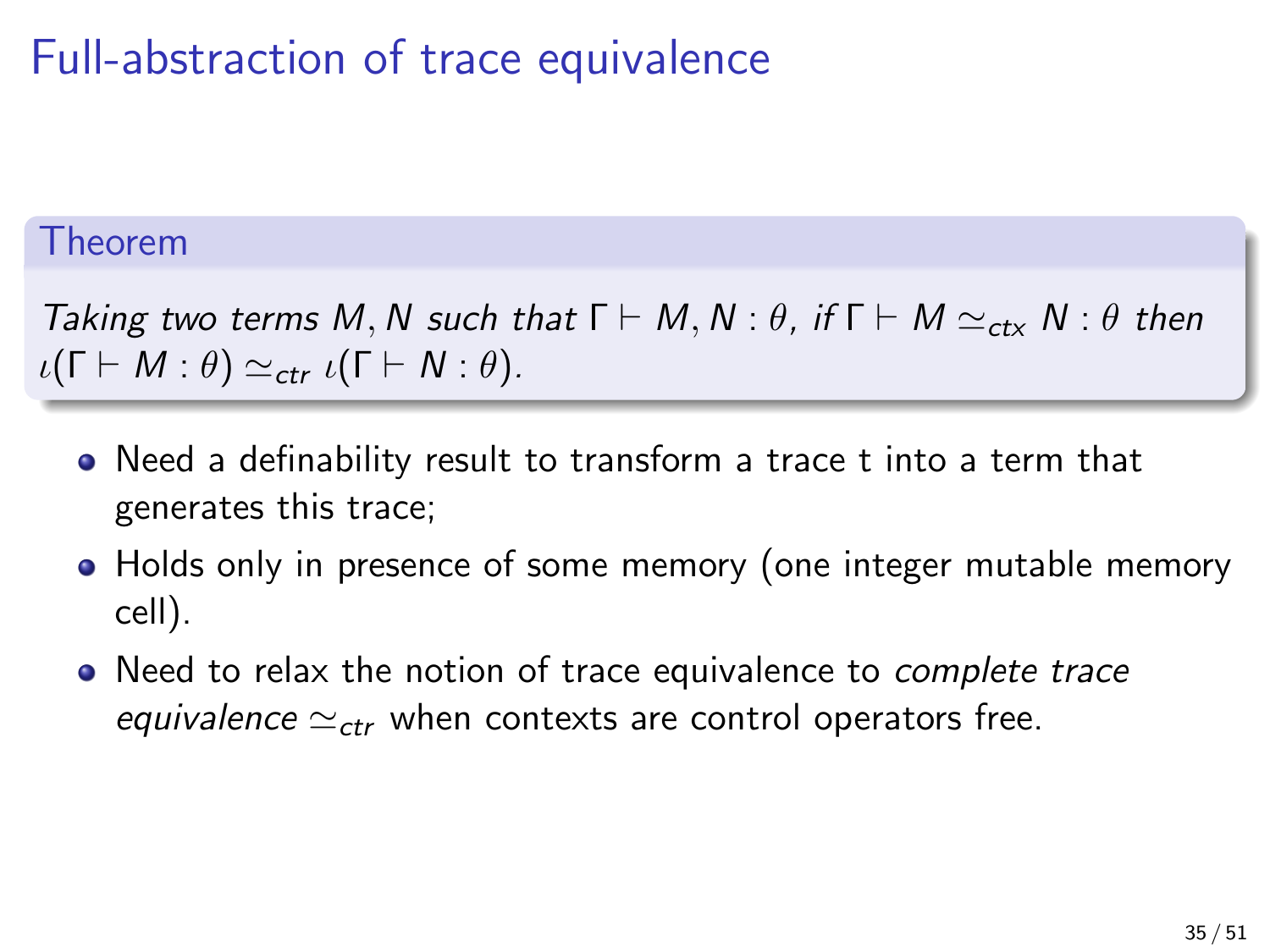## Fully-abstract compilation

#### **Definition**

 $(\cdot)$  :  $L_1 \rightarrow L_2$  is fully abstract if for all terms M, N of L<sub>1</sub>, we have  $M \simeq_{\text{ctx}}^{\text{L}_1} N$  iff  $\langle M \rangle \simeq_{\text{ctx}}^{\text{L}_2} \langle N \rangle$ .

Suppose  $L_2$ -contexts are more powerful than  $L_1$ -contexts:

- $\mapsto_\oplus^2$  is contained in  $\mapsto_\oplus^1$ : L<sub>2</sub>-contexts can observe more.
- $\vdash^1_\oplus$  is contained in  $\vdash^2_\oplus\colon$  L<sub>2</sub>-contexts can interact more.

The compilation  $\left(\cdot\right)$  embeds some runtime checks at the interaction points (normal forms) to:

- **•** perform on Proponent interactions the extra opacification steps needed that  $\mapsto^1_\oplus$  does but not  $\mapsto^2_\oplus;$
- reject on Opponent interactions the positive values validated by  $\vdash_\oplus^2$ but not by  $\vdash^1_\oplus$ .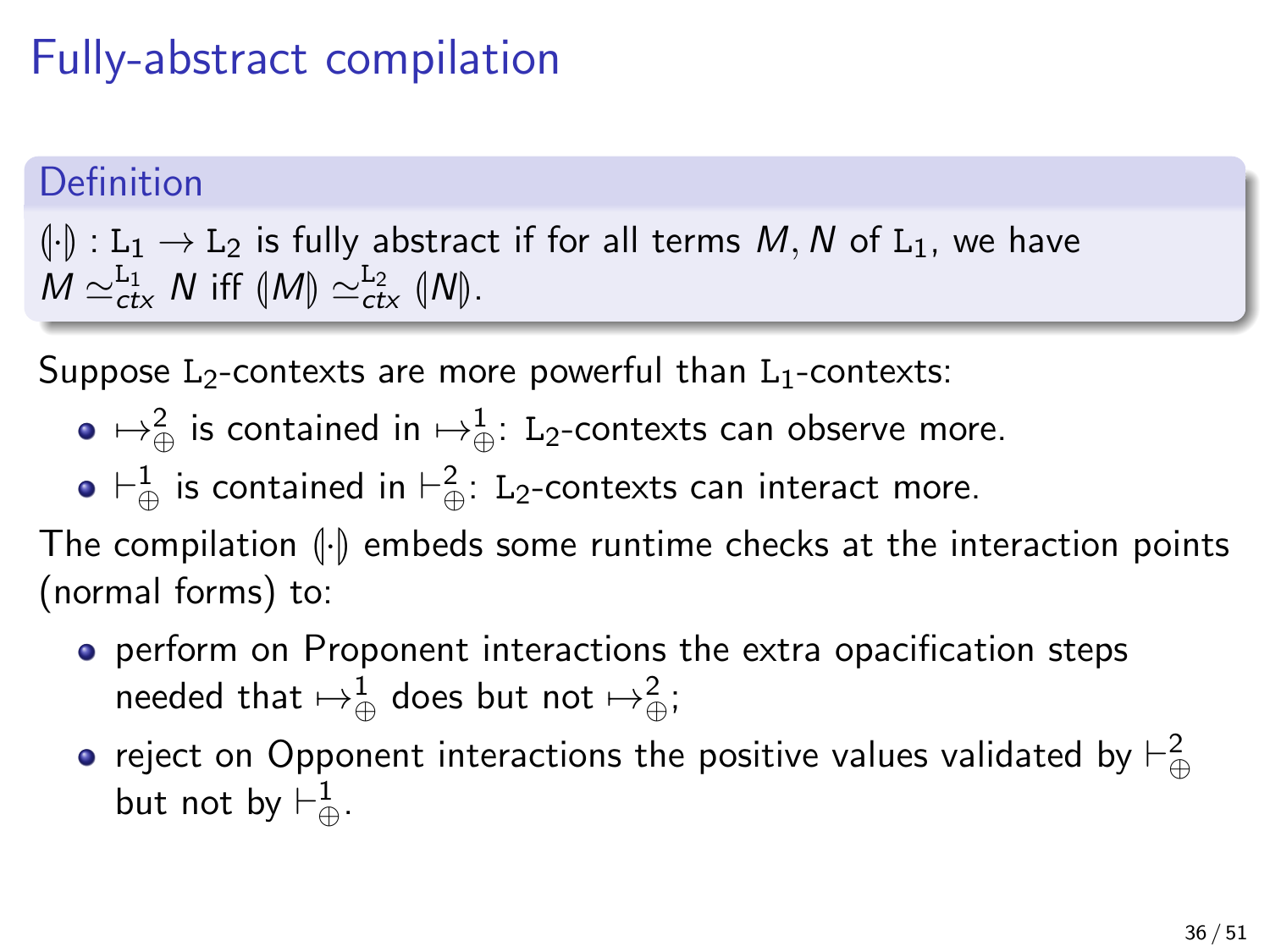## Proving full-abstraction results for compilers

#### Theorem

 $\left\{\cdot\right\}: L_1 \to L_2$  is fully abstract when:

- $\simeq_{tr}^{\rm L_1}$  is fully abstract wrt  $\simeq_{ctx}^{\rm L_1}$
- $\simeq_{tr}^{\rm L_2}$  is sound wrt  $\simeq_{ctx}^{\rm L_2}$
- $\bullet$   $\langle \cdot |$  induces a bisimulation between  $\mathcal{L}_{OGS}(L_1)$  and  $\mathcal{L}_{OGS}(L_2)$ .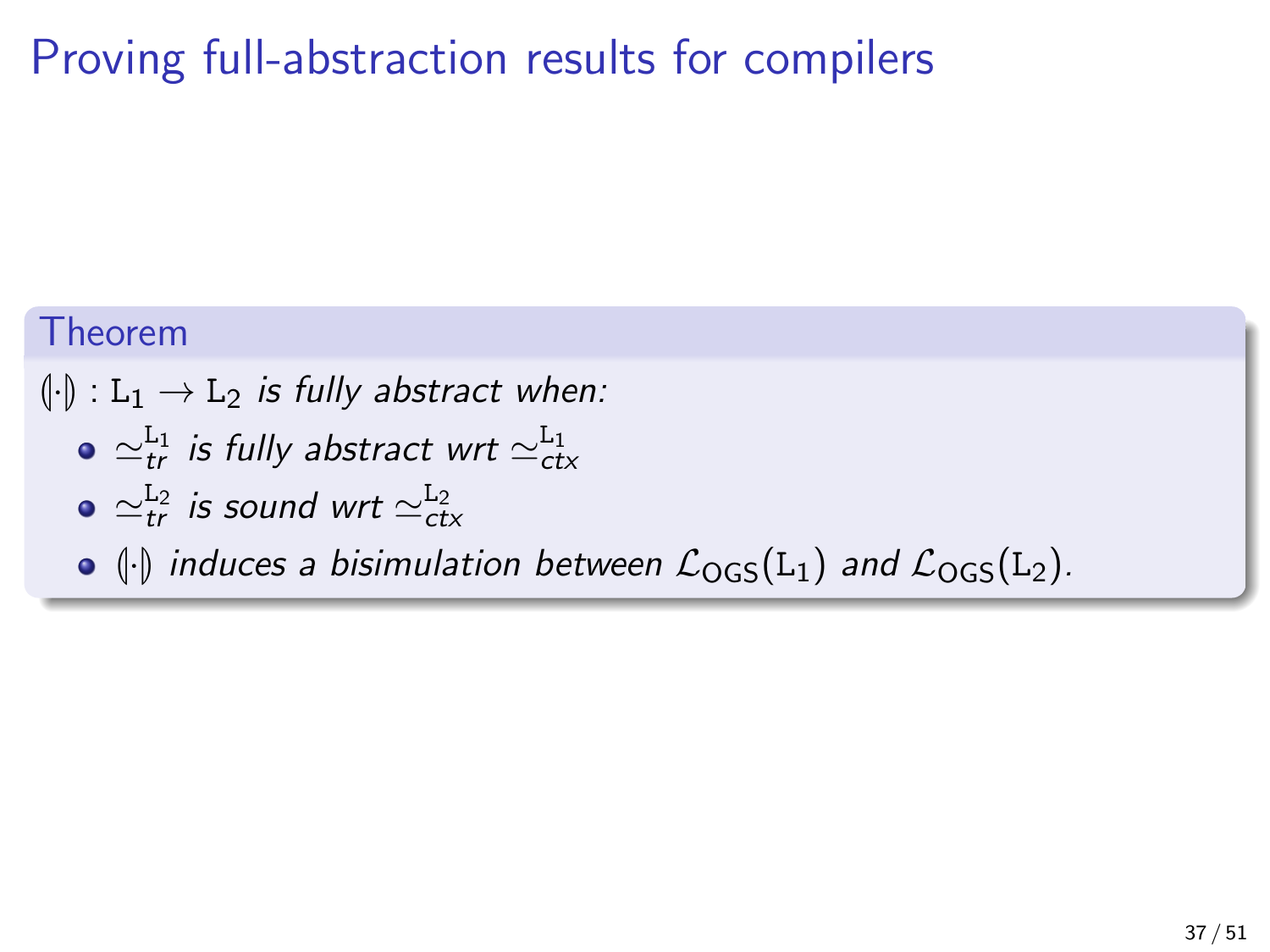<span id="page-40-0"></span>

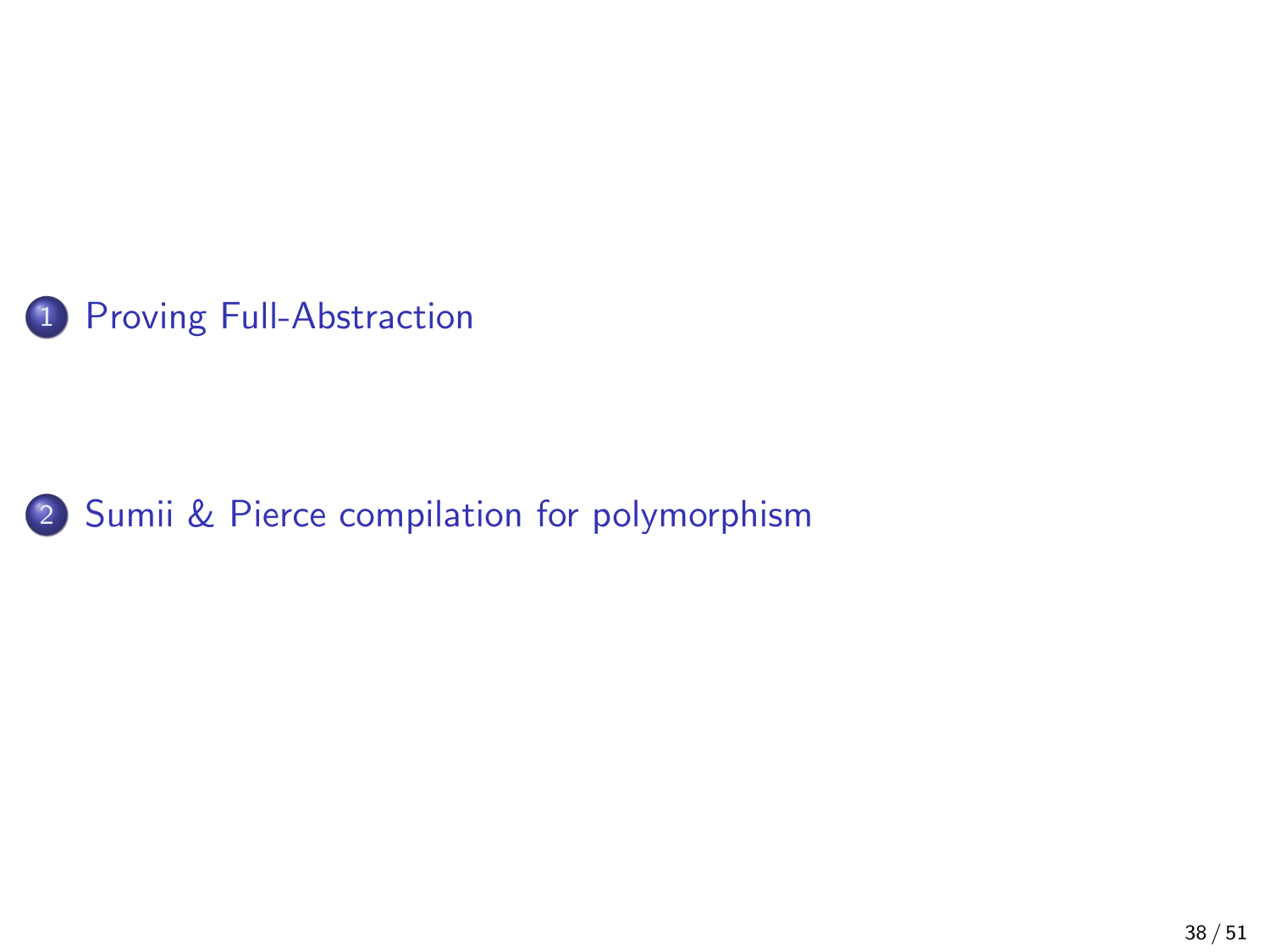## Presentation of the context

In 2000, Sumii & Pierce proposed a compilation scheme  $\left(\cdot\right)$  :  $F \to L_c$ between:

- the (second-order) polymorphic  $\lambda$ -calculus F;
- **•** the cryptographic  $\lambda$ -calculus  $L_c$ , a simply-typed  $\lambda$ -calculus equipped with some dynamic sealing properties

The compilation scheme inserts some runtime to enforce dynamically the parametricity properties provided by the polymorphic type system.

Sumii & Pierce conjectured  $\left(\cdot\right)$  to be fully-abstract.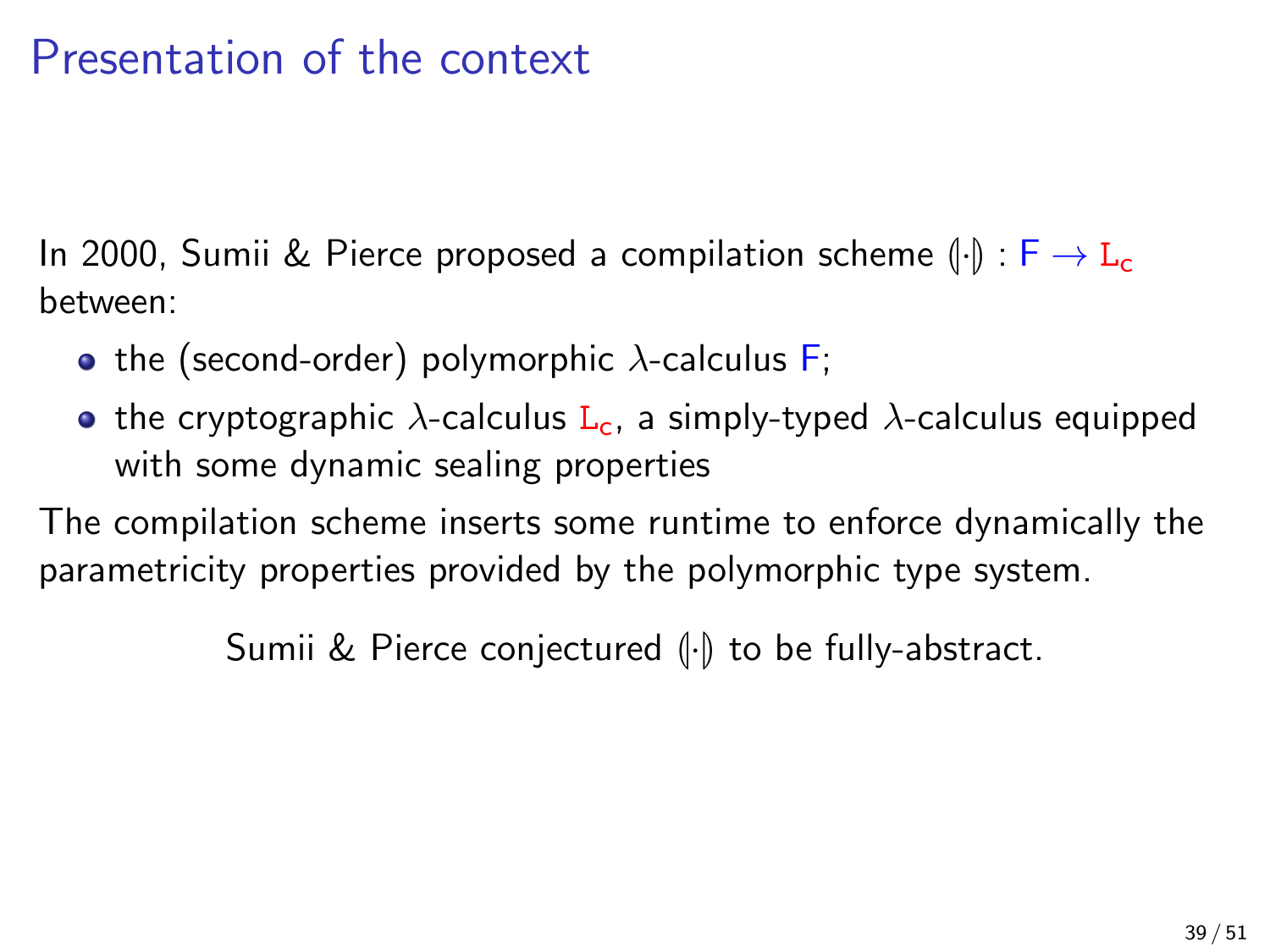## Cryptographic  $\lambda$ -calculus

- Sealed values  $\{V\}_{\sigma}$  with a seal  $\sigma$
- Dynamic seal creation newseal  $\sigma$  in M

**•** Unsealing:

$$
\begin{array}{ll}\text{match } \{V\}_{\sigma} \text{ with } & |(\sigma', x)| \Rightarrow M \\ & |wrong \Rightarrow N \end{array} \mapsto \begin{array}{ll} \begin{array}{ll} M\{x := V\} \text{ when } \sigma = \sigma' \\ N \text{ otherwise} \end{array} \end{array}
$$

• Type Seal<sub> $\theta$ </sub> for seals that can be used only on values of type  $\theta$  $\rightarrow$  needed to ensure type soundness.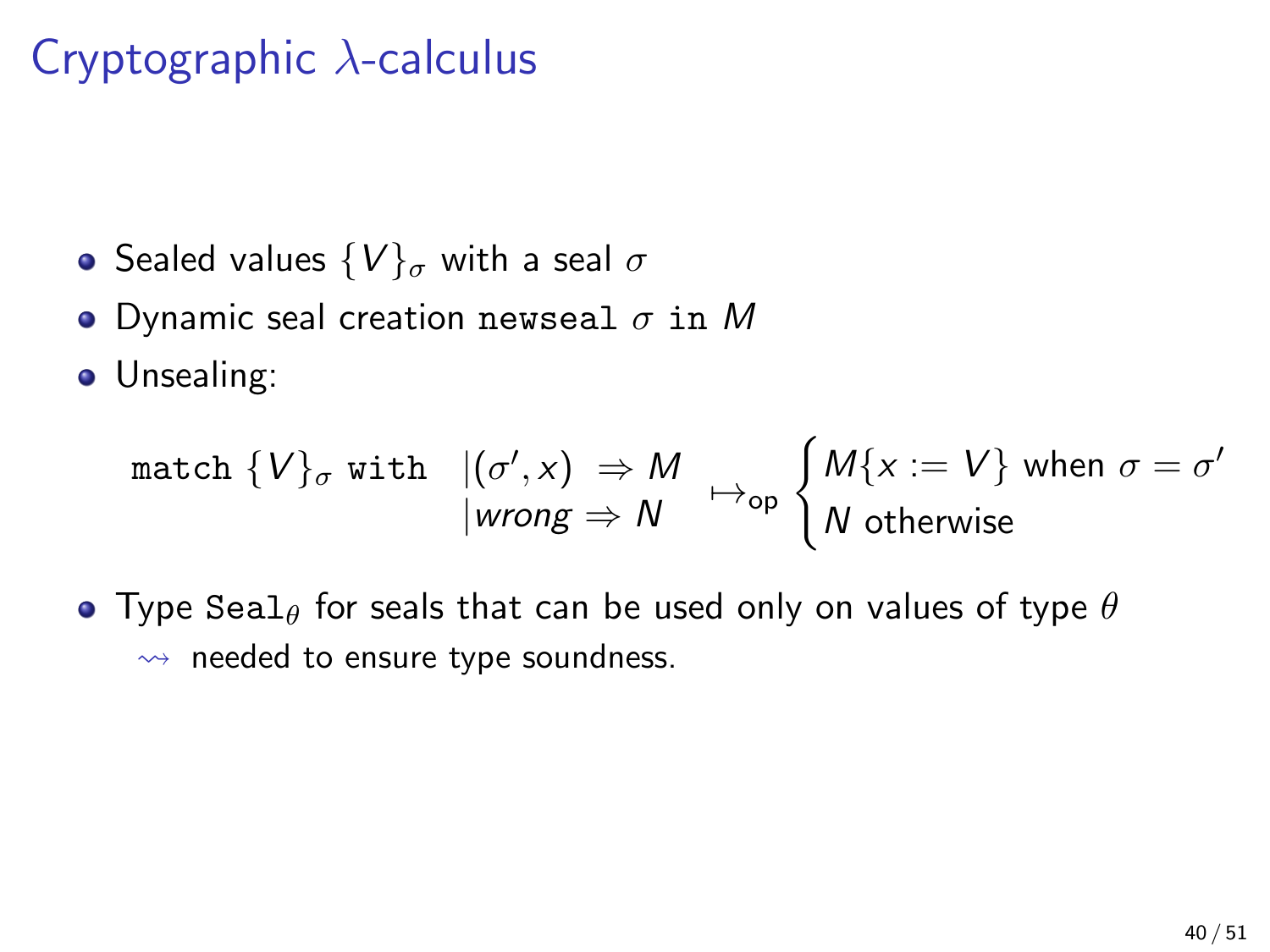## Embedding  $F$  into  $L_c$

Type Erasure  $\hat{i} \cdot \hat{j} : F \to L_c$ 

on terms: remove type annotations (from Church to Curry-style);

o on types: remove second-order types:

$$
\begin{array}{rcl}\n(\forall X.\theta) & \triangleq & \text{Unit} \rightarrow \text{!} \; \theta) \\
(\exists X.\theta) & \triangleq & \text{Unit} \times \text{!} \; \theta) \\
(\theta \rightarrow \theta') & \triangleq & \text{!} \; \theta \rightarrow \text{!} \; \theta' \\
(\forall X \oplus \text{!} \quad \triangleq & \text{!} \; \theta \land \text{!} \; \theta' \\
(\forall X \oplus \text{!} \quad \triangleq & \text{.} \; \text{Bytes} \\
(\forall X \ominus \text{!} \quad \triangleq & \text{.} \; \text{Bytes}\n\end{array}
$$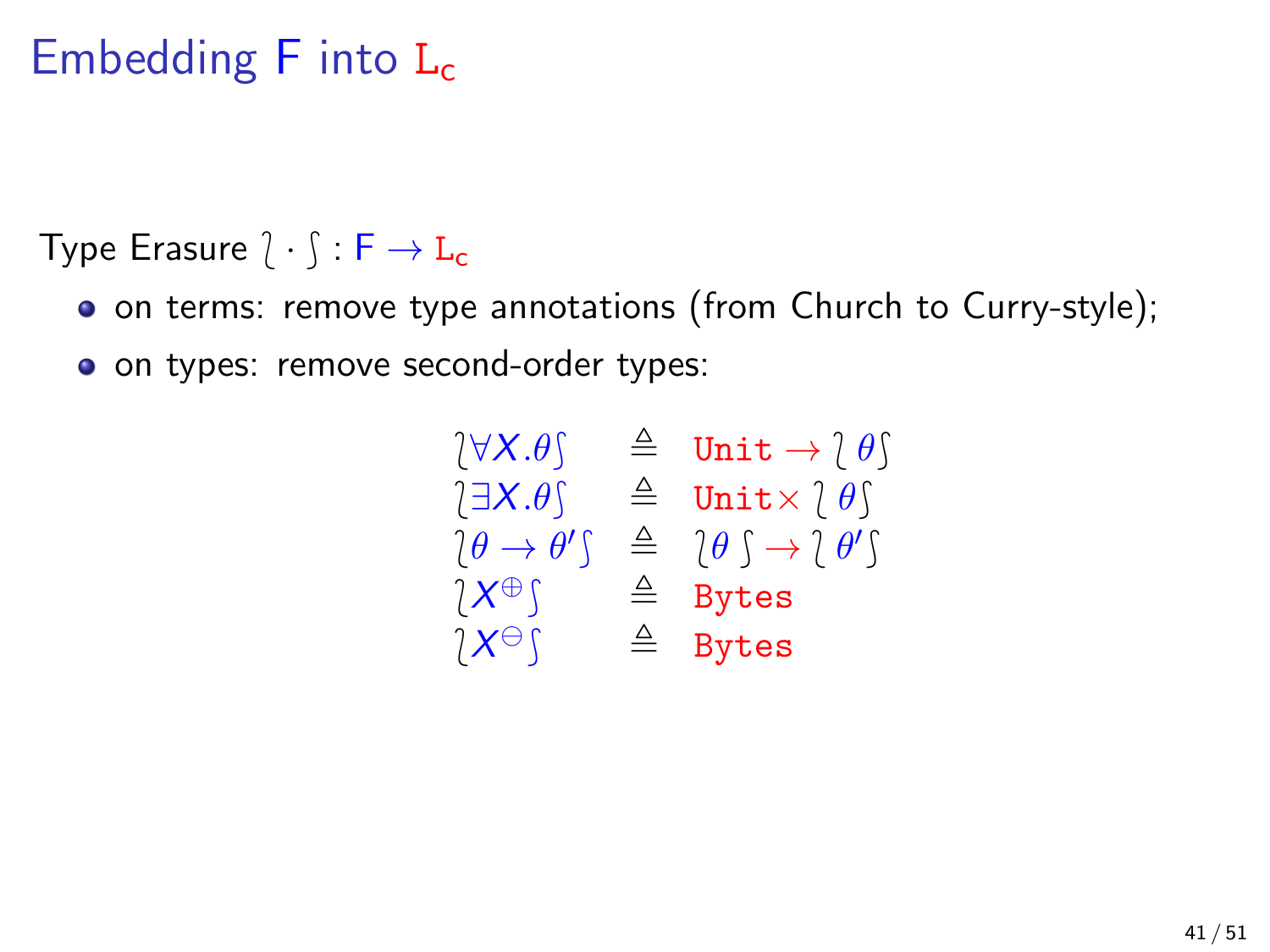## Sumii & Pierce compilation scheme (I/III)

 $\left(\frac{1}{\cdot}\right)$ :  $\left[\frac{1}{\cdot}\right]$   $\rightarrow$  L<sub>c</sub> embeds some runtime checks at the interaction points:

- **o** for Player transition:
	- ► at type  $X^\oplus$ : it seals using  $\sigma_X$  the value exchanged
	- ightharpoonup at type  $X^{\ominus}$ : it does nothing.
- **o** for Opponent transition:
	- ightharpoonup at type  $X^{\oplus}$ : it unseals using  $\sigma_X$  the value provided
	- ightharpoonup at type  $X^{\ominus}$ : it does nothing.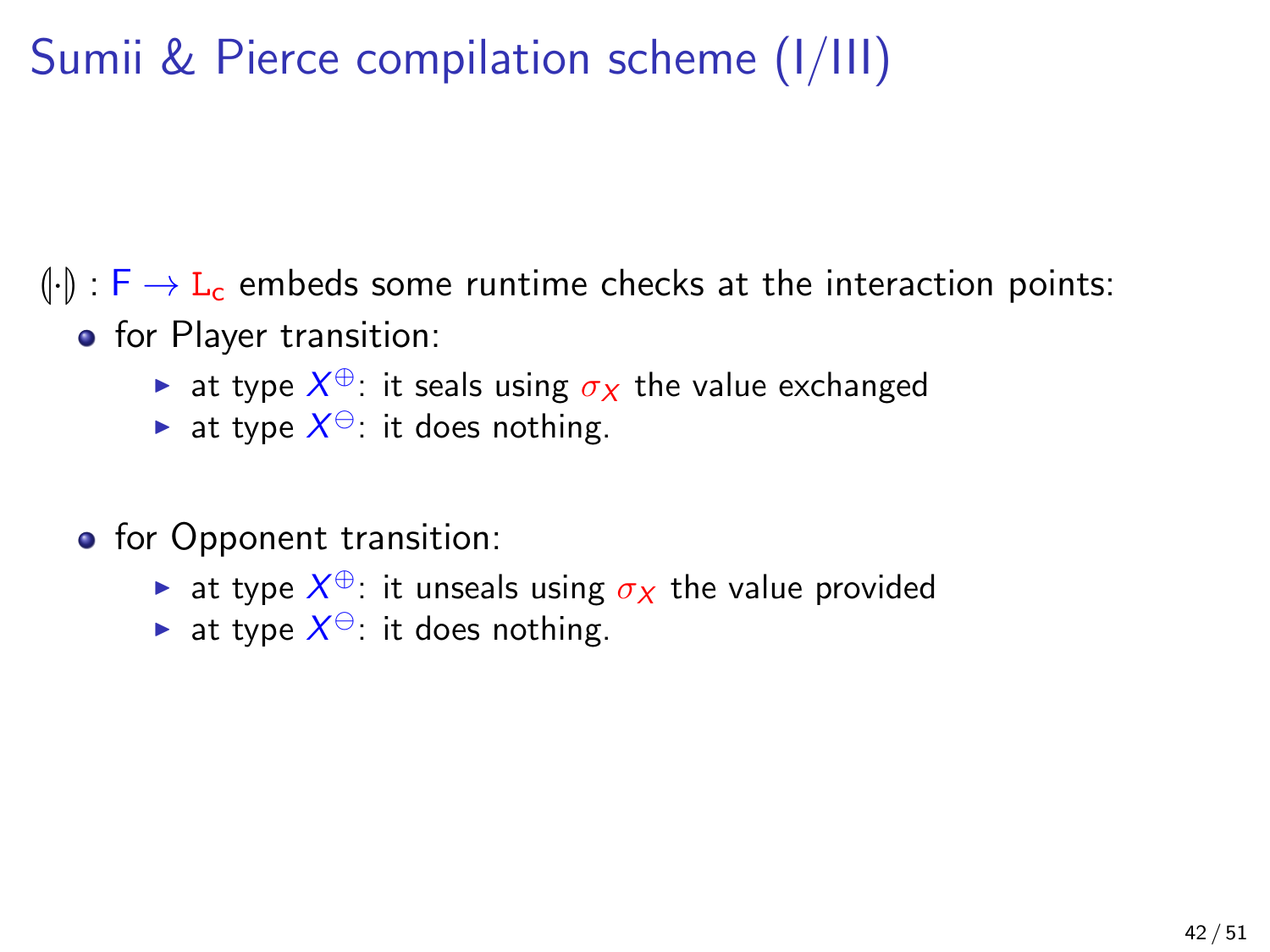## Sumii & Pierce compilation scheme (II/III)

$$
\text{protect}_{\eta,\text{Unit}}^{Seal} \times \text{protect}_{\eta,\theta_1 \times \theta_2}^{Seal} \times \triangleq \text{let } x_1 = \pi_1(x) \text{ in } \text{let } x_2 = \pi_2(x) \text{ in } \langle \text{ protect}_{\eta,\theta_1}^{Seal} x_1, \text{ protect}_{\eta,\theta_2}^{Seal} \rangle
$$
\n
$$
\text{protect}_{\eta,\theta_2 \to \theta'}^{Seal} \times \triangleq \lambda y. \text{ let } z = x(\text{confine}_{\eta,\theta'}^{Seal} y) \text{ in } \text{protect}_{\eta,\theta'}^{Seal} z
$$
\n
$$
\text{protect}_{\eta,\forall X.\theta}^{Seal} \times \triangleq \lambda. \text{ let } y = x() \text{ in } \text{protect}_{\eta,\theta\{X:=\alpha^{-}\}}^{Seal}
$$
\n
$$
\text{protect}_{\eta,\exists X.\theta}^{Seal} \times \triangleq \text{ let } y = \pi_2(x) \text{ in } \nu\alpha. \langle (), \text{ protect}_{\eta \uplus \{\alpha\},\theta\{X:=\alpha^{+}\}} y \rangle
$$
\n
$$
\text{protect}_{\eta,\alpha\oplus}^{Seal} \times \triangleq \text{seal}_{\alpha} x
$$
\n
$$
\text{protect}_{\eta,\alpha\ominus}^{Seal} \times \triangleq x
$$

x2i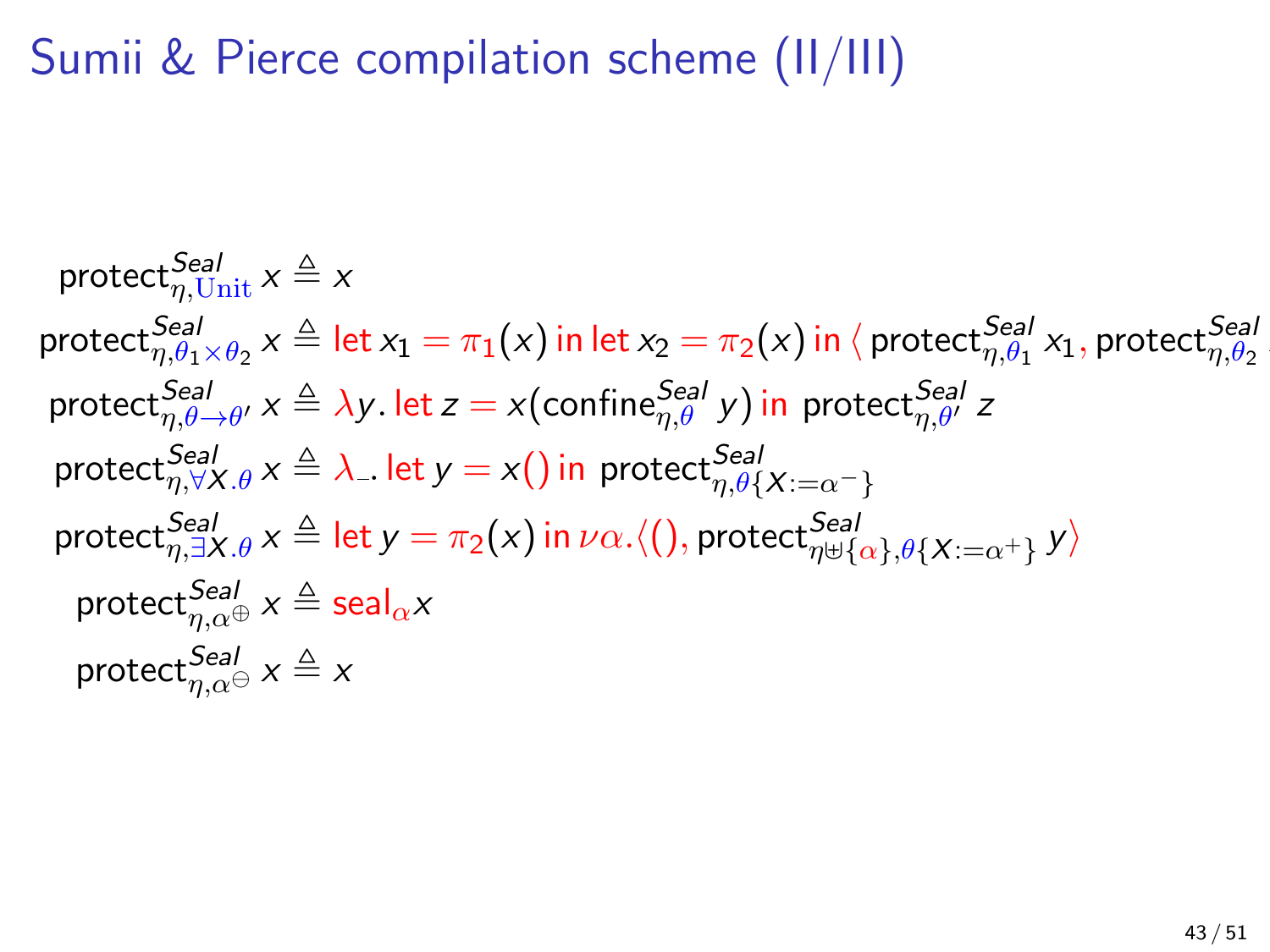## Sumii & Pierce compilation scheme (III/III)

confine $_{\eta,\mathrm{Unit}}^{\mathcal{S} e a l}$   $x \triangleq x$  $\mathsf{confidence}^{\mathsf{Seal}}_{\eta,\theta_1\times\theta_2}$   $\mathsf{x}\triangleq\mathsf{let}\, \mathsf{x}_1=\pi_1(\mathsf{x})$  in  $\mathsf{let}\, \mathsf{x}_2=\pi_2(\mathsf{x})$  in  $\langle$   $\mathsf{confidence}^{\mathsf{Seal}}_{\eta,\theta_1}\,\mathsf{x}_1,\mathsf{confidence}^{\mathsf{Seal}}_{\eta,\theta_2}$  $\mathsf{confidence}_{\eta,\theta \to \theta'}^{\mathsf{Real}} \times \triangleq \lambda$ y. let  $z = x( \mathsf{protec}_{\eta,\theta}^{\mathsf{Real}} \, y )$  in  $\mathsf{combine}_{\eta,\theta'}^{\mathsf{Real}} \, z$  $\mathsf{confidence}_{\eta,\forall X.\theta}^{\mathsf{Seal}} \, x \triangleq \lambda$  . let  $y = x()$  in  $\nu\alpha$ .  $\mathsf{confidence}_{\eta\uplus\{\alpha\},\theta\{X:=\alpha^\oplus\}}^{\mathsf{Seal}} \, y$  $\mathsf{confidence}_{\eta,\exists X.\theta}^{\mathsf{Seal}} \, x \triangleq \mathsf{let} \, y = \pi_2(x)$  in  $\langle (), \mathsf{confidence}_{\eta,\theta\{X:=\alpha^-\}}^{\mathsf{Seal}} \, y \rangle$  $\mathsf{confine}_{\eta,\alpha^{\oplus}}^{\mathcal{S} e a l}$   $x \triangleq \mathsf{unseal}_{\alpha} x$ confine $_{\eta,\alpha}^{Seal}$   $x \triangleq x$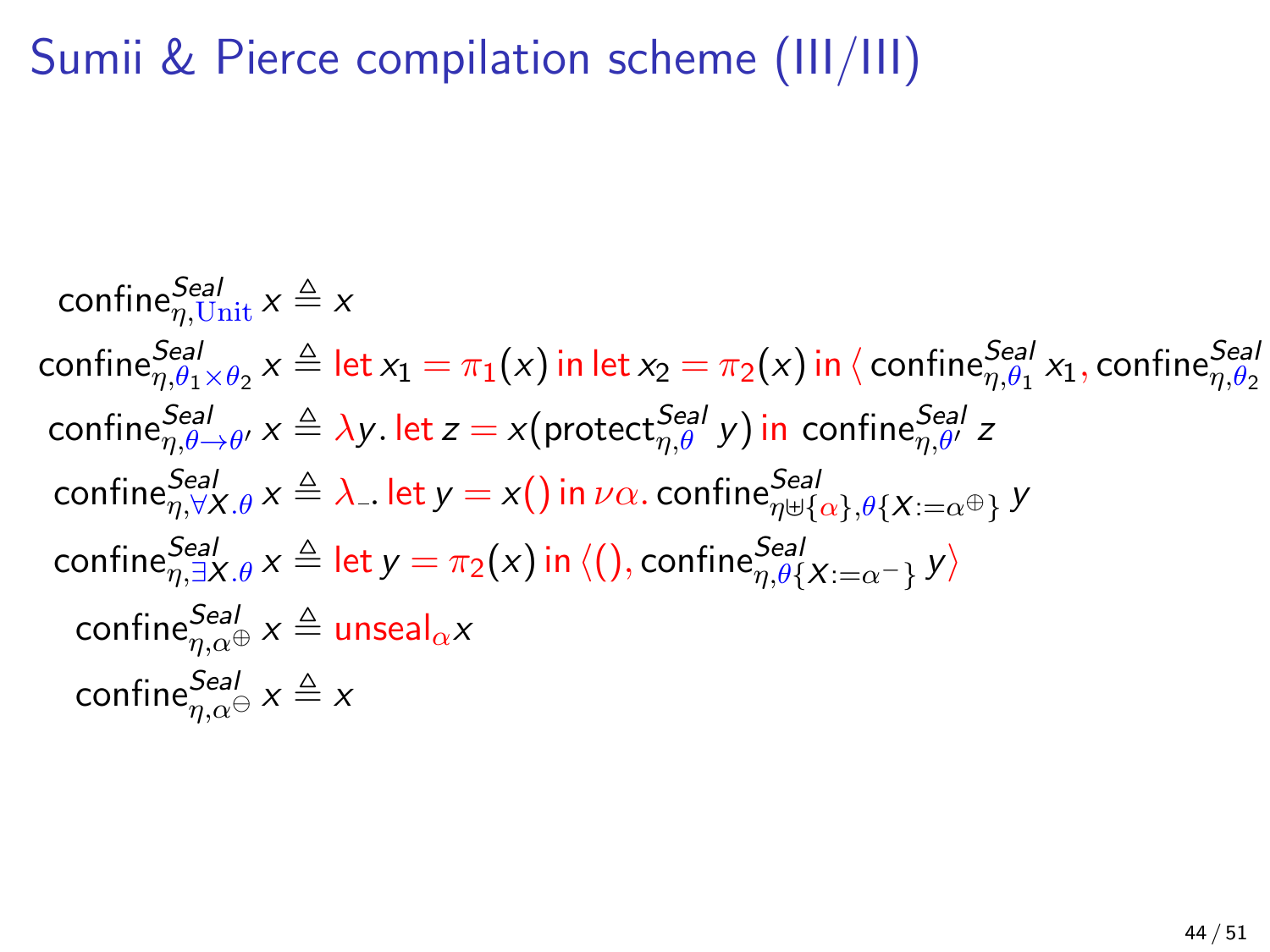## Fully-abstract compilation ?

In 2018, Devriese, Patrignani & Piessens provide a counterexample to the fully-abstract conjecture based on the universal type:

 $\exists Y. \forall X. (X^{\ominus} \rightarrow Y^{\oplus}) \times (Y^{\oplus} \rightarrow X^{\ominus})$ 

The pair  $\langle (), \lambda_-\langle \lambda x.x, \lambda x.x \rangle \rangle$  can fake the runtime check to pretend to be of this type.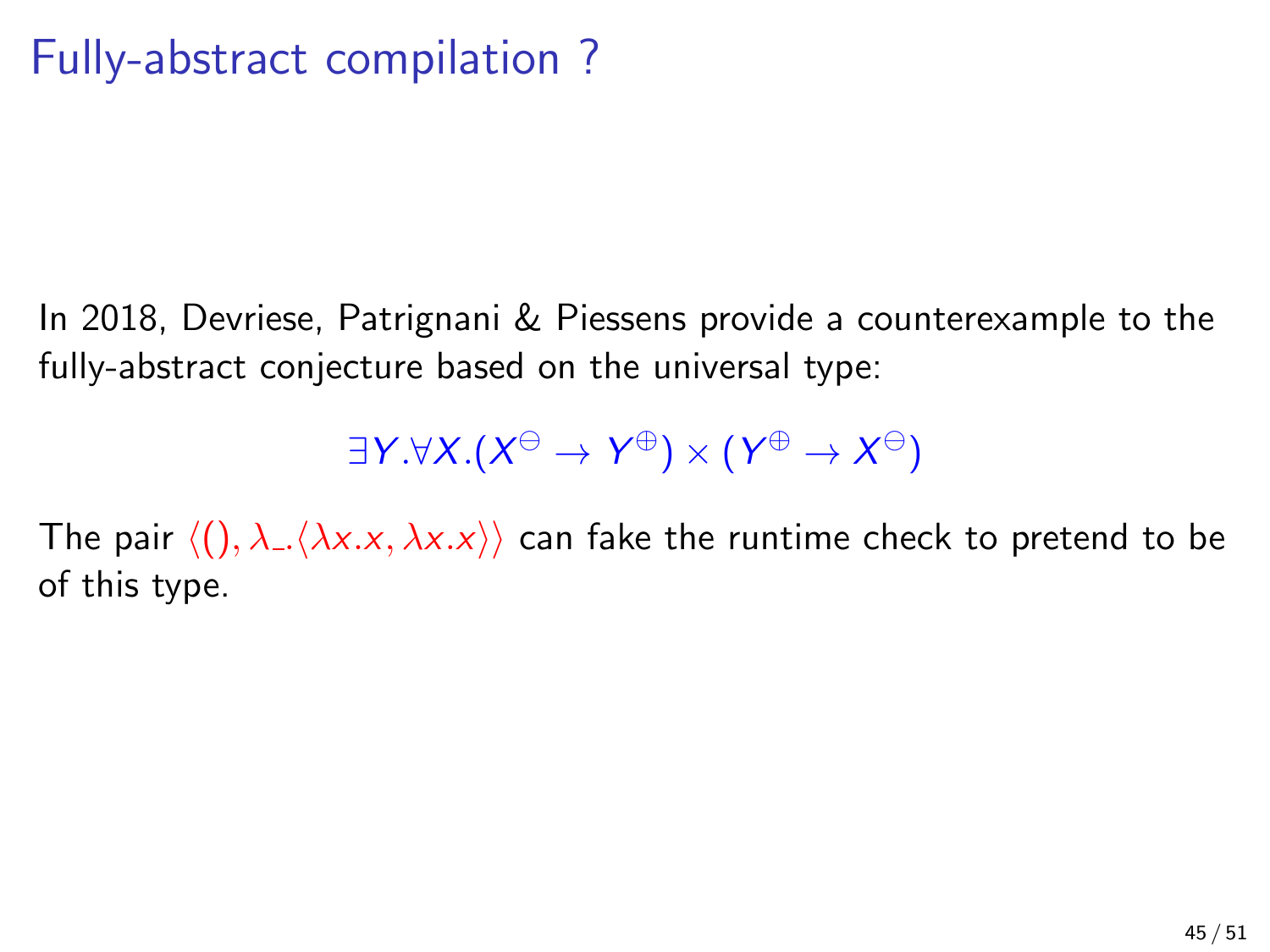## Sumii & Pierce compilation scheme

 $\left(\frac{1}{\cdot}\right)$ :  $\left[\frac{1}{\cdot}\right]$   $\rightarrow$  L<sub>c</sub> embeds some runtime checks at the interaction points:

- **o** for Player transition:
	- ► at type  $X^{\oplus}$ : it seales using  $\sigma_X$  the value exchanged
	- ightharpoonup at type  $X^{\ominus}$ : it does nothing.
- **o** for Opponent transition:
	- ightharpoonup at type  $X^{\oplus}$ : it unseales using  $\sigma_X$  the value provided
	- ightharpoonup at type  $X^{\ominus}$ : it does nothing.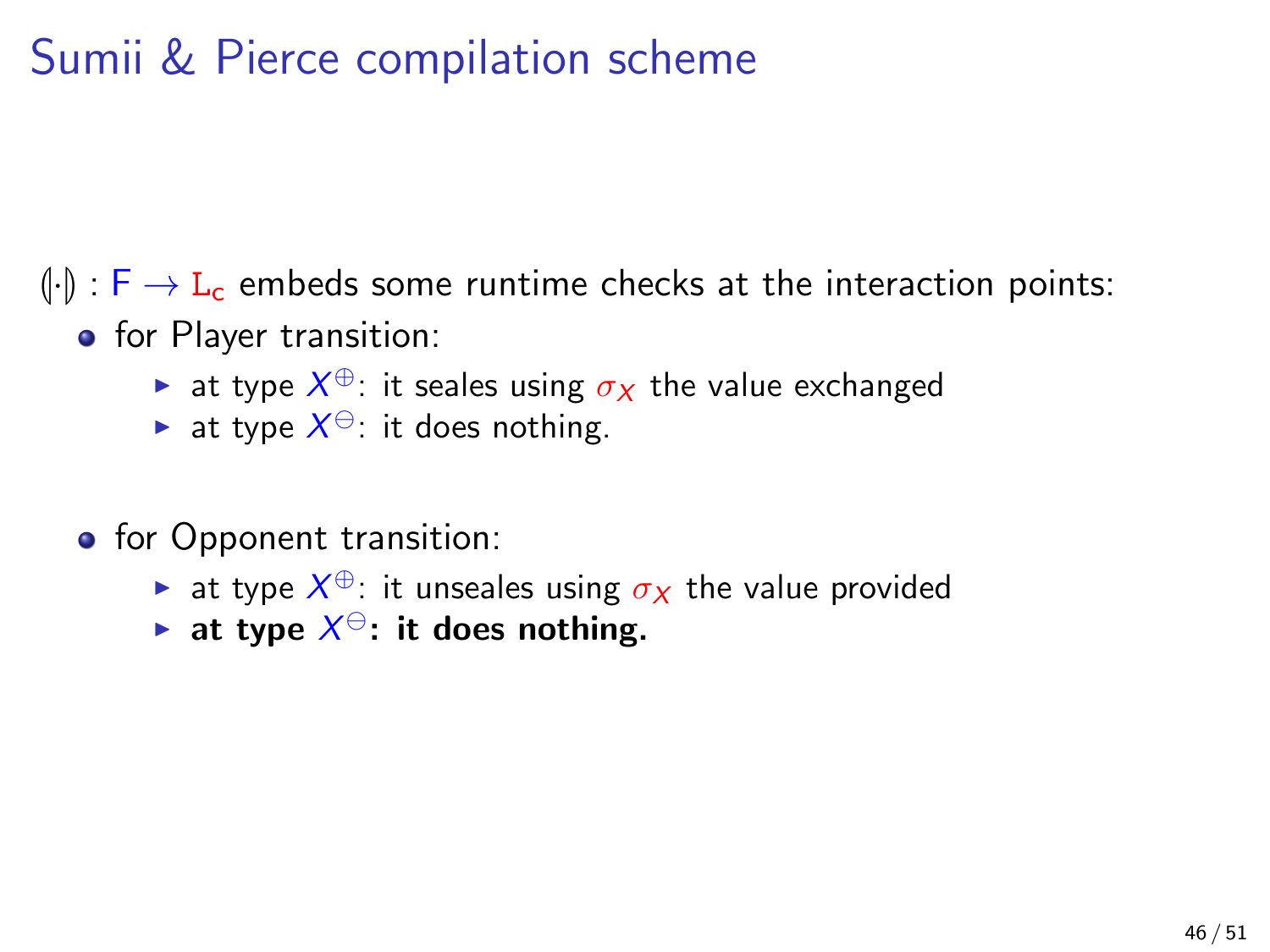## Fully-abstract compilation

#### Theorem

 $\left(\begin{smallmatrix} .\downarrow \ 0 \end{smallmatrix}\right)$  : F  $\to$  L<sub>c</sub> is fully abstract if for all terms M, N of F, we have M  $\simeq^\mathsf{F}_{tr}$  N<br>iff AM)  $\sim^\mathsf{Lc}$  AM) iff  $(M) \simeq_{tr}^{L_c} (N)$ .

 $L<sub>c</sub>$ -contexts are more powerful than  $F$ -contexts:

- $\mapsto^{\mathbf{L_c}}_\oplus$  is embedded in  $\mapsto^{\mathbf{F}}_\oplus$ : F-contexts can observe more.
- $\vdash^{\mathsf{F}}_\oplus$  is embedded in  $\vdash^{\mathsf{L}_\mathsf{c}}_\oplus$ :  $\mathtt{L}_\mathsf{c}\text{-}\mathsf{context}$  scan interact more.

The compilation  $\left\{\cdot\right\}$  embeds some runtime checks at the interaction points (normal forms) to:

- **•** perform on Proponent interactions the extra abstraction steps needed that  $\mapsto^{\mathsf{F}}_\oplus$  does but not  $\mapsto^{\mathtt{L_c}}_\oplus$
- reject on Opponent interactions the abstract values validated by  $\vdash^{\mathbf{L_c}}_{\oplus}$  but not by  $\vdash^{\mathsf{F}}_{\oplus}$ .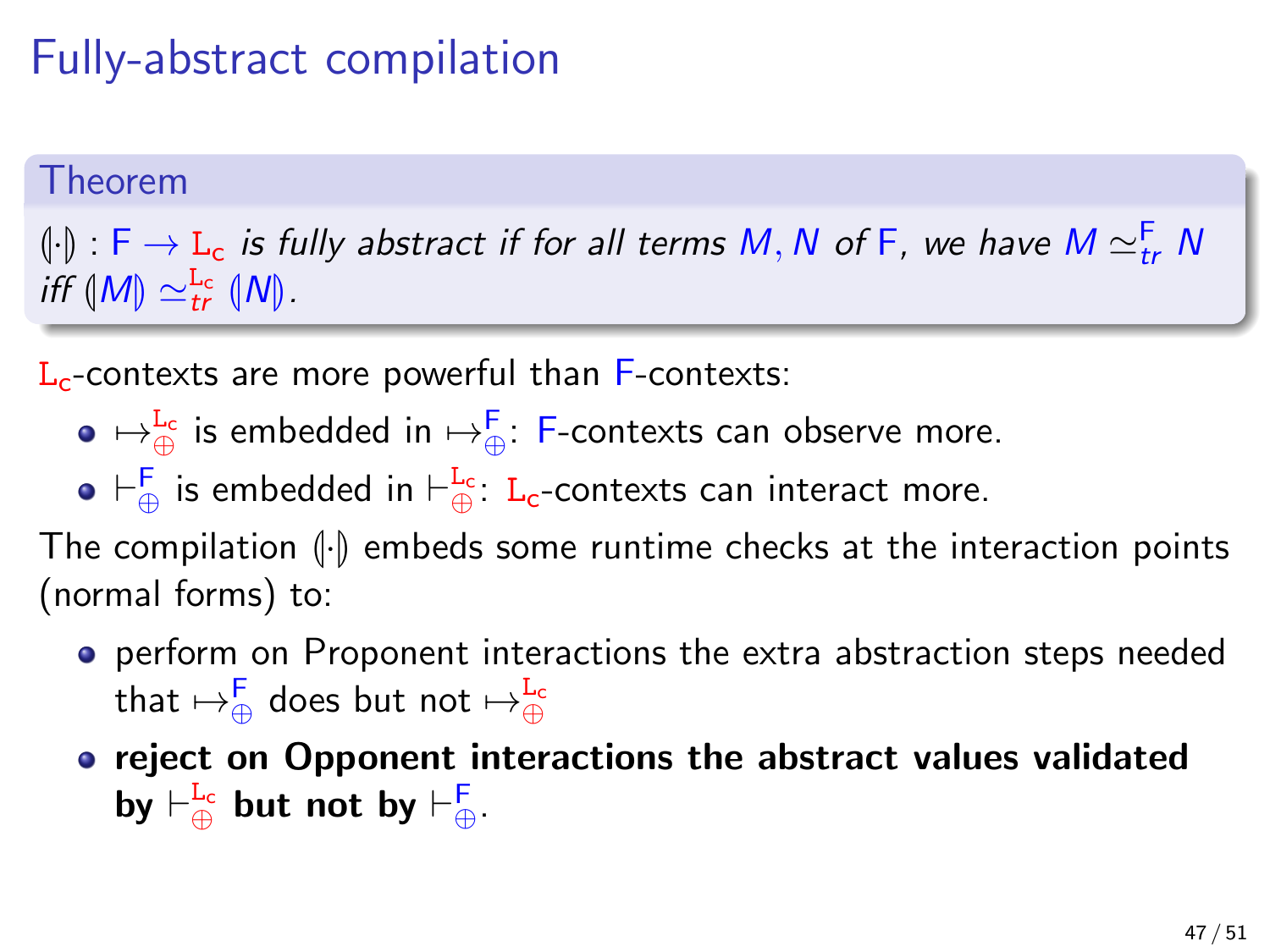## Sumii & Pierce compilation scheme *fixed*

 $\left(\frac{1}{\cdot}\right)$ :  $\left[\frac{1}{\cdot}\right]$   $\rightarrow$  L<sub>c</sub> embeds some runtime checks at the interaction points:

- **o** for Player transition:
	- ► at type  $X^{\oplus}$ : it seales using  $\sigma_X$  the value exchanged
	- ightharpoonup at type  $X^{\ominus}$ : it does nothing.
- **o** for Opponent transition:
	- ightharpoonup at type  $X^{\oplus}$ : it unseales using  $\sigma_X$  the value provided
	- ightharpoonup at type  $X^{\ominus}$ : it checks for freshness of the value provided.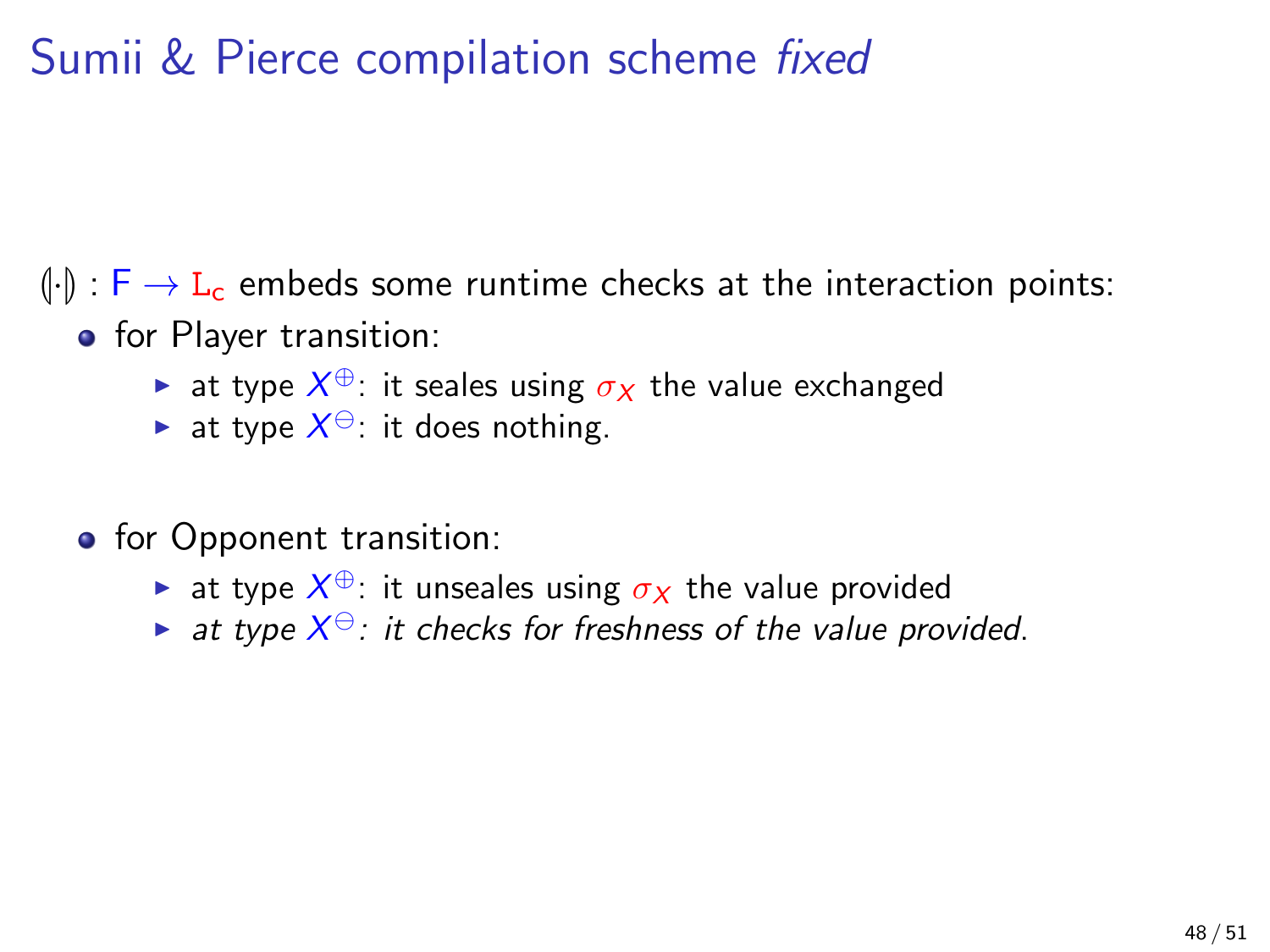## Polarizing the cryptographic  $\lambda$ -calculus

 $\lambda^{\sigma \oplus / \ominus}$ : Add polarization annotations Bytes $^{\oplus},$ Bytes $^{\ominus}$  to  $\mathtt{L}_{\mathtt{c}}$  $\rightarrow$  positive when we can unseal the value;  $\rightsquigarrow$  negative when we cannnot.

- Polarization may evolve from  $\oplus$  to  $\ominus$  during the interaction !
- Use polarity information to define  $\vdash^{\lambda^{\sigma \oplus / \ominus}}_{\oplus}$
- Type Erasure  $\hat{l} \cdot \hat{l} : \mathsf{F} \to \lambda^{\sigma \oplus / \ominus}$ :

 $\begin{array}{rcl} \n\chi \oplus \uparrow & \triangle & \text{Bytes}^{\oplus} \\ \n\chi \mapsto \uparrow & \triangle & \text{Pert} \mapsto \oplus \end{array}$  $\chi \otimes \text{S}$   $\triangleq$  Bytes<sup> $\ominus$ </sup>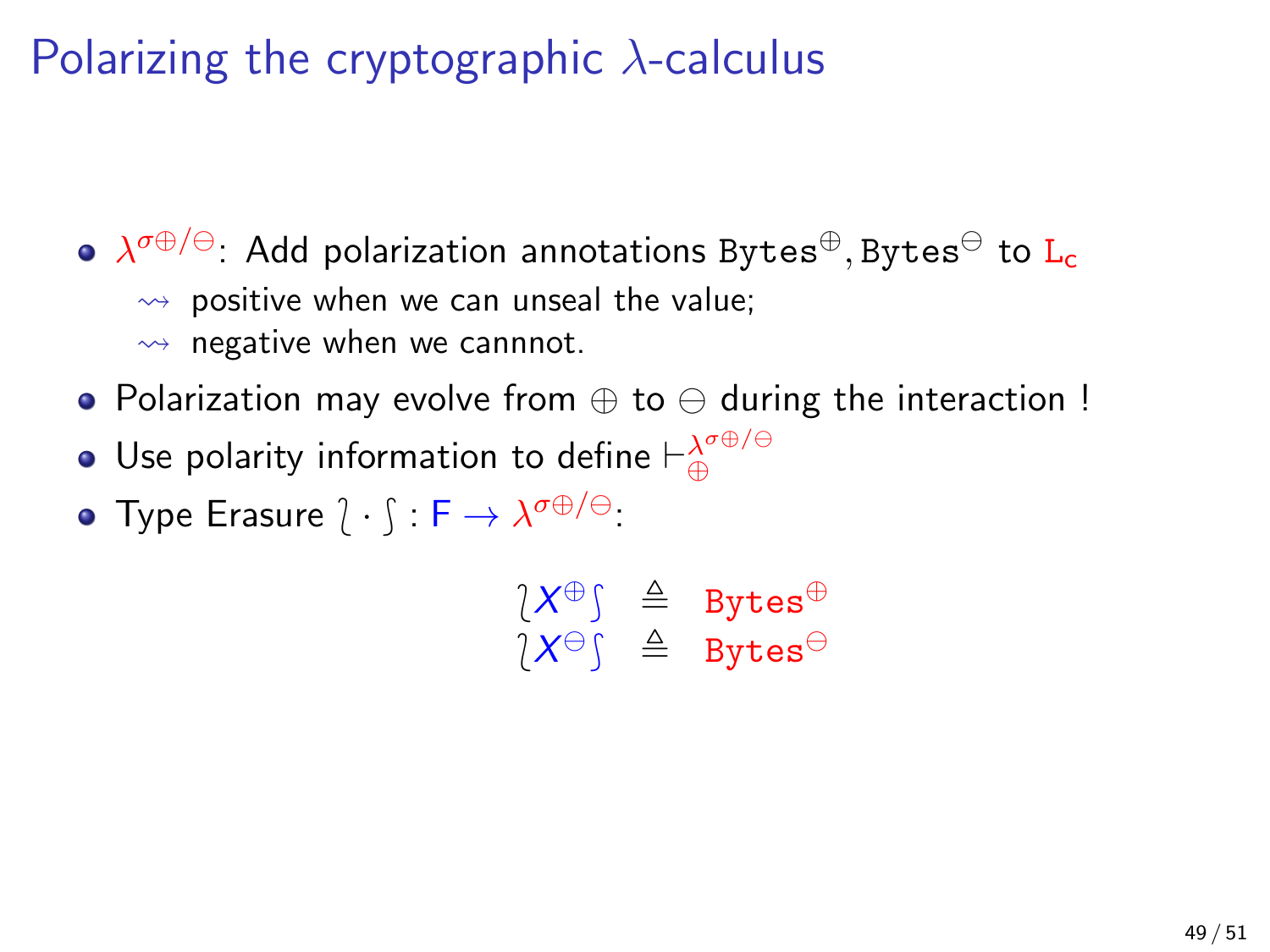## Fully-abstract compilation

We consider the extension  $\mathsf{F}_\rho$  and  $\lambda_\rho^{\sigma\oplus/\ominus}$  with integer mutable store of  $\mathsf F$ and  $\lambda^{\sigma \oplus / \ominus}$ .

#### Theorem

The polarized compilation scheme  $\|\cdot\|$  from  $F_{\rho}$  to  $\lambda_{\rho}^{\sigma\oplus/\ominus}$  is fully abstract.

- Integer store is needed to prove a key definability result for the trace semantics of  $F_{\rho}$ .
- Implement the freshness test of polarization in  $\lambda^{\sigma \oplus / \ominus}$  by storing seals.